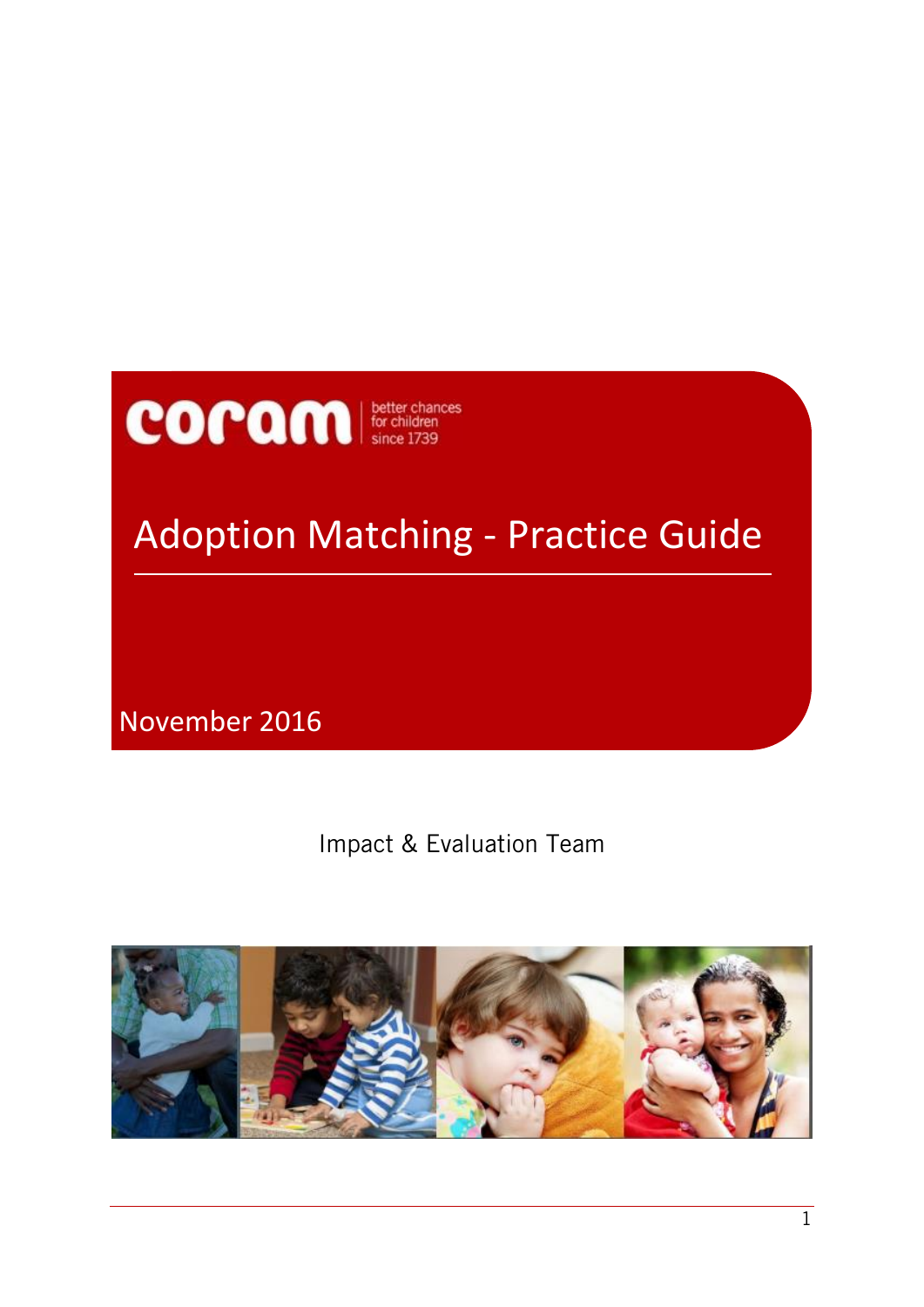#### <span id="page-1-0"></span>**Acknowledgements**

This work was funded by the Department for Education under the National Prospectus Grant Programme. We are grateful to the DfE and to all professionals and young people who participated in the study.

Coram is a national children's charity whose mission is to develop, deliver and promote best practice in the care of vulnerable children, young people and their families. Coram's Impact and Evaluation team provide consultancy in service improvement and evaluation for other public and voluntary organisations.

Published by Coram Copyright © 2016 Coram 41 Brunswick Square London, WC1N 1AZ

Impact & Evaluation team, Coram 020 7520 0300 [www.coram.org.uk](http://www.coram.org.uk/) Registered charity no: 312278

The views expressed are the authors' alone and do not necessarily reflect those of the DfE.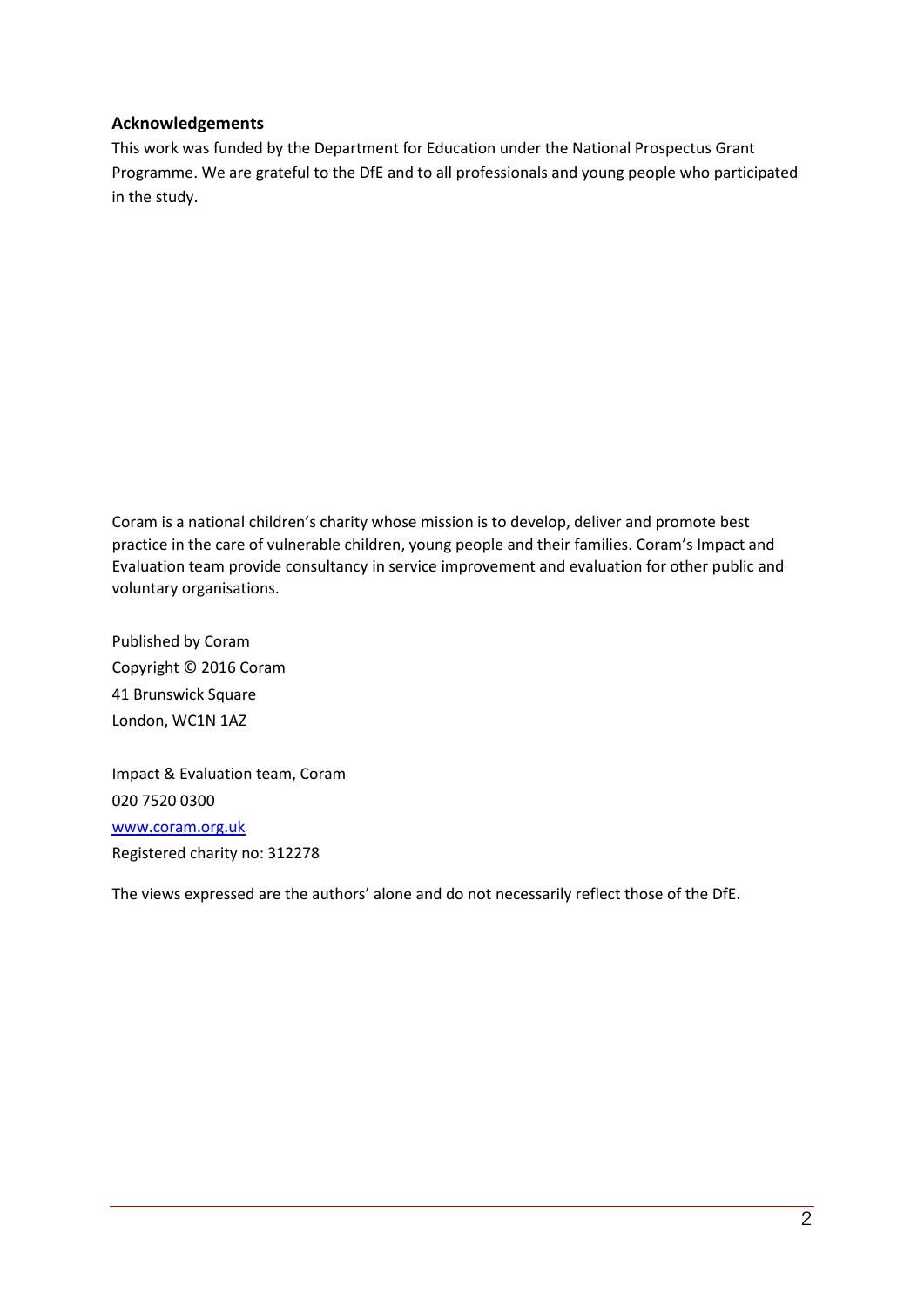#### <span id="page-2-0"></span>**Sections**

This practice guide captures contemporary developments and issues in enabling timely and enduring permanency placements for children.

- 1. *No Mystery about Matching.* An analysis of good practice in a sample of agencies with comparatively speedy matching timescales - Jeff Mesie, Head of Impact and Evaluation Services, Coram.
- 2. *Working Locally/Working Regionally.* The experience of linking and matching on a regional basis. - Sally Beaumont, Service Manager, Adoption Activity Days, Coram.
- *3. The importance of personalised risk formulations for matching hard to place children.* Going beyond a simple idea of 'the damage done' to differential susceptibility to risks – Matt Woolgar Consultant Clinical Psychologist for the Conduct Problems Clinic and Adoption and Fostering Team at South London and Maudsley NHS Foundation Trust
- 4. *Professional judgement, decision making and action in matching.* The continued importance of professional judgement in identifying the relevance of any evidence and minimising any potential error in matching – John Simmonds, Director of Policy, Research & Development, CoramBAAF.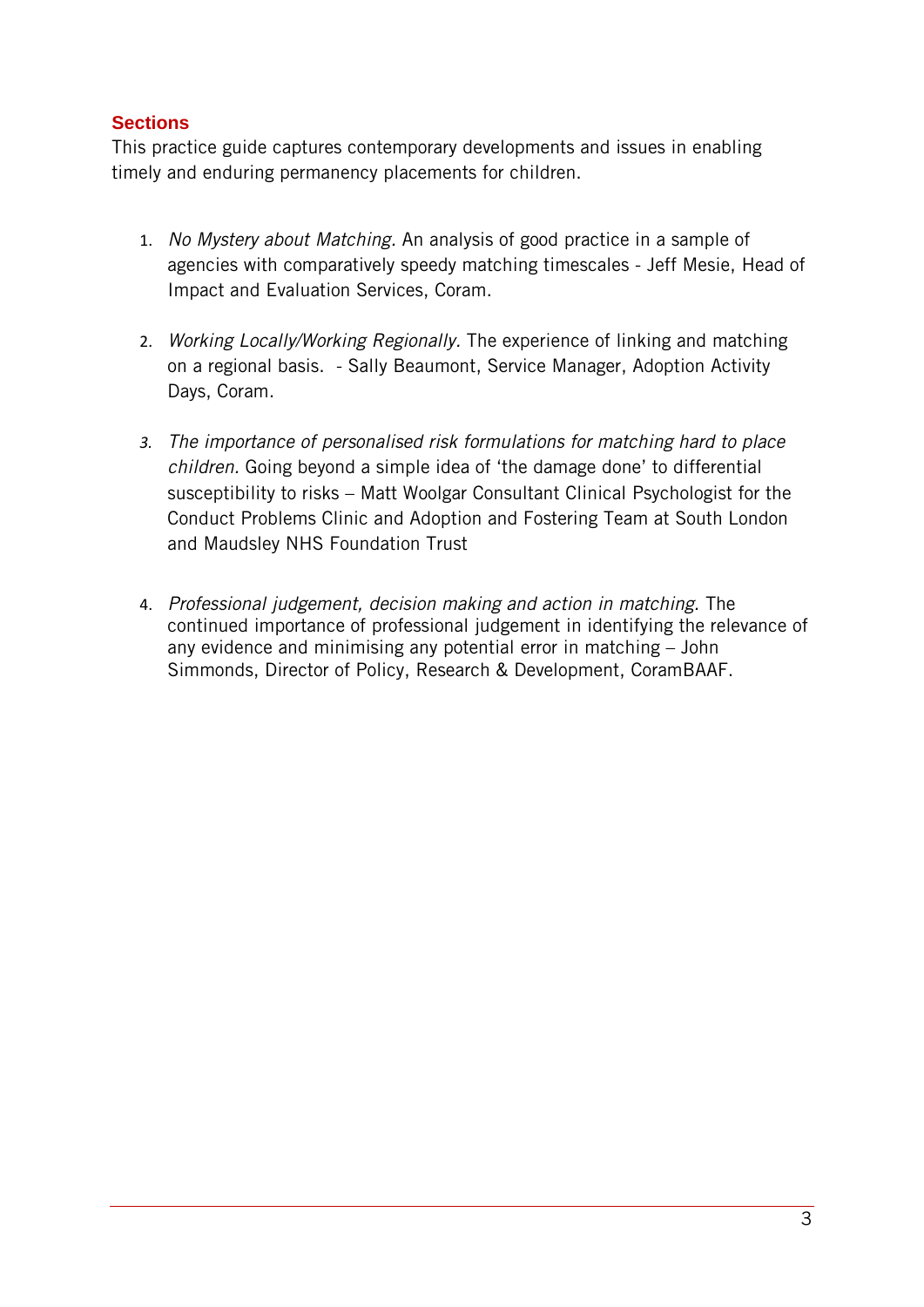### Contents

| 1.                                                                               |  |
|----------------------------------------------------------------------------------|--|
|                                                                                  |  |
|                                                                                  |  |
|                                                                                  |  |
| Encouragement to consider adopting a wide range of children  9                   |  |
|                                                                                  |  |
|                                                                                  |  |
|                                                                                  |  |
|                                                                                  |  |
|                                                                                  |  |
| Working Locally/Working Regionally: the experience of linking and matching<br>2. |  |
|                                                                                  |  |
|                                                                                  |  |
|                                                                                  |  |
|                                                                                  |  |
|                                                                                  |  |
|                                                                                  |  |
|                                                                                  |  |
| The RAA Activity Day for Adoption $-11th$ June 2016 (facilitated by CoramBAAF)   |  |
|                                                                                  |  |
|                                                                                  |  |
|                                                                                  |  |
| The Importance of Personalised Risk Formulations for Matching Hard to<br>3.      |  |
|                                                                                  |  |
|                                                                                  |  |
|                                                                                  |  |
|                                                                                  |  |
|                                                                                  |  |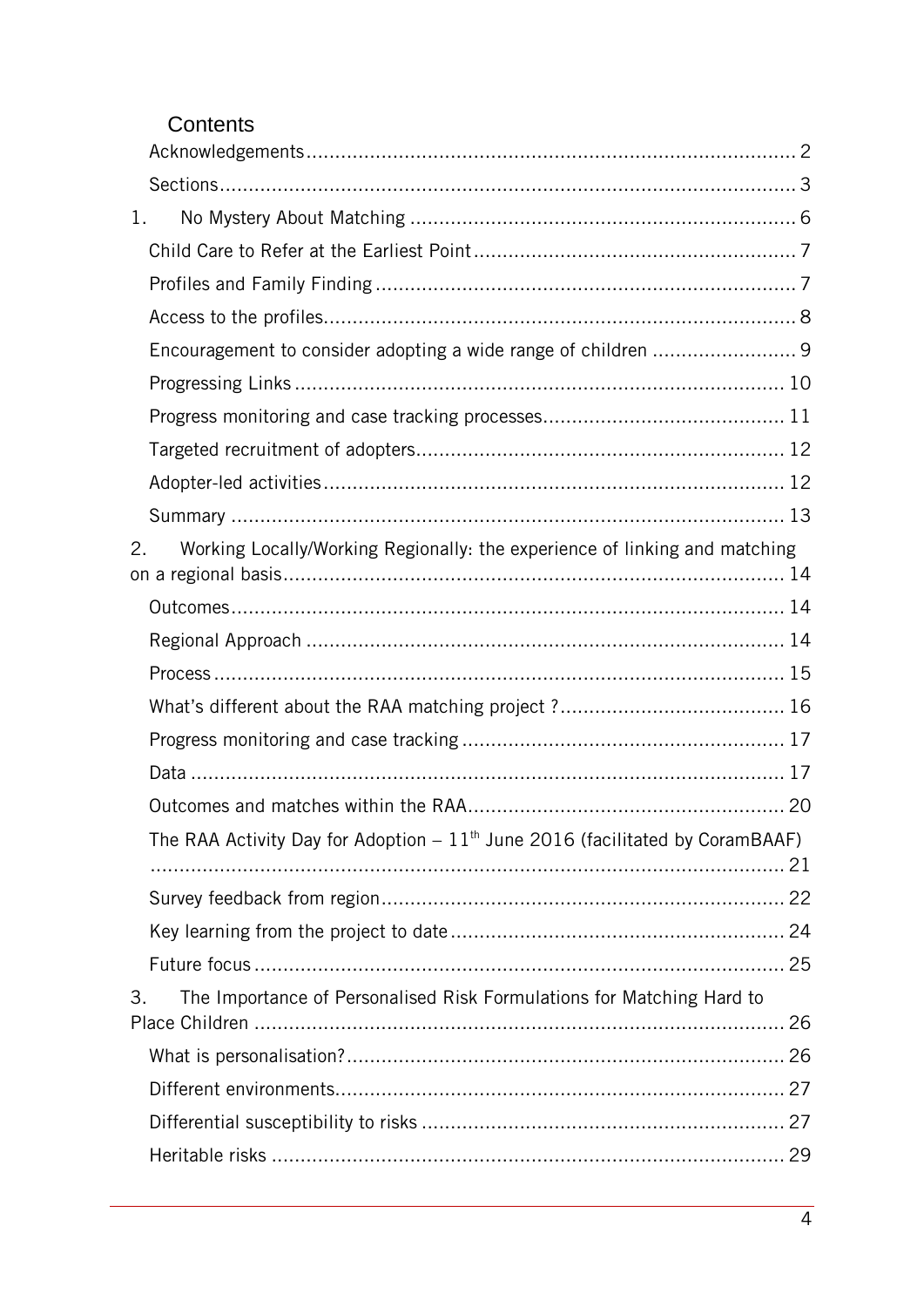| 4. Professional Judgement, Decision Making and Action in Matching 34             |  |
|----------------------------------------------------------------------------------|--|
|                                                                                  |  |
| What is required for high quality linking and matching and creating a family for |  |
|                                                                                  |  |
|                                                                                  |  |
|                                                                                  |  |
|                                                                                  |  |
|                                                                                  |  |
|                                                                                  |  |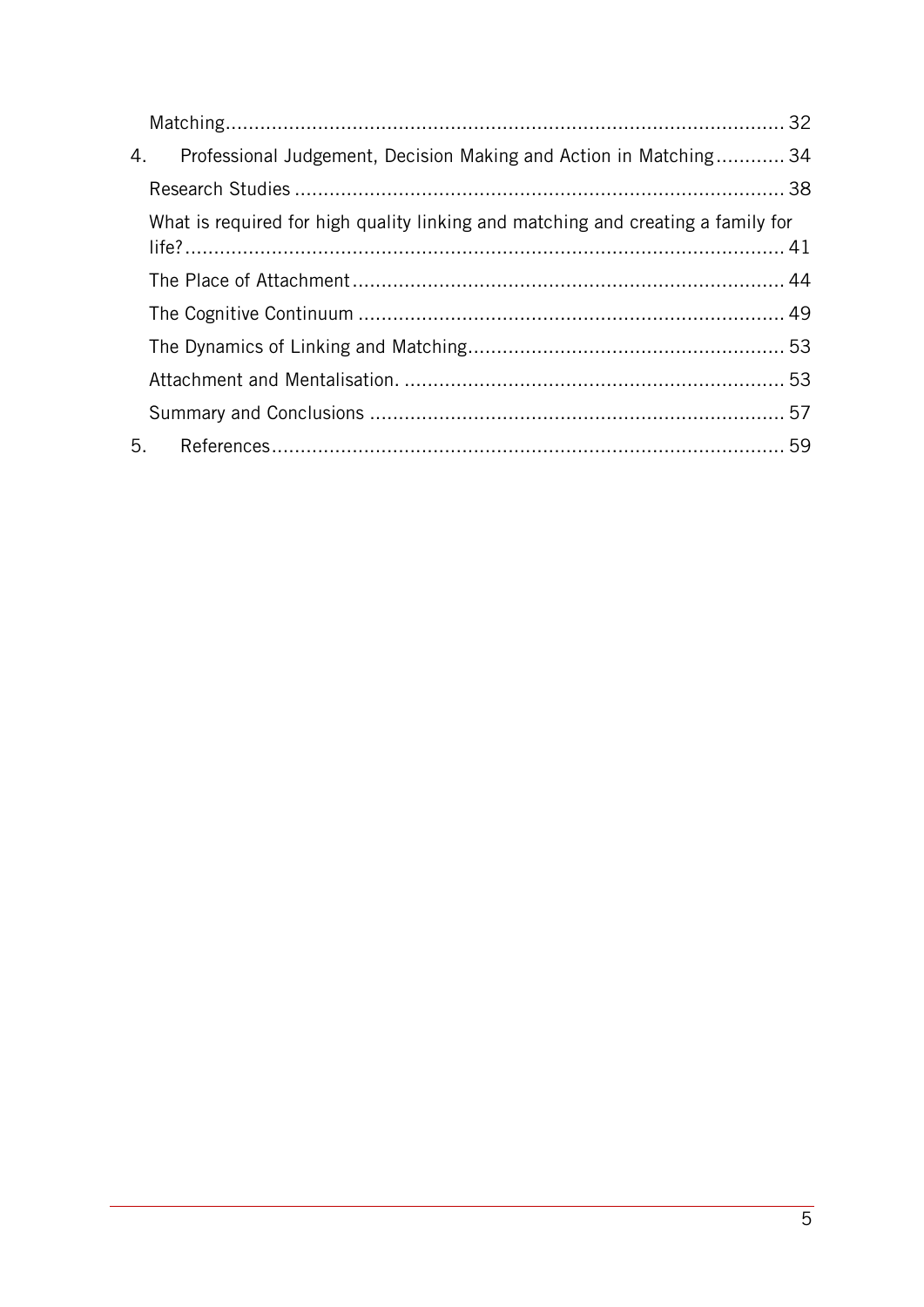## <span id="page-5-0"></span>**1. No Mystery About Matching**

Speeding up the pace with which children are matched with adopters is a key concern of the government and agencies. Everyone agrees that there is room for improvement and that the delays experienced by some children are unacceptable. The scorecard and the Adoption Leadership Board data both show wide variations in timescales for children looked after by different authorities in terms of both length of wait and time between a Placement Order (PO) and a child is matched.



(in this diagram authorities speedy in both areas are in the bottom left segment and, slow in both are on the top right segment).

The experience of Coram in undertaking diagnostic studies in a substantial number of local authorities also finds surprising numbers of children waiting for quite a long time before being matched, even when on the face of it these children should not be particularly hard to place.

At the same time there does not appear to be a great mystery about what comprises good practice in matching. Generally, managers and practitioners recognise that they already know what the essence of good practice is that leads to minimised delay. When practitioners comment and discuss good practice in matching they can feel underwhelmed or patronised by what are perceived as simple messages that add little to the 'state of the art', but rather reflect what they believe they already know or do.

In the following sections we document the approaches that emerged from a sequence of interviews with authorities who placed children relatively quickly. What was marked about these agencies was the focus and attention paid to working in this way. When we interviewed staff in one authority seeking to improve its performance, we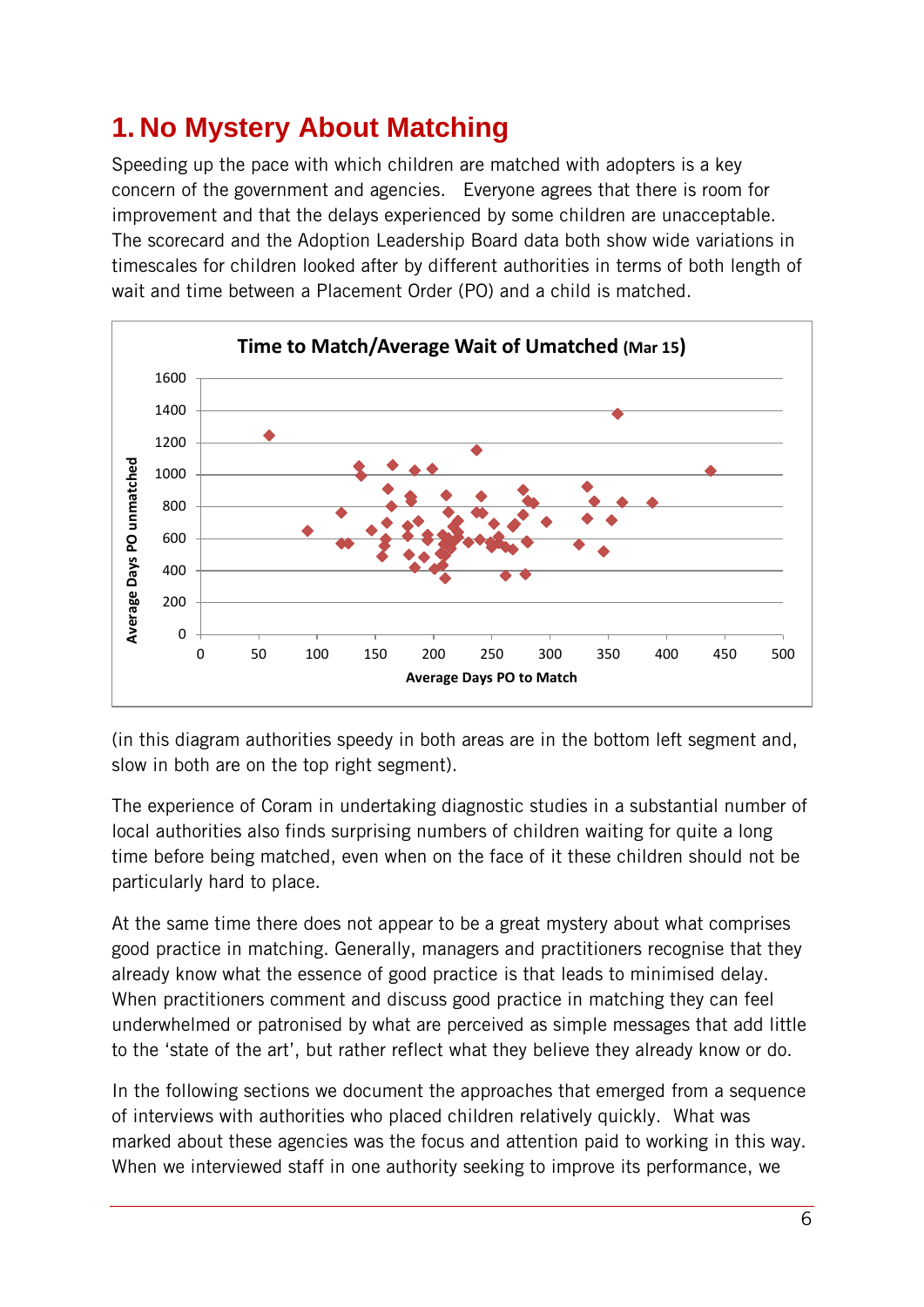found organisational forms and processes little different from those in authorities that placed rapidly. However the agency identified that the processes had become largely symbolic in their operation and were not being used to imbue a sense of urgency and intolerance of delay to the matching process. This had been recognised and an improvement plan was underway to revitalise these processes and improve performance management at key junctures in the process.

#### <span id="page-6-0"></span>**Child Care to Refer at the Earliest Point**

A common feature of almost all of the agencies was an emphasis on starting early in the looked after process. However precisely how early this was varied from authority to authority. In two the adoption teams became aware of children within two weeks of care proceedings being issued or when a child was in interim care prior to an Issues Resolution Hearing. In two other authorities there was a practice that the children in care team would immediately alert the adoption team to every new child that came into care. In others there would be a permanency planning meeting within four to six weeks of a child becoming looked after and the adoption teams would participate in this.

The bottom line was that adoption teams expected to know about children in the LAC journey as early as possible. In some areas they would be involved in processes that considered all looked after children and in others they would be notified of those LAC who were seen as unlikely to be returning home or be cared for by family members and therefore there was a probability that adoption would be the plan. An adoption team would expect to know about relinquished babies and children in care proceedings by the first LAC review other children by the second LAC review at the latest.

Agencies were also at pains to avoid administrative delays in asking the best interest decision, as this is a process under their control.

*"The Final Care Planning Meeting takes place every Tuesday and the ADM makes a decision by the end of the same week."*

In addition some informants highlighted the advantages of having an adoption panel that meets frequently so that children do not need to wait.

#### <span id="page-6-1"></span>**Profiles and Family Finding**

At the time of interview all but one of the authorities claimed to have sufficiency in recruitment and had adopters who they knew well. The advantage of this was that at the very early stages of a child's entry to care they were able to consider potential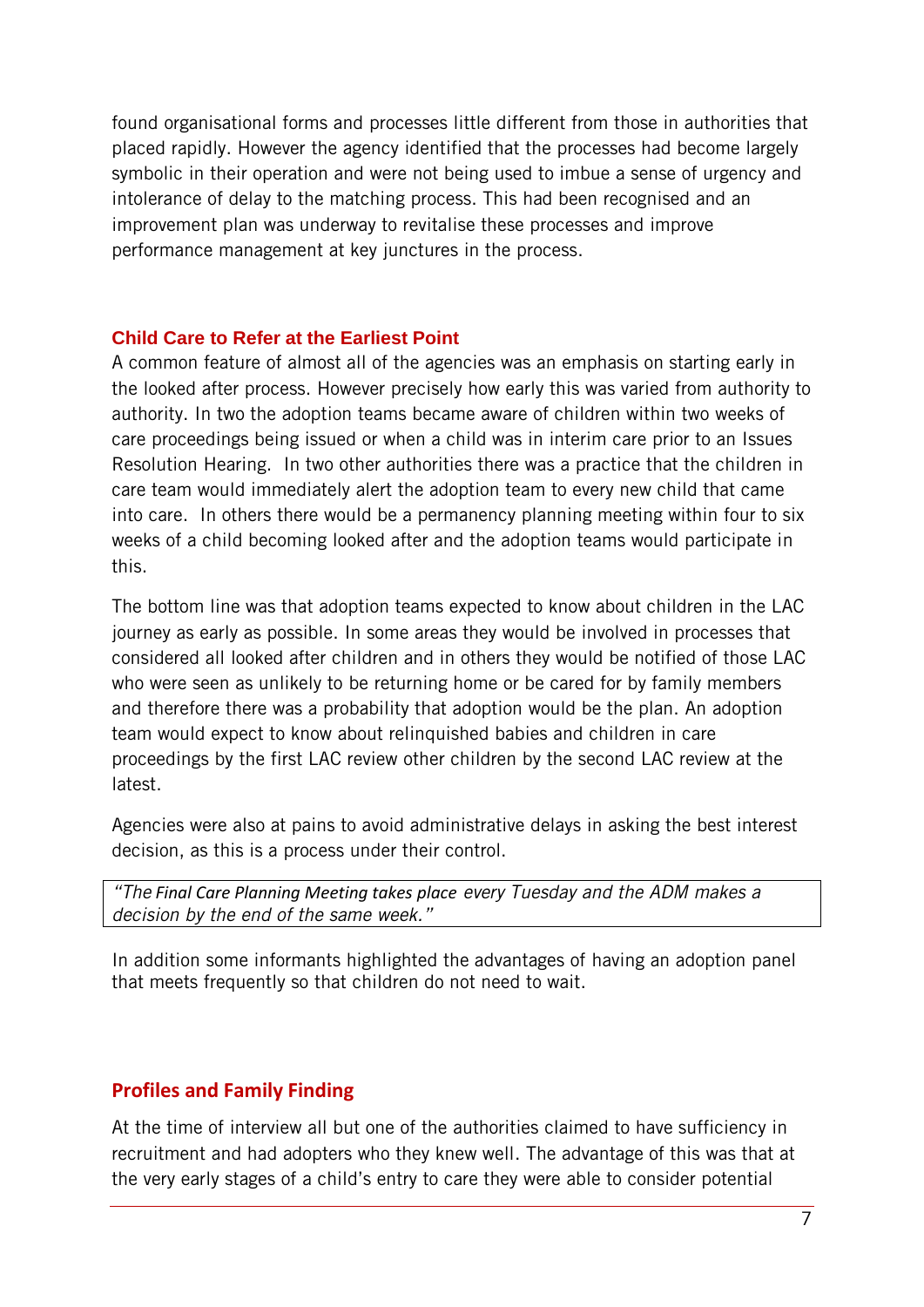links to approved or soon-to-be-approved adopters. However the first step identified for all agencies was the production and dissemination of the child's profile.

An individual profile was produced for each child. When asked about the quality of the profile, all were happy with the current standard in their agency, although some had indicated that this was after major improvement in recent years. Features that were described as indicating quality were profiles that:

*"give a real sense of the child's personality and character"*

One way of doing this was to make sure they contained *"images of 'children in action' - digging, building, cycling, running, playing football to show their interests and personality"*

There was a desire that, rather than being a list of problems or difficulties the profile should bring a child to life and cover what the child has to offer. It was acknowledged that in one authority profiles has previously been very problem orientated.

One agency mentioned that the CoramBAAF guidance on profiles relating to activity days was helpful and informed the approach taken.

If there were specific health or other issues the approach taken by one agency was for foster cares to describe how this impacted on the child's daily life and how it was managed rather than simply describing the issue itself. The point was also made that profiles should mention the support that would be available post-adoption.

Mentioning the support package offered in the profile was said to have led to adopters wanting to be considered for children with difficulties; examples were given of a child with behavioural issues and two children with autism who were recently placed in this way.

The consensus was that there were considerable benefits to using professional photographers and filming staff to produce the profiles and get high quality images. However, one of the services said that they had images taken by the family finding team or by the foster carers because they had received feedback that children preferred this to having a professional they don't know coming in and taking the pictures and children would be more relaxed in the profile.

#### <span id="page-7-0"></span>**Access to the profiles**

There were some creative methods taken to make the profiles available to potential adopters. One agency had an app consisting of words and pictures that were shared with adopters on tablets at link and exchange events. For them an ipad was used at preparation training days or an exploring adoption event to give, not a detailed picture, but a flavour of a child. One agency had a web portal for children's profiles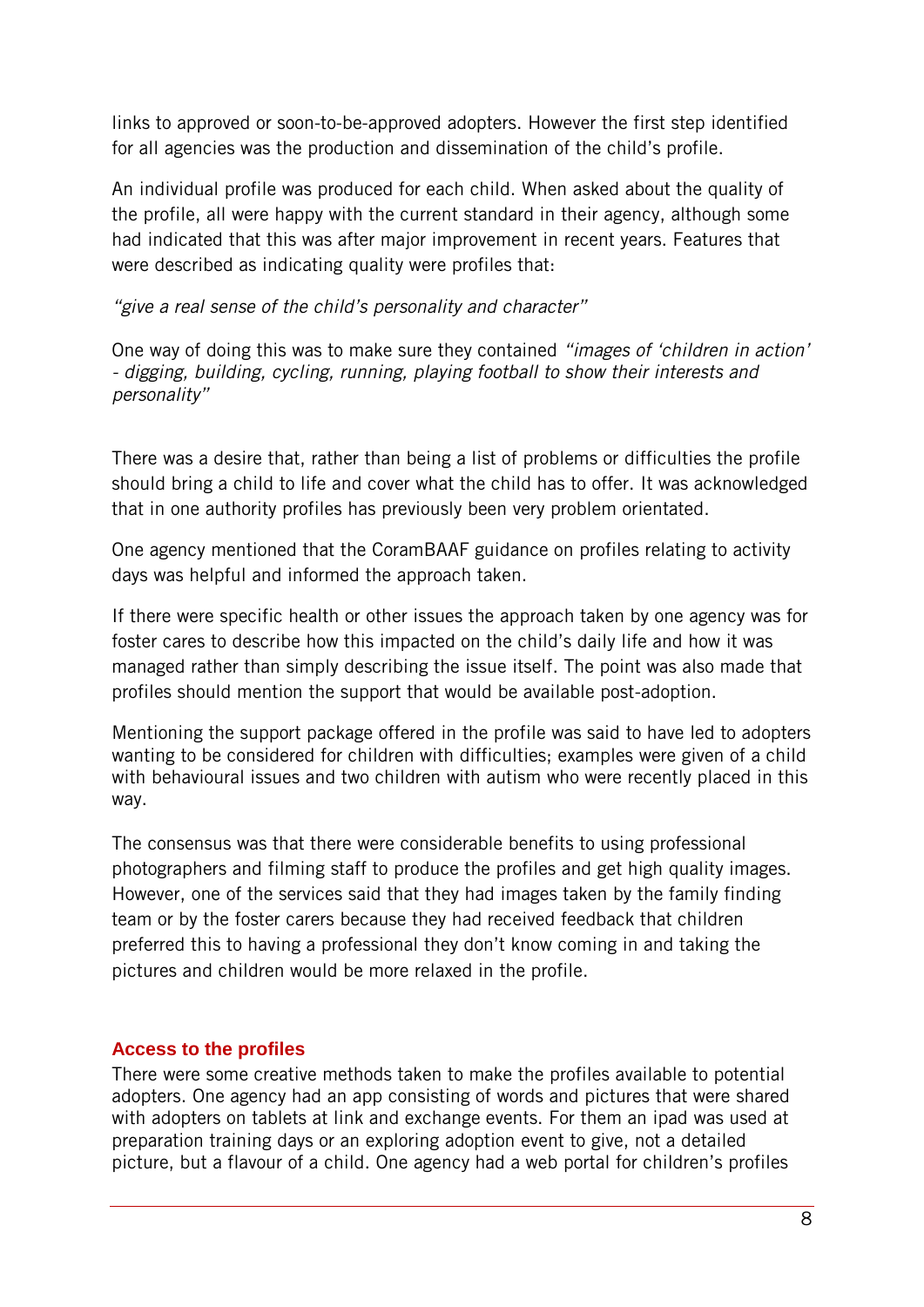with secure login available to all local approved adopters. This had been set up with an adoption reform grant.

All of the authorities mentioned that it was considered standard for profiles to be shared in local and national exchange days, as well as the government endorsed national adoption register (relaunched as *Adoption Match*) and *Adoptionlink* after the Placement Order has been made if there is no link by then. Some authorities had strong consortium arrangements whereby children's profiles would be shared at a fairly early stage

Early family finding also took place with the permission of the court. Agencies would seek, and usually obtain, leave from the court to share all of the information with adopters, so they can get the CPR plus parental assessment reports if relevant.

It was a common practice to share anonymous profiles if there was not yet a PO when it was thought likely that one would be obtained. If court permission was not available visits to adopters still occurred to discuss information on a non-identifying basis.

Profiles were more likely to be shared at adopter information meetings and through the adopter preparation process.

In Oldham "We have a Recruitment Officer who makes a significant contribution to the quality of our profiles. She proofs profiles (adopters and children) and is active in registering us for exchange days, keeping an up to date mailing list of agencies to distribute profiles. She checks the quality of photos and the text. Previously we were too wordy and used casework language."

The authorities would pass the case to other agencies if a child was hard to place. However, given the fall in children being placed they rarely needed to go out to other agencies and at the present time could generally find an in-house match so that a link may be being considered before the profile was distributed.

#### <span id="page-8-0"></span>**Encouragement to consider adopting a wide range of children**

There was considerable discussion about how adopters could be encouraged and supported to consider adopting a wider range of children than they had originally considered when they first began to think about adopting. For most authorities this started early in the adopters assessment and training process where *"the training opens their minds".*

The context is that adopters are on a journey where there are few younger children. Agencies reported that in response to this they gave this information to adopters at stage one and stage two and were clear about the reality of the children available.

To shift perceptions some agencies used stages one and two to bring in a range of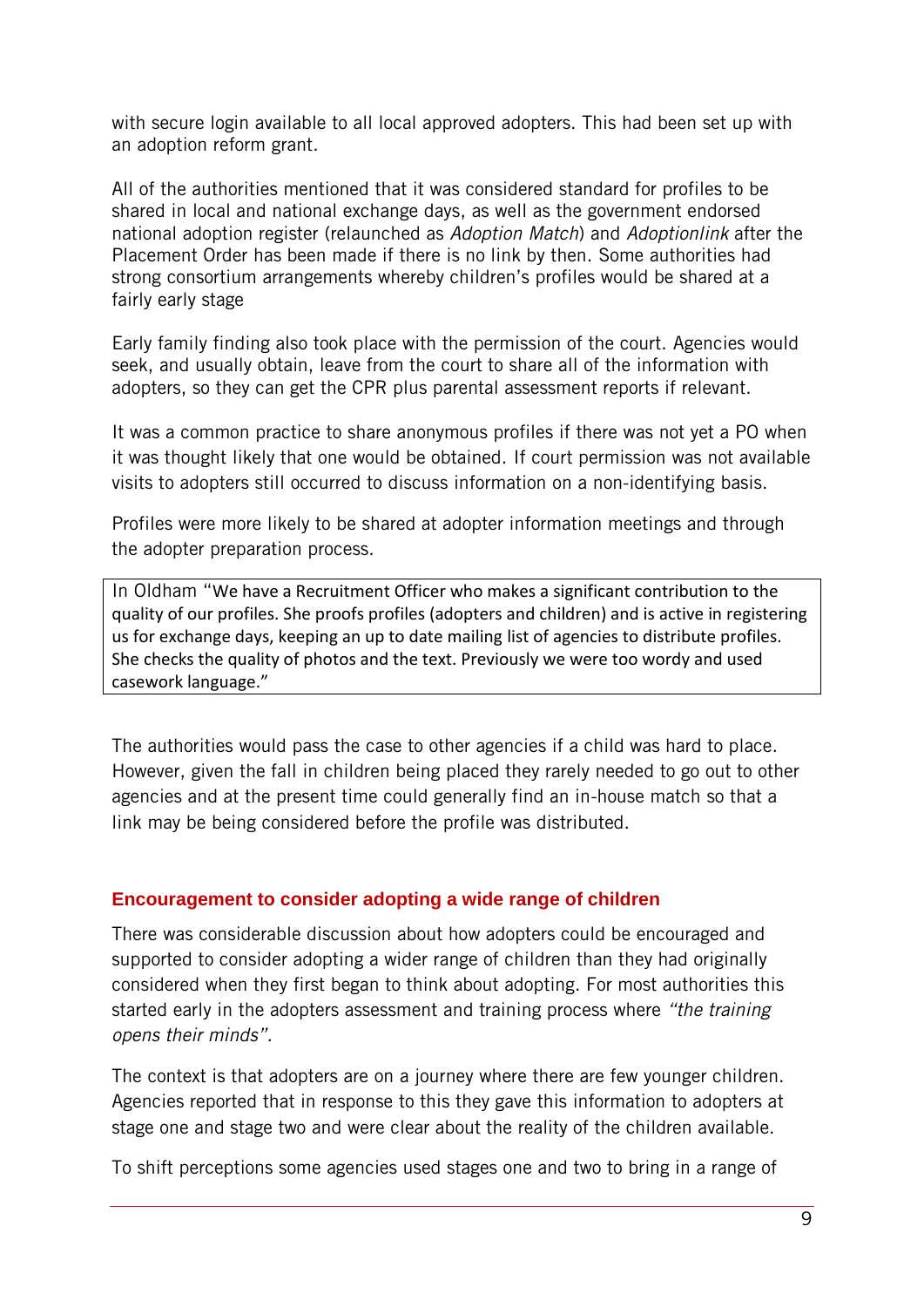adopters who have adopted a range of children eg single sex adopters, adopters of siblings, adopters of older children. The real experiences of actual adopters were said to have far more impact than anything a professional said. Presentations from adopters who have adopted older children were said to give a very realistic picture of what it is like to adopt an older child. Contact with a strong experienced adopter was seen as helping to give a sense of the support that children need. One agency would consciously try to reflect who is in the group and the children coming up for adoption.

The point was that adopters would be equipped to get a good overview of what it is like to adopt across the range of children. Adopters were then encouraged to consider other children who are waiting eg to consider an older child.

It was suggested that by using Adoptionlink, adopters could see more information about children and made them real to adopters. This helped adopters to think again about what they can deal with. Activity days were also seen as good at encouraging adopters to consider a wider range of children. Like an activity day, a good profile was described as also helping adopters to look past the information to the child.

In looking at a potential link, one agency indicated that the stated preferences of adopters would not stop them approaching adopters about children who were not a perfect fit eg if the children were a little bit older but a good fit in other respects.

#### <span id="page-9-0"></span>**Progressing Links**

The precise mechanism varied but a typical approach was for a weekly examination of all adopters and children (both pre PO and post PO) to look for possible links. A key requirement for successful matching was said to be to have a good understanding of both the children who are coming and the adopters. In most authorities this was done via dialogue and communication between adoption and the children's social work team. One agency achieved the communication by having cases formally held by the adoption team following placement order.

Typically the family finding team would pick two or three possible links and the Children's Social Worker (CSW) would decide which ones to pursue via joint visits. The linking was based on knowledge of the child. It was felt to be useful if the adoption worker as able to answer any question from the adopters without referring to another worker. A good understanding of the child's needs was seen as helping to make solid matches as well as providing the basis for a robust support plan.

As usual in adoption, a meeting would be arranged with the foster carer and the adopter, to share information with the adopter about the child's care and needs, as well as the usual medical advisor appointments. There was some but not universal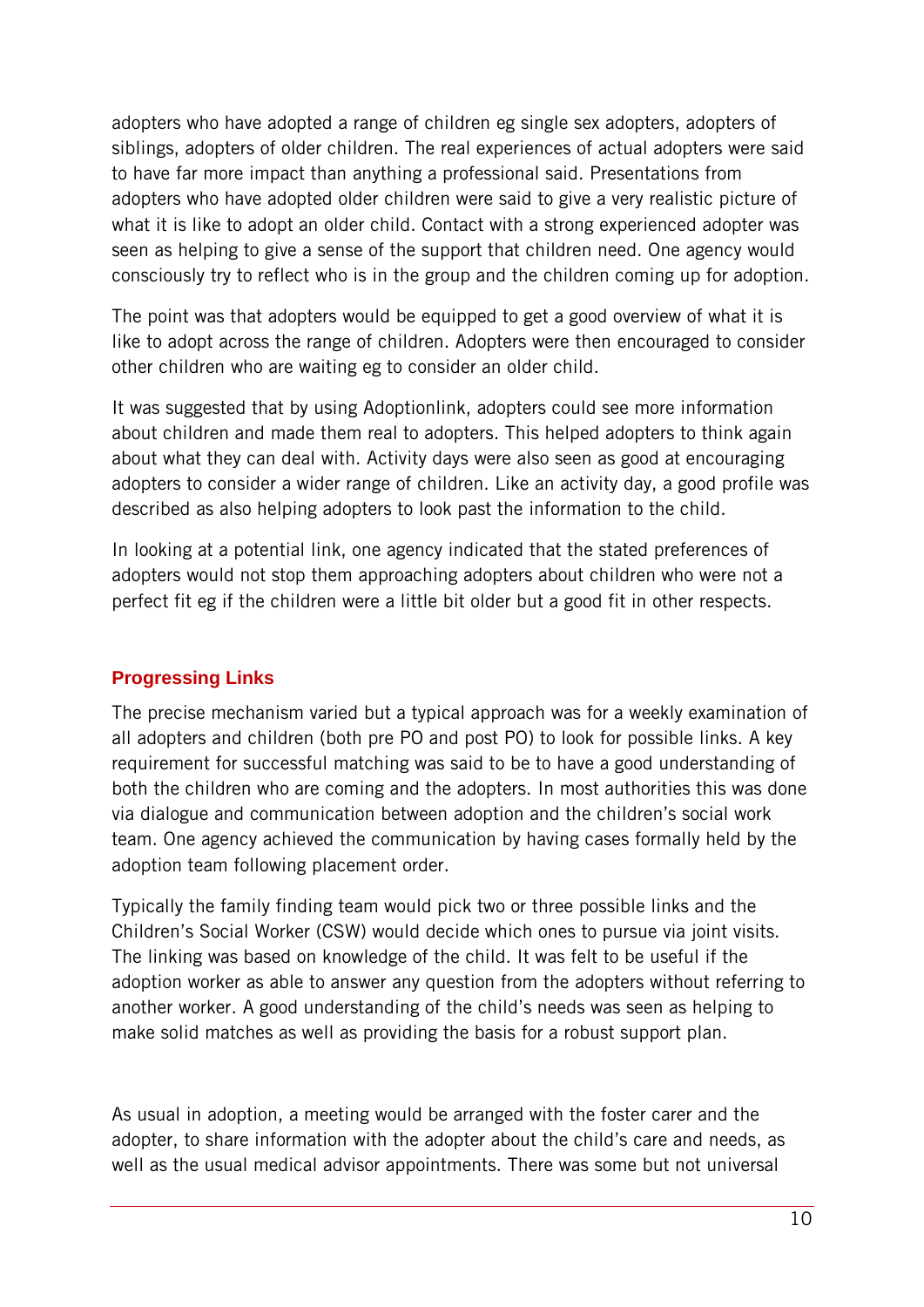use of Life Appreciation Days, their advocates saying that they give an opportunity for the adopter to meet face to face and have access to all of the information that could be gathered about the child and their life pre adoption.

Making a good match was seen as being based on encouraging adopters to understand their own vulnerabilities and prepare them for the journey ahead.

*"Matching is based on the adopters own strengths and we help adopters to identify their strengths and are not setting them up to fail".* After Adoption

The assessment of parental capacity was generally based on insights gleaned during the approval process. So some adopters were seen as being able to cope with conflict but not rejection, while others as being able to cope better with rejection than conflict, and this would feature as part of the matching decision. A service would provide advice on attachment and this could be included in the core skills training. A rather more formal approach seemed to be taken by one agency that specialised in hard to place children and used the Adult Attachment Interview (AAI) to determine adopters' attachment style and Dyadic developmental psychotherapy (DDP) to encourage attuned empathetic parenting.

The point was made that the ability to cope with a range of behaviours is not always predictable. Adopters continually surprise and had proven sometimes to be highly resilient and resourceful in their parenting approach.

#### <span id="page-10-0"></span>**Progress monitoring and case tracking processes**

Many of the agencies used permanency planning meeting or similar to track cases and prevent drift. A formal time line for escalation was usually not used, but at least one authority commented that they needed to improve and be more consistent and effective in how they escalated concerns if a child has been waiting a long time. In one authority, children who were still waiting for a placement after nine months would come back to a final care plan meeting where it would be decided if they needed to change the plan from adoption or to look at other options. Only two of the authorities explicitly mentioned the use of performance data such as ALB and Ofsted returns with a suggestion that comparison data is not routinely used as a performance tool.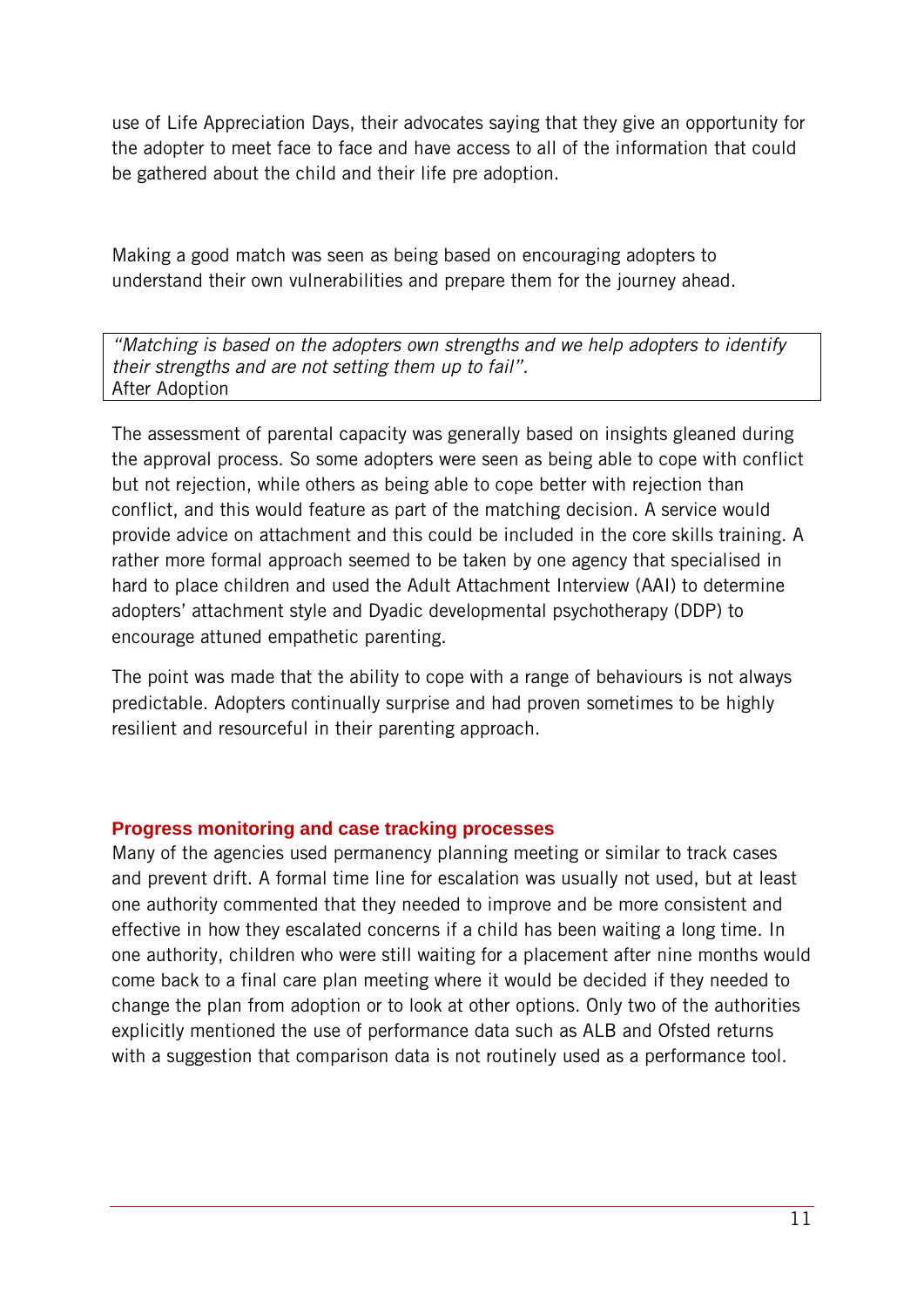#### <span id="page-11-0"></span>**Targeted recruitment of adopters**

Two of the authorities used data to look at the pipeline of children entering care and had used this to do more accurate targeting of adopter recruitment.

*Previously the LA looked at children with a PO and recruited around their profiles. This was a group that had moved on by the time the adopters were recruited. There was a mismatch between the targeted recruitment for previous children and the needs of current children. We meet quarterly to understand the adopter and child pipeline and can target recruitment based on the children coming into the system.*

The message here is that generic adopter recruitment is sometimes not very effective and a move to a more data-informed targeted approach to recruitment may be required.

#### <span id="page-11-1"></span>**Adopter-led activities**

Given the emphasis on 'adopter led' matching in the 2014 draft guidance, agencies were asked to identify the practices and processes in their agency that they that they would identify as adopter-led.

Overall interviewees described four sorts of activity:

- 1. Potential adopters being able to access a wide range of profiles and express an interest (eg via Adoption Match, Adoptionlink, , exchange days);
- 2. Potential adopters being able to put their own profile on relevant websites to attract interest;
- 3. Potential adopters able to meet with children in adoption activity days or similar events; and
- 4. Potential adopters being able to contact the children's social worker directly without going through their own adoption social worker or the child's family finding team.

Interviewees were generally positive about one to three, although it was said that three required careful gatekeeping. They are less keen on four as they felt that the adoption social worker' s understanding of the adopter's strengths and weaknesses needed to be factored in at the earliest stage before things progressed any further.

Adoption activity days were also seen as having been a catalyst for wider impact on the adoption process.

*"We have become more creative in how we manage introductions and try to bring the child and adopters voice into this process. Activity Days have taken us through a door which has opened up the way for changes to their involvement in the process".*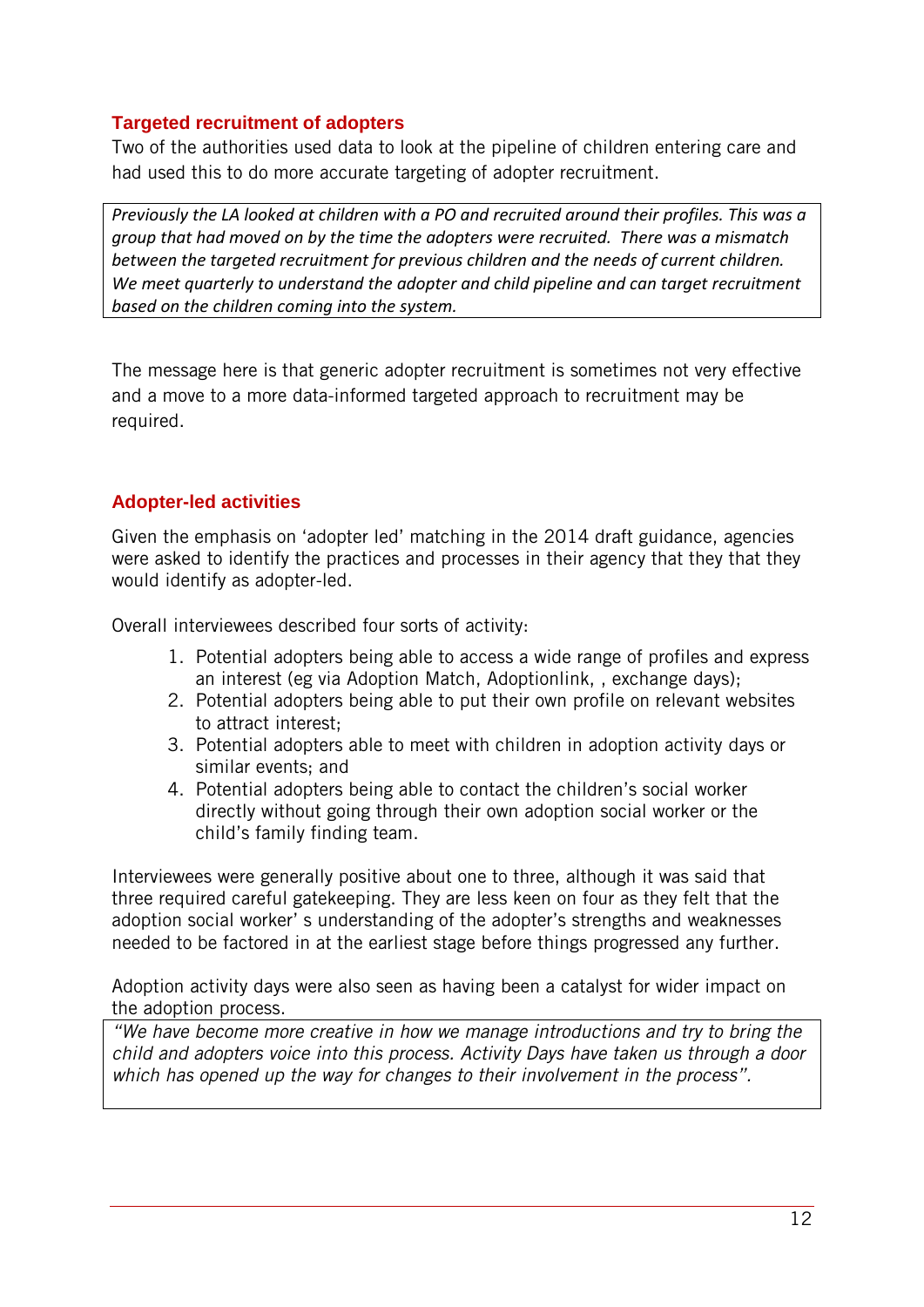#### <span id="page-12-0"></span>**Summary**

So all in all the results were not novel, but what was clear was the focus of the agencies on avoiding unnecessary delay.

For many it was the practice arrangements that were seen as drivers of good performance. These focused on:

- having a permanence planning process which is continually reviewed
- picking up children early in care proceedings and tracking them
- being able to call upon other adoption agencies, particularly neighbouring authorities, for placements
- avoiding any lag between Final Care Planning and ADM decision
- having an adoption panel that meets frequently so children don't need to wait

Working together was also a common theme e.g having Children's Social Work, Independent Reviewing Officers and Adoption Social Workers all working and planning together.

Finally, one agency stressed that the family finding social worker has to believe that a family can be found for this particular child and that this belief really makes a difference to the outcome.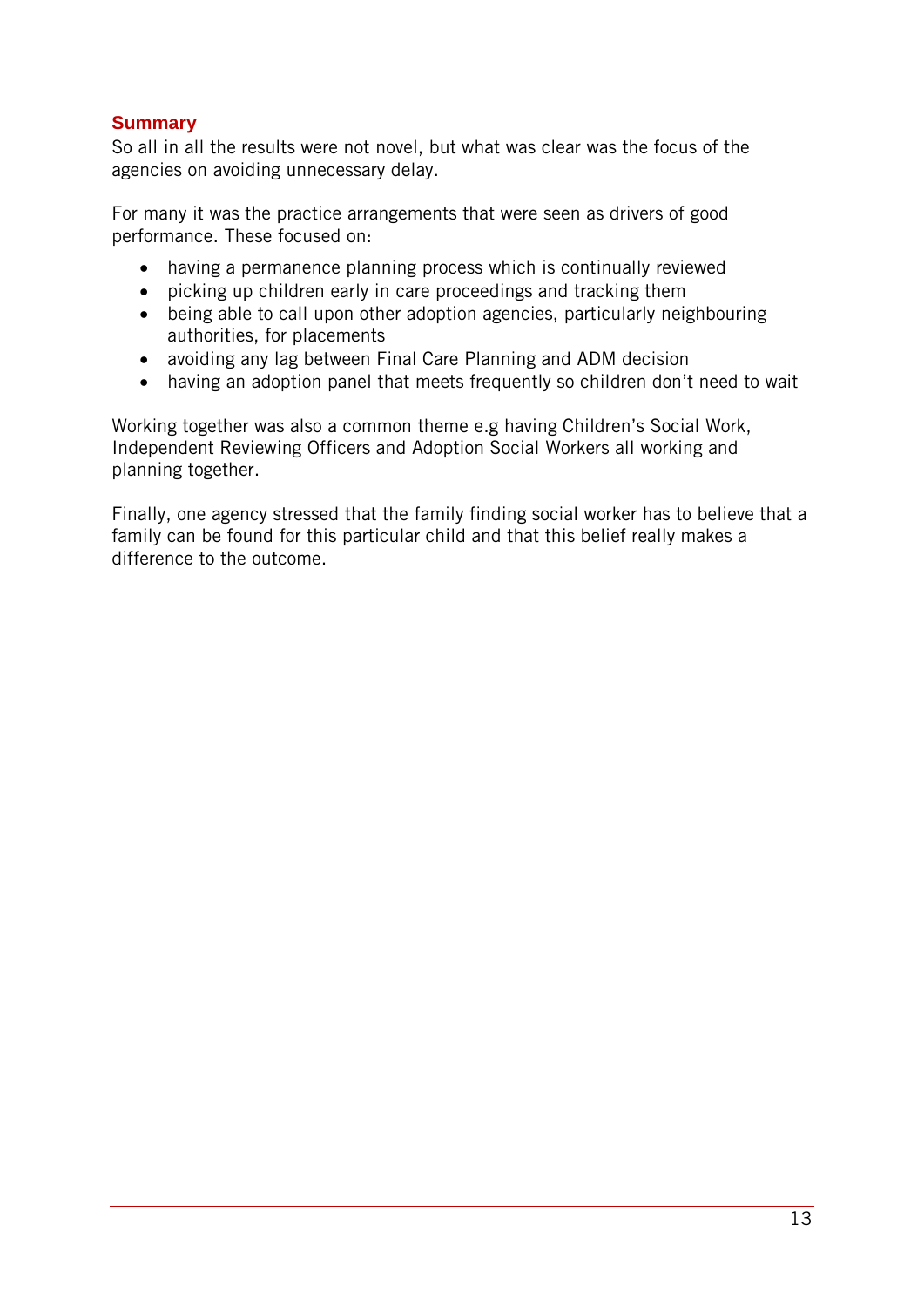## <span id="page-13-0"></span>**2. Working Locally/Working Regionally: the experience of linking and matching on a regional basis**

The first support initiative under the project was to approach eight agencies who had received diagnostic support from Coram. These were offered intensive additional family finding support as a means of satisfying themselves that all options for specific harder to place children had been considered.

Each agency was invited to identify up to 6 children who had a plan for adoption, were not yet placed and who were traditionally harder to place.

Four agencies initially decided that the offer was relevant to them and 17 children were referred for additional matching support.

Under the offer we agreed to:

- Review and edit the children's profiles (incorporating any changes to plan)
- Profile the child/ren at a Coram Exchange day
- Search the AAD database for any potential matches with adopters waiting and follow up potential links
- Contact the National Adoption Register to ensure children's details were accurate and to establish if there were any potential adopter links to follow up
- Offer a place at an AAD and ensure attendance at any forthcoming National Exchange days.
- Provide an independent written summary of additional family finding work undertaken. This was utilised to inform the permanency plan as well as for inclusion in court reports in proceedings.

#### <span id="page-13-1"></span>**Outcomes**

Of those 17 children initially referred 5 children were subsequently matched including a sibling group of two. Given that these children were deemed by agencies to be on the verge of a change of plan likely to mean permanence via fostering, this was a small but significant outcome from a small scale review of family finding.

Following this we targeted matching on a regional scale.

#### <span id="page-13-2"></span>**Regional Approach**

The Central East Regional Adoption Agency (RAA) piloted a five month Department for Education (DfE) funded regional linking and matching project.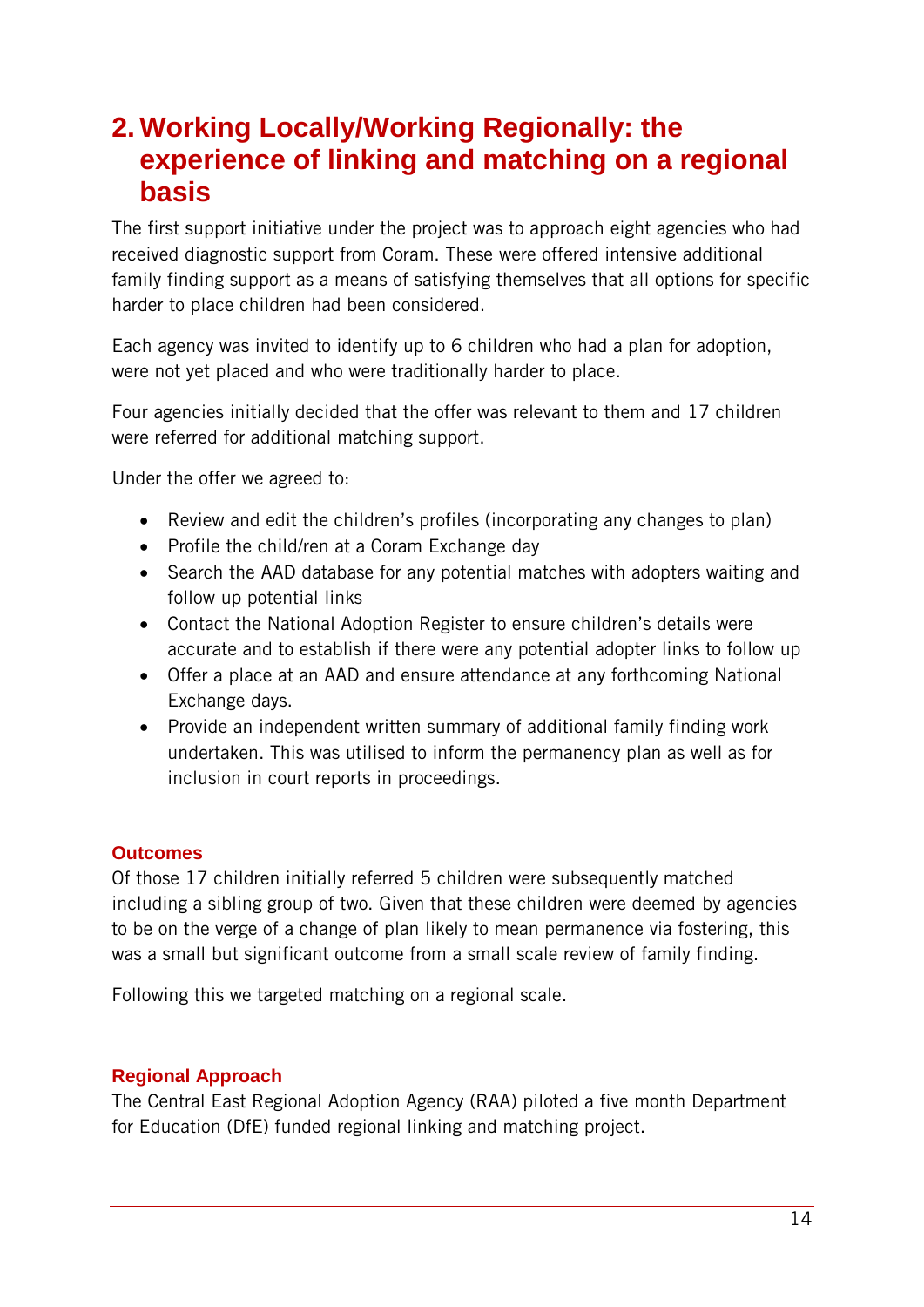The main focus was to encourage a regional approach to utilise the greater pool of adopters for those children who are considered hardest to place. There were two voluntary adoption agencies (VAAs) and six local authorities (LAs) participating from its inception, and another local authority joined the process at a later stage.

#### <span id="page-14-0"></span>**Process**

After initial consultation with partner agencies, it was agreed among participants that agencies would complete and send through two templates to the Coram Matching Coordinator every week.

The first template detailed children waiting for adoption that agencies wanted to include on the RAA list. Children likely to be made subject to a Placement Order in the coming weeks are also referred anonymously as 'early alerts'. These templates included their basic information (e.g. gender, date of birth, details of any complex needs) that helped the Matching Coordinator at Coram to gain an initial understanding of the children in question.

The second template detailed approved and soon-to-be approved adopters that agencies wished to refer to the RAA list. Similarly, these templates included basic information about the adopters' matching criteria and specific skills/ experience.

Coram also requested that agencies send them both child and adopter profiles to further enhance the linking and matching process. The data analyst within the project filtered out potential links which was further refined by the social worker utilising information provided within the profiles.

This refined list of potential links for each child across the region was provided to the child's respective agency in advance of the weekly meeting. In addition, each agency representing the adopters was provided with the corresponding child's profile prior to the meeting. Preparation ahead of the meeting enabled further filtering out of unsuitable links by the agencies.

Although initially this process took place on a weekly basis, some agencies still managed to make contact with the relevant highlighted agency link ahead of the meeting in order to exchange information about children and adopters.

The weekly matching meeting (which was either conducted face-to-face or by means of a conference call) provided an opportunity to discuss in greater detail the identified links. The idea was that discussion among agencies would enable a finer filter for them to progress to exchanging Prospective Adopter's Report (PARs) and arranging visits to their preferred adopters.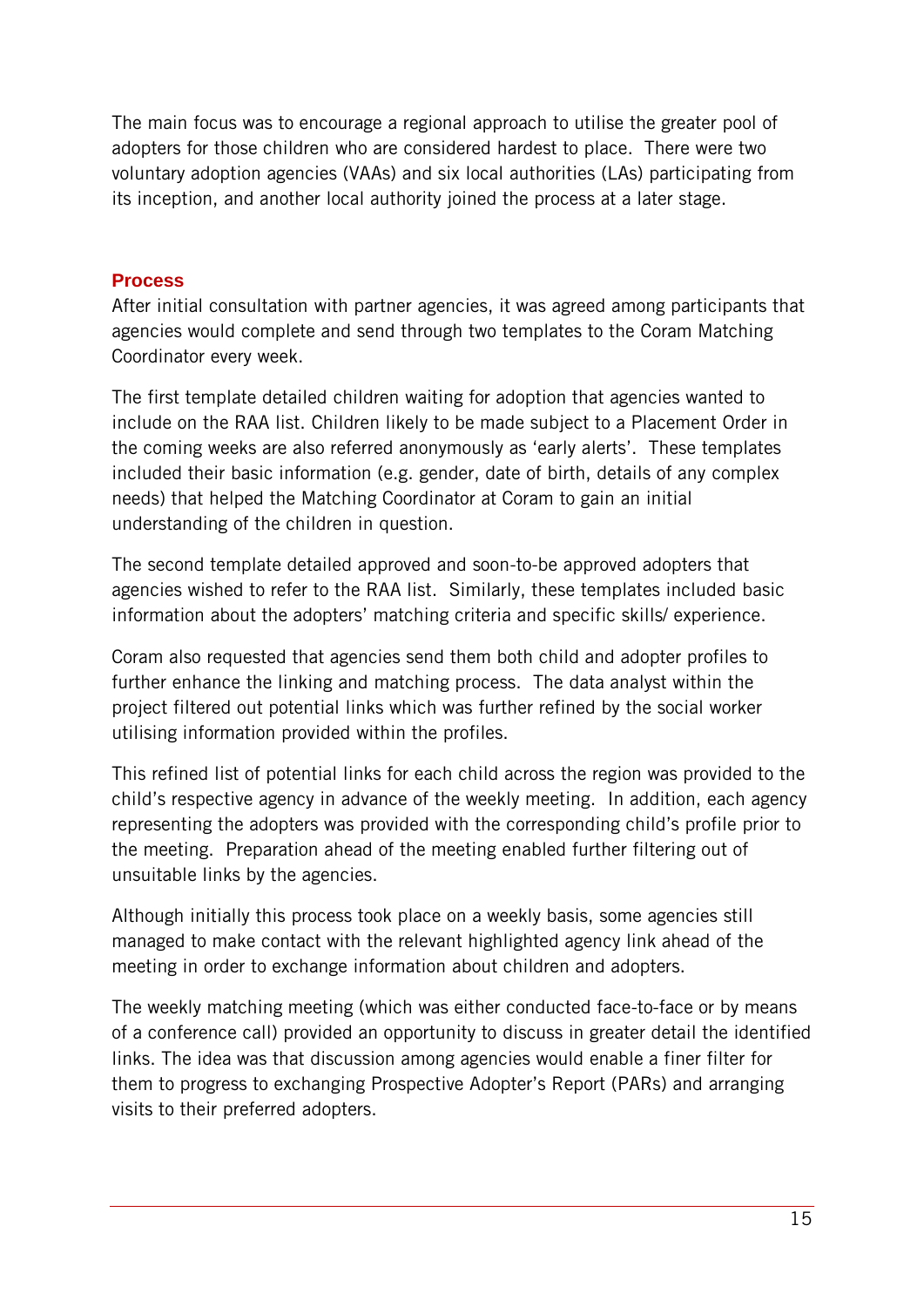The meetings provided a chance for agencies to exchange and share relevant information regarding the children and adopters on the list, such as support available, medical prognosis and further detail about any siblings and contact.

During the span of the project, there were some children and adopters that were found links externally to the project – due to the ongoing contact with agencies, Coram as RAA lead was continually updated regarding these links and could therefore provide an accurate overview of the available adopters and children on a real-time basis.

#### <span id="page-15-0"></span>**What's different about the RAA matching project ?**

This model of providing a weekly focus on matching is not necessarily a new feature within individual agencies. However, a regional approach does provide a real spotlight on seeking out potential adopters from the wider regional pool.

The regional project complements the existing Family Finding practice within agencies whilst encouraging regional working. The Central East RAA has a greater awareness of the children waiting in their whole region and of their adopter cohort and adopter shortages. The region is now more informed about those children who are waiting the longest as well as potential future shortages in specific adopters required to meet the needs of children with additional needs.

The project has also encouraged proactive regional thinking in terms of upfront creative family finding events for certain cohorts of children needing wider profiling. Two regional events took place – an Adoption Activity Day on  $11<sup>th</sup>$  June 2016 (19) RAA children attended – more information is provided under 'Outcomes and matches within the RAA') and an Exchange Day which took place on  $21<sup>st</sup>$  July. Both events targeted adopters to invite from the national pool not currently represented within the regional cohort. The 21 July Exchange Day was attended by eight agencies and 35 adopters. This enabled a wider matching opportunity for those children that had waited the longest.

Another unique point about the RAA matching project was the role of the matching coordinator. As this was a new model, this was found to be helpful – the matching coordinator offered independent scrutiny, a single point of referral and for the first time was able to generate valuable data offering a holistic overview of the region. The matching coordinator possessed an accurate and up-to-date understanding of the children and adopters in the region and was therefore in a good position to answer a number of queries in a timely, informed manner. These queries included requests for specific information for court proceedings in relation to adopters available for specific children where a Placement Order (PO) is anticipated.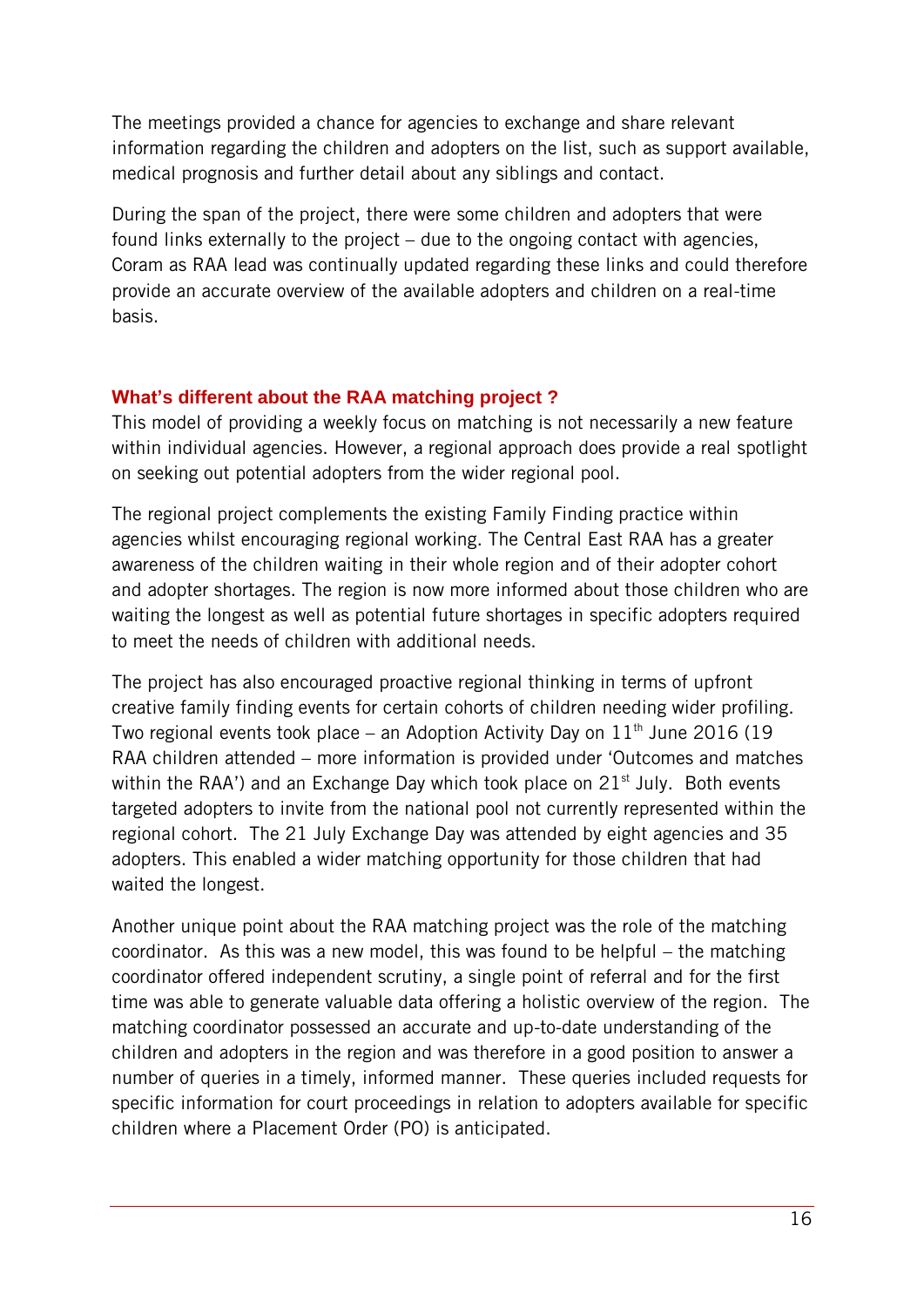The complementary roles of the practitioner (social worker) and the matching coordinator enabled a joint approach that combined both practitioner knowledge and analysis that is not always available to other agencies.

#### <span id="page-16-0"></span>**Progress monitoring and case tracking**

The tracking and monitoring process identified children who are waiting the longest for links and matches. Each week agencies are followed up to provide progress updates for the children and adopters on the list.

The aim of these regular updates was to monitor any reason for delay, to confirm the date of the home visit, the progression of matches and identify any reason for not progressing.

#### <span id="page-16-1"></span>**Data**

Data provided from week four onwards has informed the region regarding the following:

- The ages, gender, sibling groups and ethnic background of children referred;
- The geographical spread and numbers of adopters in each area within the region;
- The ethnic breakdown of adopters;
- The skill base of adopters and their likely ability to meet more complex needs; and
- How an agency compares to each other in terms of approved adopters, process and children waiting.

#### *Data overview at week 20*

#### **Overview of links identified via RAA process**

| <b>Week</b> | No. of<br>children | No. of adopters | <b>Links identified</b><br>via RAA process |
|-------------|--------------------|-----------------|--------------------------------------------|
| 1           | 22                 | 82              | 102                                        |
| 5           | 25                 | 94              | 123                                        |
| 10          | 29                 | 78              | 70                                         |
| 15          | 48                 | 88              | 91                                         |
| 20          | 54                 | 82              | 79                                         |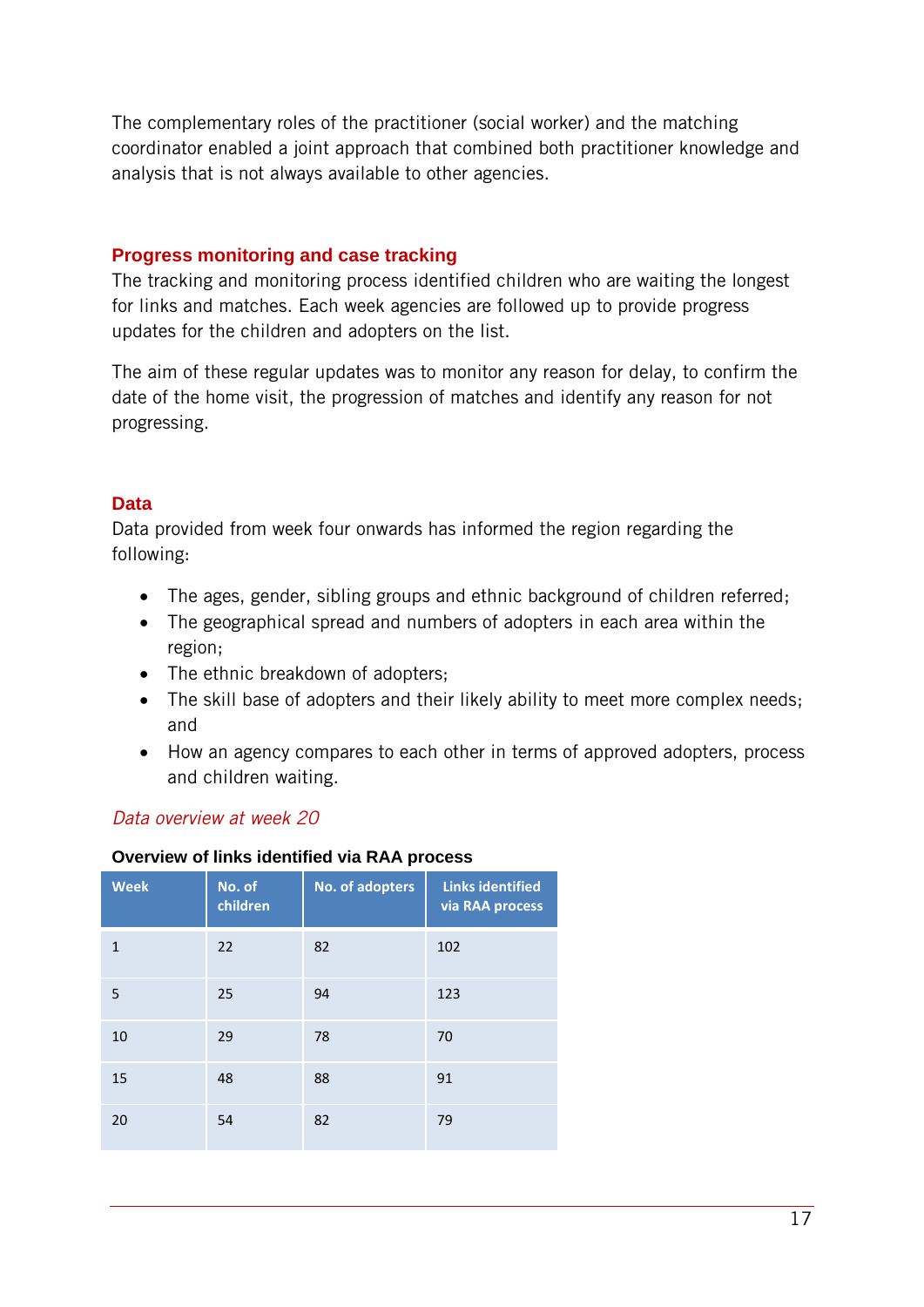At the half way stage of the project (10 weeks) the regional list contained 79 adopters and 29 children. By week 20 the number of adopters referred had stabilised at 82 and the number of children referred had increased to 54. This reflected the increased confidence in the project to seek out more suitable links as well as the increase in agencies referring children anonymously ahead of court proceedings (early alerts).

#### *Key data findings:*

- $\bullet$  108 children in total<sup>1</sup> were referred to the RAA list and 160 adopters were referred across the twenty weeks
- The majority (58%) of children on the RAA list are male
- 29% (31) of the children have complex needs, whether this be a significant level of delay or a genetic condition.
- The majority of children on the RAA list were to be placed in sibling groups of 2; a significant proportion (17%) were to be placed in sibling groups of  $3<sup>2</sup>$
- 18% (19) of children are from BME backgrounds.
- $\bullet$  44% (46) are 5 years or over<sup>3</sup>.

#### **Total number of children and adopters by agency across Week 1 to 20:**



 $\overline{a}$  $1$  This is individual children referred, not counting repeat referrals

 $2$  This proportion is of sibling groups of 3 is actually an underestimate as a number of children came onto the list as sibling groups of 3 but it was decided in some cases that splitting groups further would result in more links for prospective adopters

 $3$  For a number of early alerts, the exact DOB is not specified so this figure takes into account those children that will be 5 years old in the next 6 months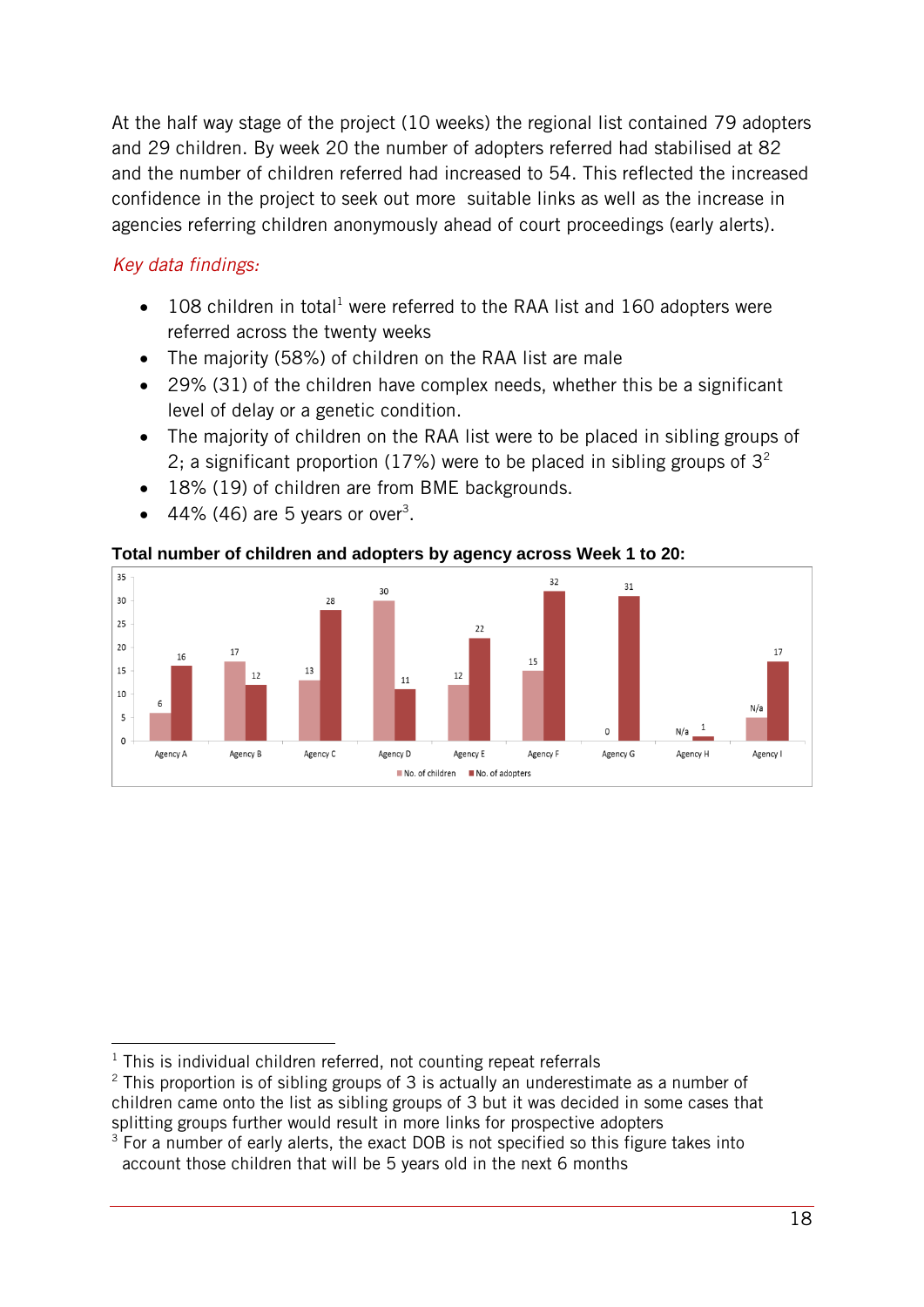

#### **Ethnicity of children referred from BME backgrounds:**

Challenges highlighted from data findings:

- 93% of the children on the RAA list are categorised as "harder to place".
- Mismatch of adopters' preferences for size of sibling group with the reality of children on list (e.g. 3% of adopters were looking for a sibling group of 3, compared to 17% of children).
- Lack of "ethnic" matches of adopters and children (when this is required by CSW). For instance, 15 children were from a dual heritage (White and Black) background, compared with two adopters.
- Most agencies within the region have a generic pool of adopters who are now waiting a significant time for any links.

#### *Ethnicity of adopters from BME backgrounds:*



The information gathered from the RAA linking and matching project was also used to inform a future targeted approach using the data to inform adopter recruitment across the region.

As a region, recruitment will now need to focus on seeking adopters able to meet the needs of children shown to be waiting the longest, specifically for siblings and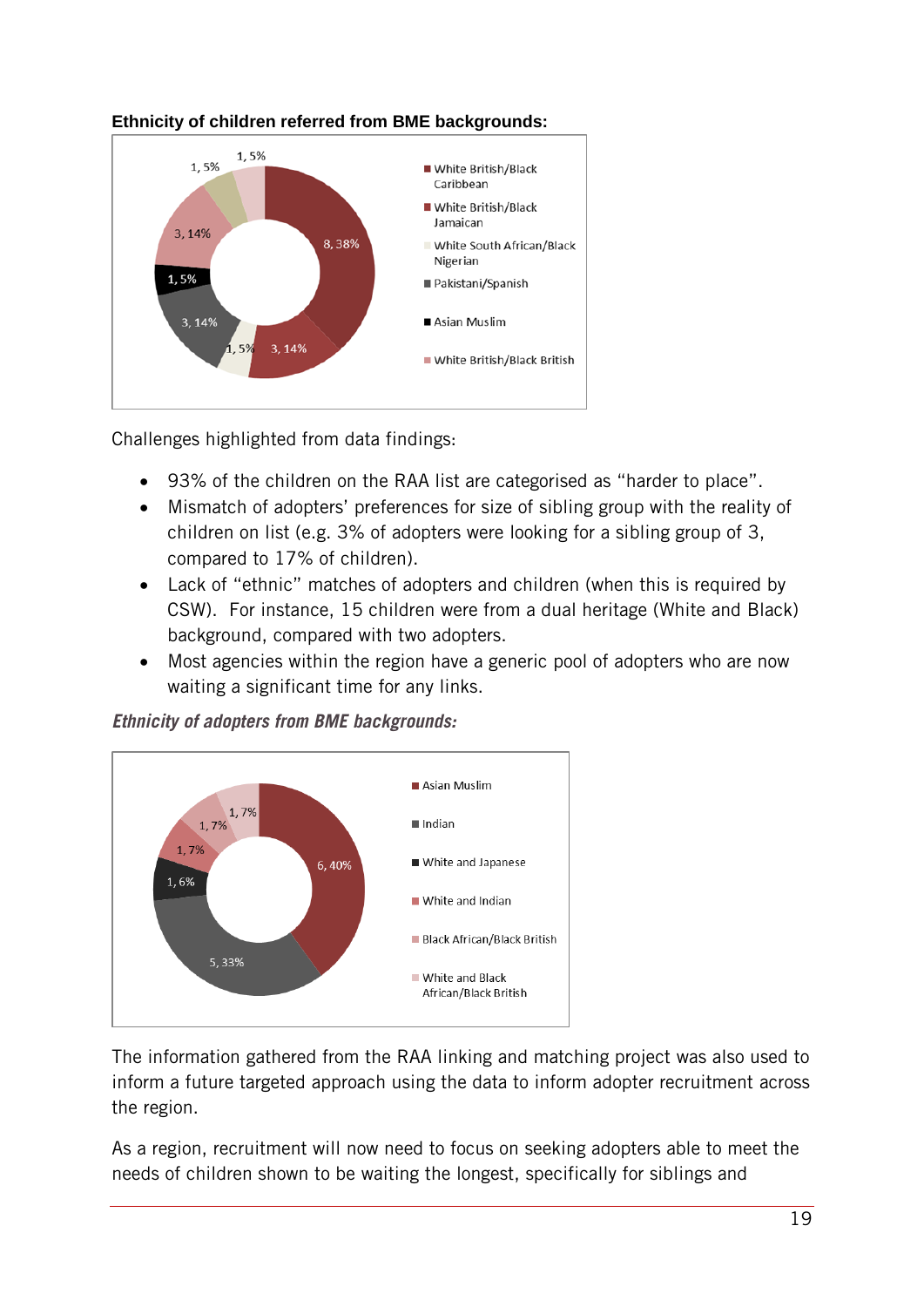children from BME backgrounds who are over-represented, particularly those of a dual heritage (White and Black) background. The first targeted regional campaign is likely to be focussed on family finding for sibling groups.

#### <span id="page-19-0"></span>**Outcomes and matches within the RAA**

As at  $1<sup>st</sup>$  June 2016, there have been 14 children matched within the RAA through the linking and matching project. These matches are explored in greater detail below:

| Child information                           | Age at time of<br>match                     | <b>Ethnicity</b>                               | Agency<br>matched with |
|---------------------------------------------|---------------------------------------------|------------------------------------------------|------------------------|
| Girl 1 and Girl 2<br>from Agency C          | 2 years old; 1<br>year old                  | White<br><b>British</b>                        | Agency B               |
| Girl 3 and Girl 4<br>from Agency C          | 4 years old; 3<br>years old                 | White<br><b>British</b>                        | Agency G               |
| Boy 1, Boy 2 and<br>Girl 5 from Agency<br>D | 4 years old; 3<br>years old; 2<br>years old | White<br><b>British</b>                        | Agency G               |
| Boy 3 from<br>Agency D                      | 4 years old                                 | White<br>British/<br><b>Black</b><br>Caribbean | Agency G               |
| Boy 4, Boy 5 and<br>Girl 6 from Agency<br>D | 2 years old; 2<br>years old; 4<br>years old | White<br><b>British</b>                        | Agency B               |
| Boy 6 and Boy 7<br>from Agency F            | 3 years old; 4<br>years old                 | White<br><b>British</b>                        | Agency G               |
| Boy 8 from<br>Agency D                      | 3 years old                                 | White<br><b>British</b>                        | Agency G               |

#### **Matches within the RAA**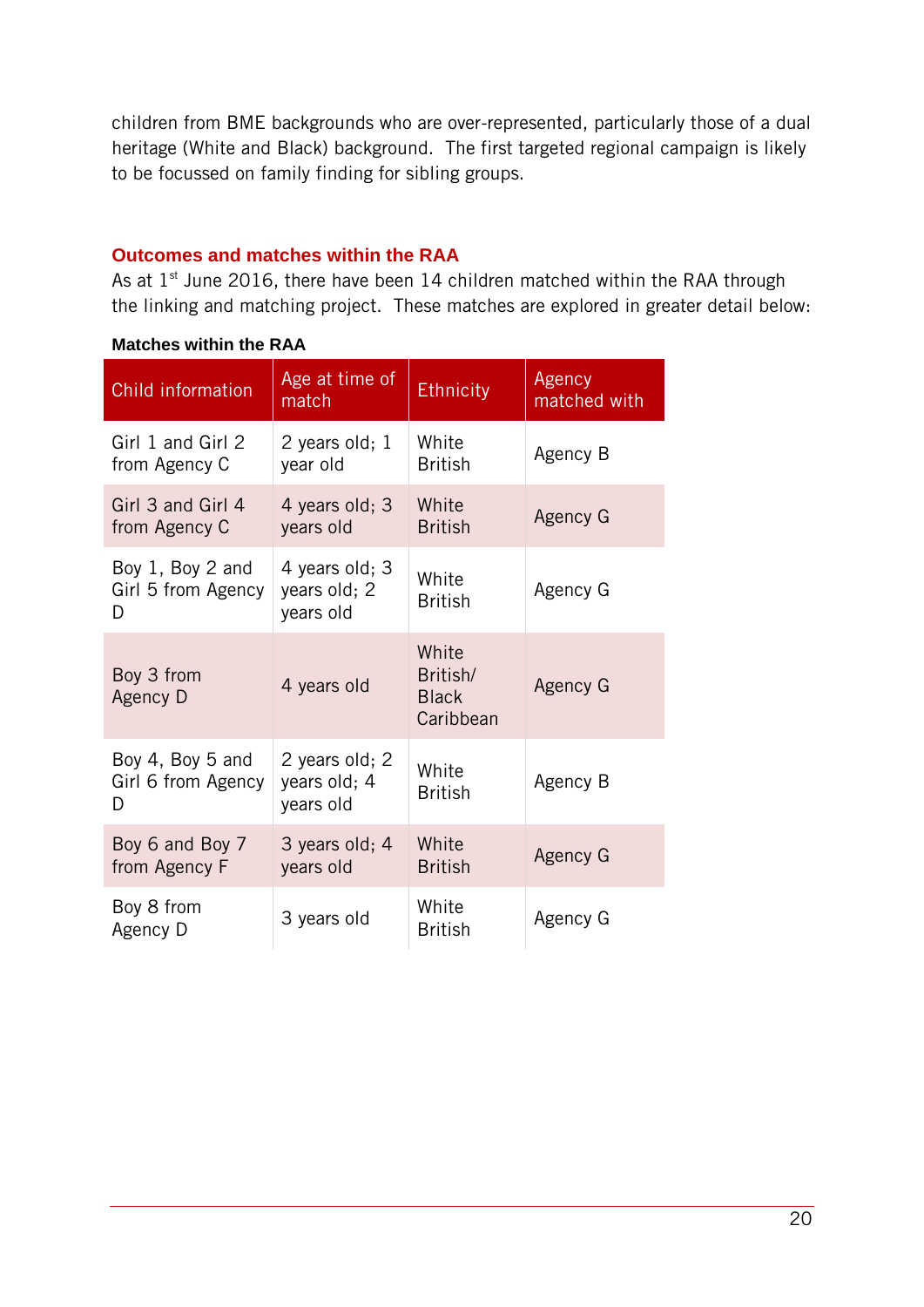



As evident from the above table and graphs, all agencies except two (agencies E and H), benefitted from the project through either a match for their children or for their adopters. Agency H did not benefit because it was a VAA with no adopters (bar one in the first week of the process) referred to the RAA list. In relation to Agency E, links established through the linking and matching project for children of Agency E were deemed unsuitable, either due to children requiring specific ethnic matches or more suitable in-house links being identified.

#### <span id="page-20-0"></span>**The RAA Activity Day for Adoption – 11th June 2016 (facilitated by CoramBAAF)**

The RAA Activity Day for Adoption took place in Grendon Hall (Northamptonshire) after discussions among the Central East agencies around creative family finding initiatives. It was hoped that it would stimulate interest in the children on the RAA list that had been waiting the longest (i.e. those harder-to-place children).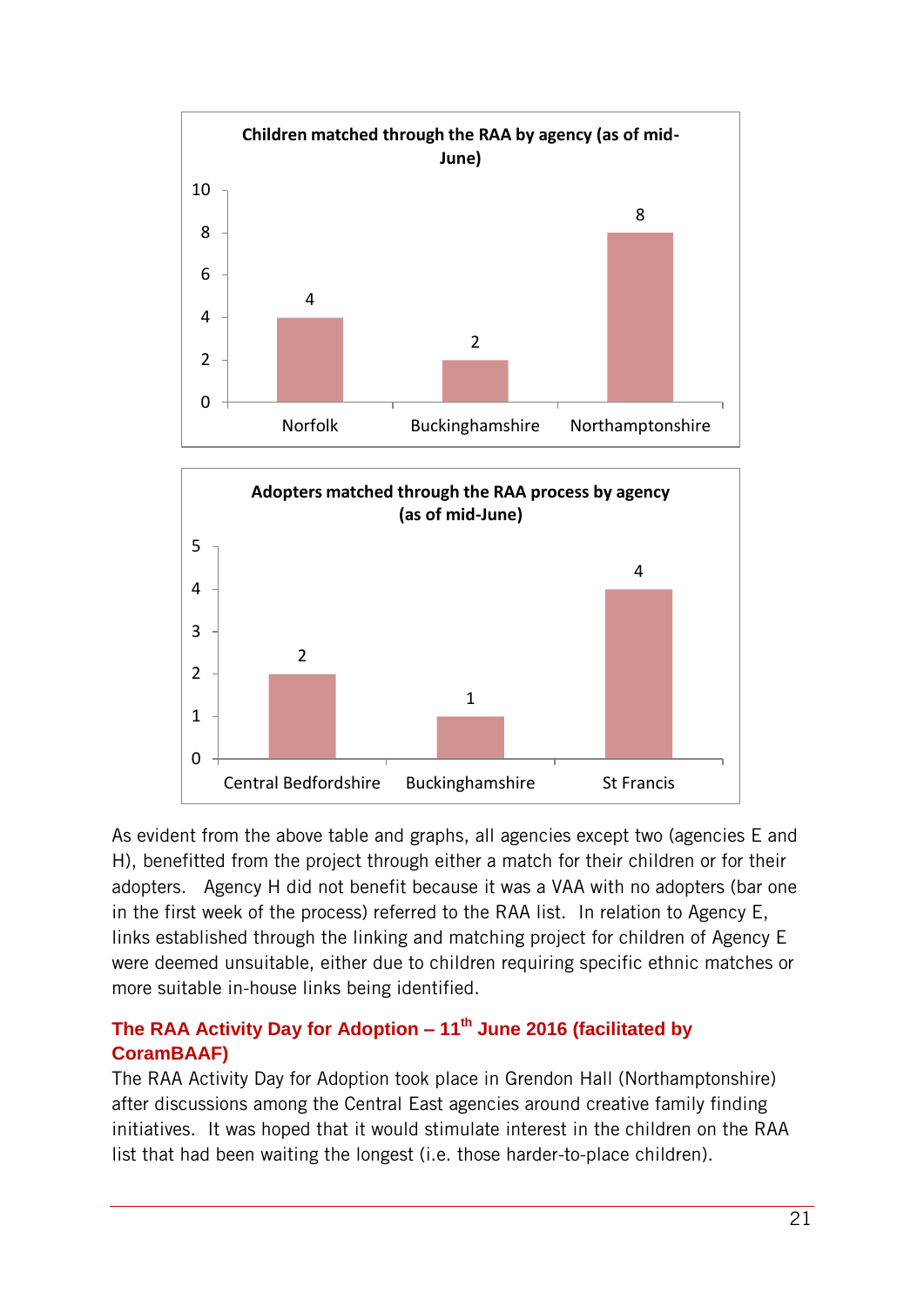There were twenty six children initially referred to the RAA Activity Day for Adoption, although seven did not attend for various reasons: one sibling group of three as the eldest child was not considered suitably prepared; one sibling group of two and one child were exploring links; and the remaining child was not considered ready to attend an AAD.

Nineteen children attended the day ranging from age 0 to 6; twenty three prospective adopters attended. There was one sibling group of three and four sibling groups of two. Fifteen of the nineteen children were categorised as "harder-to-place".<sup>4</sup>

On the day, twenty one expressions of interest (EOIs) were recorded for seven of the children that attended (and one for a child that did not attend but was profiled in the booklet) and a further two EOIs were recorded in the days following the AAD. This all serves to highlight the positives of the event in seeking matches for the regions children for whom family finding was presenting challenge. Seven children subsequently proceeded to a match, including a sibling group of three.

#### <span id="page-21-0"></span>**Survey feedback from region**

 $\overline{a}$ 

An online survey was sent to agency representatives that participated in the matching process. The aim of the survey was to establish feedback from agencies, in particular regarding what they found useful about the RAA matching process and suggestions for future improvement.

At least one representative from all nine agencies completed the questionnaire. As some agencies had more than one representative, there are two agencies (Agency C and E) with responses from more than one representative. It should be noted that the survey was intended to target those representatives with a significant level of involvement in the process, although inevitably this was subject to a degree of variation.

<sup>&</sup>lt;sup>4</sup> "Harder-to-place children" fall into at least one of the following categories: i) of a BME background, ii) in a sibling group of two or more, iii) with complex needs, iv) five years or older.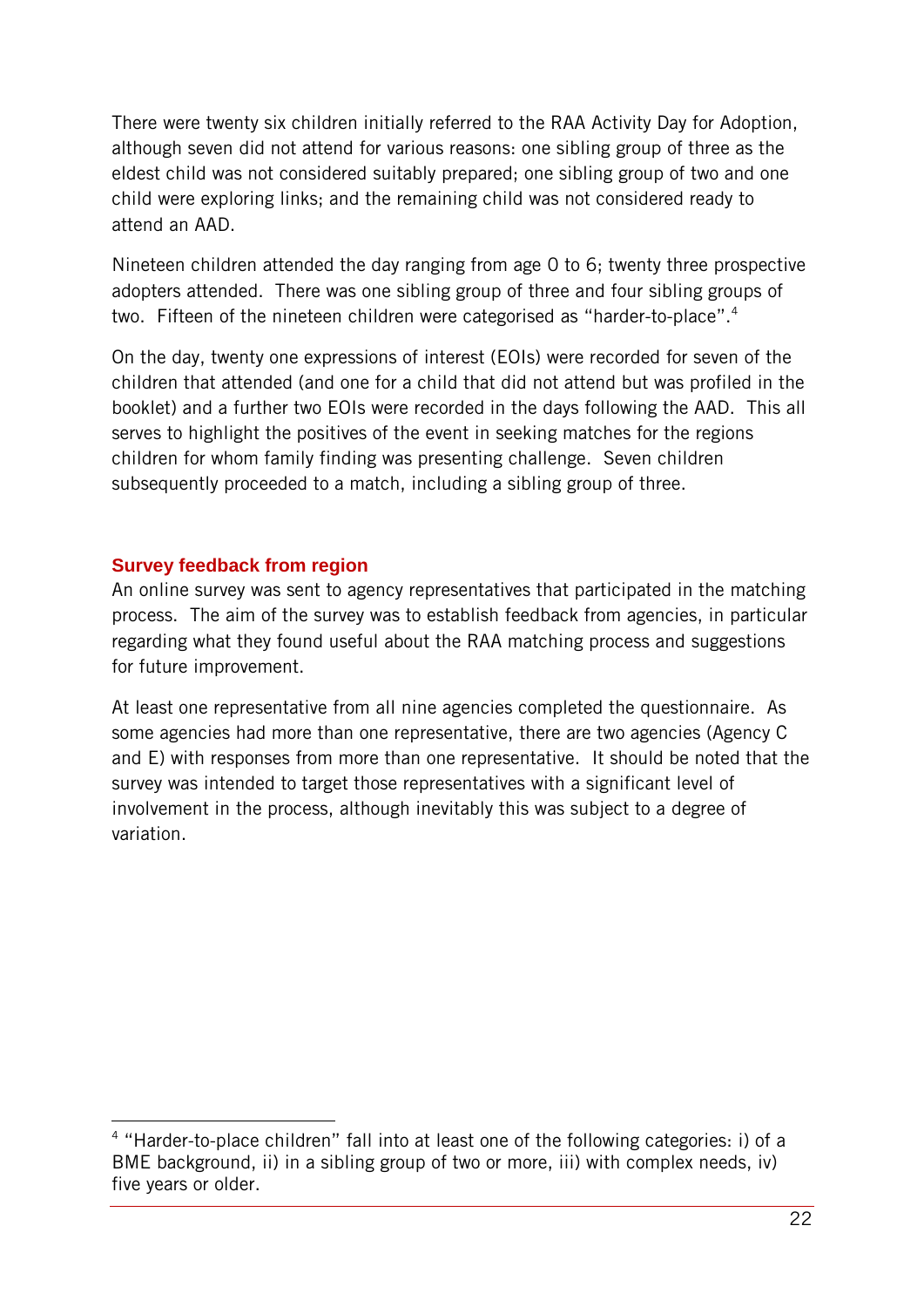

- All respondents agreed or strongly agreed that the RAA matching project helped to forge/enhance links with other partners in the region, highlighting the positive relationship-building aspect of the project.
- Over half (6, 55%) of respondents agreed or strongly agreed with the statement that the linking and matching project helped agencies find additional links, whereas 3 (27%) answered 'Neutral' and 2 (18%) disagreed. One of the agencies that disagreed with the statement was a VAA - which was unable to participate fully in the process due to their specialist adopters not able to be included in the generic list. Similarly, 55% (6) of respondents agreed or strongly agreed that participating in the RAA linking and matching project helped agencies confirm matches from within the region. 4 respondents (36%) answered 'Neutral' and 1 disagreed.
- Seven of the nine agencies (78%) agreed or strongly agreed that the RAA linking and matching project provided valuable information regarding the future recruitment of adopters.
- The RAA matching meetings provided a useful platform to discuss differences in family finding procedures across agencies for 64% (7) of respondents.
- Seventy-three% (8) of respondents felt that the data provided during the faceto-face meetings was useful or very useful. Indeed, the same proportion of respondents felt that the RAA linking and matching meetings were a useful forum for discussing other family finding opportunities.
- Seven respondents felt that twenty weeks was about the right time period for the project to make a difference in terms of family finding. Three felt that it was not enough time. The differing views of respondents is further highlighted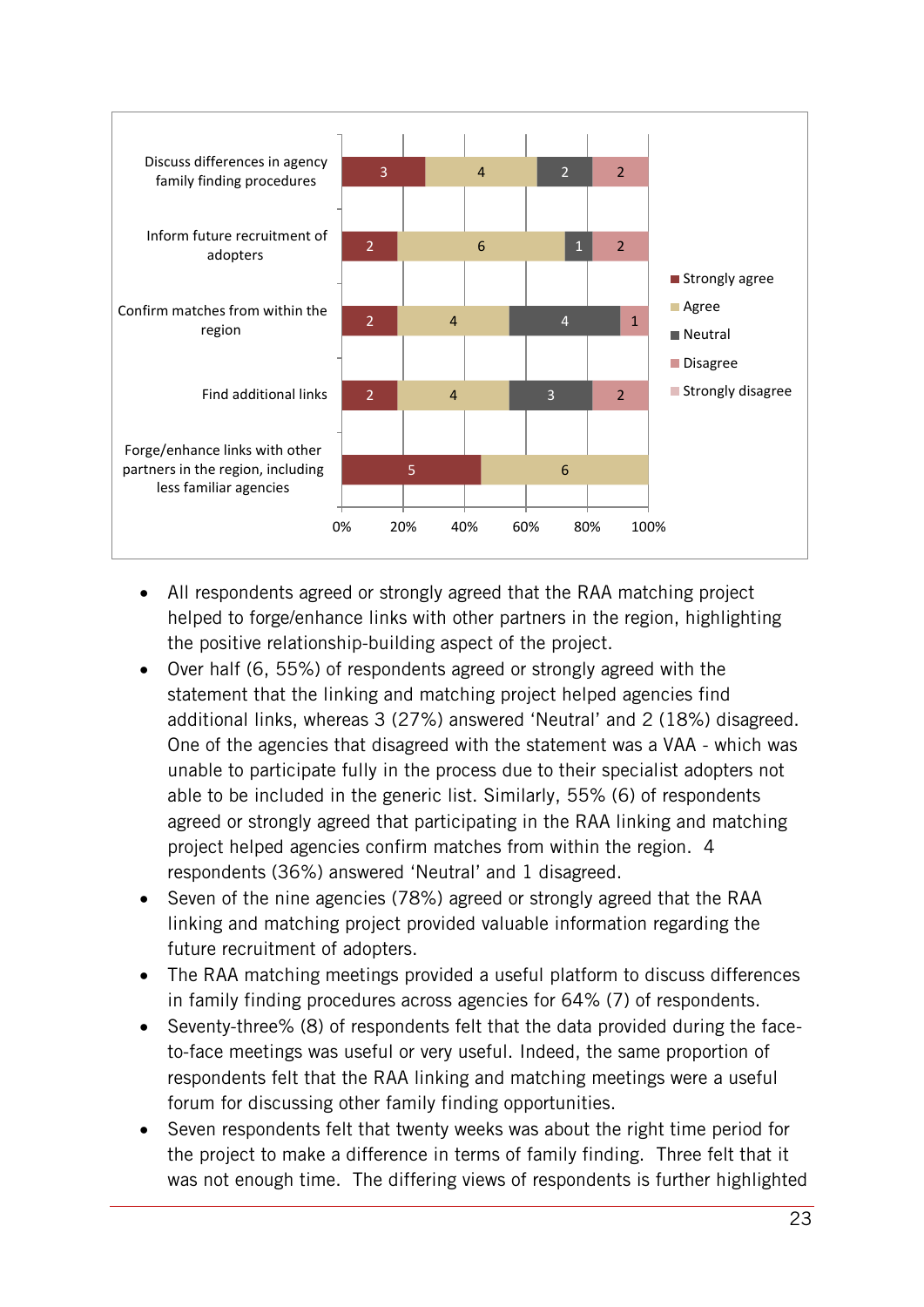by two respondents from the same agency - one respondent felt that twenty weeks was 'too much' whereas the other felt that this was 'not enough time.'

 The general consensus among agencies was that face-to-face meetings were the best way of conducting the RAA linking and matching meetings and a preference for continuing this forum in the same way.

#### *Critique of project*

When asked what respondents would keep the same if this process were to continue, the majority (eight of the nine that responded) commended the face-to-face meetings for encouraging communication e.g. the sharing of practice and networking across agencies. The remaining respondent praised the organisation of Coram's project lead and data analyst, saying that the combination of skills was 'good' and 'responsive', making 'swift adjustments when required.'

Regarding what respondents would want to change, the frequency of meetings was a recurring theme; most respondents wanted 'less frequent meetings' given their own time constraints, and to allow more follow-up time to pursue established links. Two respondents felt that the process of following up with links and sharing information between the children's and adopters' agencies was problematic, with one respondent stating that it was 'time-consuming' and could be improved by using LinkMaker.

#### *Take-up of additional services offered via the Linking and Matching project*

The survey also explored respondents' utilisation of additional services – 60% of respondents made use of regional searches offered by Coram on behalf of children who are in the court arena (i.e. to identify likely adopters who would be interested). One respondent praised this additional service, saying it was 'very useful' and provided them with 'informed data' to be used in court reports. In contrast, most people did not access further support from the project to help with profile editing as at the time they felt that their profiles were of a sufficient standard.

#### <span id="page-23-0"></span>**Key learning from the project to date**

- The high number of new regional links for children sometimes slowed linking down as the resulting follow-up work was overwhelming for agencies in the early stages of the project.
- The project highlighted the need for the right level of representation at the meetings. Attendees could be operational managers, social workers, family finding workers or social work assistants. The important criteria is the need for staff to be informed about the needs of the children and to have a good enough awareness about the adopters put forward. This also demonstrated the importance of a proactive commitment and consistency from the lead attendee.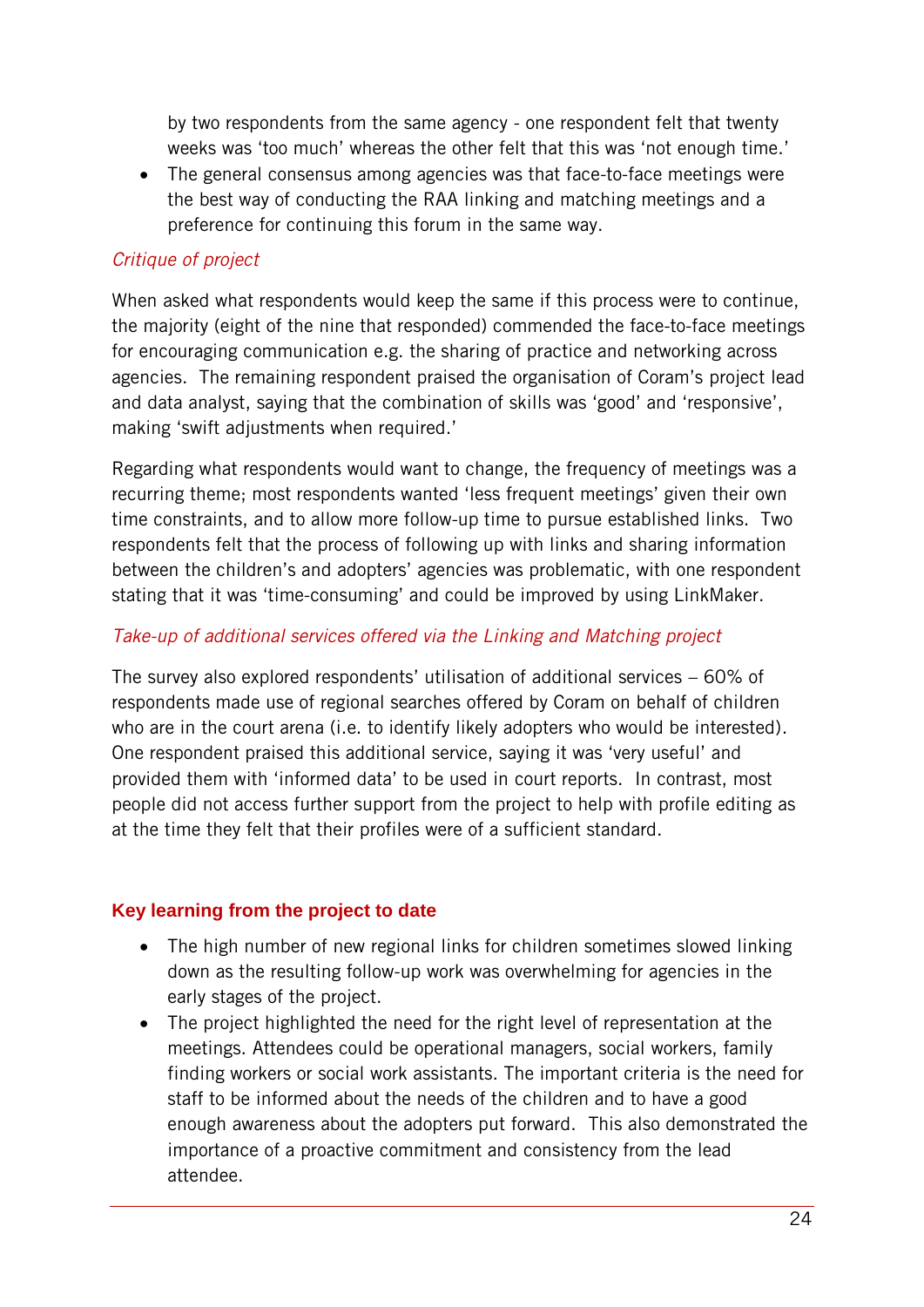- The importance of providing trends and data even at Week 4 in contributing to shift agency attitudes to view the regional matching project as offering value.
- At the 20 week stage, matches between regional adopters and children stood at just over 13%. Additional in-region matches are currently progressing and the outcomes of further visits are awaited. Given that the RAA has referred only harder to place children to then, for these children, this further opportunity to achieve permanence via adoption is very encouraging.

The challenge and cultural shift required to become one agency cannot be underestimated. Coming together as a region takes time, as does viewing adopters and children as belonging to one agency. It is a new means of engaging with colleagues more formally and the Central East RAA had a preference for meeting together on a regular basis which did help to progress this vision and the journey to becoming one agency.

#### <span id="page-24-0"></span>**Future focus**

Aside from refining the process for the immediate future, a greater emphasis will be needed on monitoring and escalating issues resulting in delay for children waiting for permanence.

The region will now need to reflect and seek agreement as to what constitutes an acceptable timescale for progressing links. A survey undertaken within the region with partner agencies evidenced that identified links are followed up within a timescale that varies from 48 hours to three weeks. Qualitative information provided detailed the lack of immediacy from the children's social worker in prioritising the reading of selected PAR assessment papers. A system of having another person who knows the child well ( for example, life story worker, social work assistant and foster carer) reading and shortlisting the available adopter paperwork early on maybe one means of speeding up confirmation of selecting adopters to then visit.

There are differences in the approach to finding an appropriate ethnic match for BME children, which have been highlighted across agencies. The focus may also need to shift from seeking the best match to a good enough match for children from BME backgrounds, in particular children from a dual heritage ( white British/ Caribbean or African) background. Whilst the project can offer adopters who are open to considering a child from a different ethnicity, they are not always given due consideration by all partner agencies. This will be a challenge for regional matching policy in future.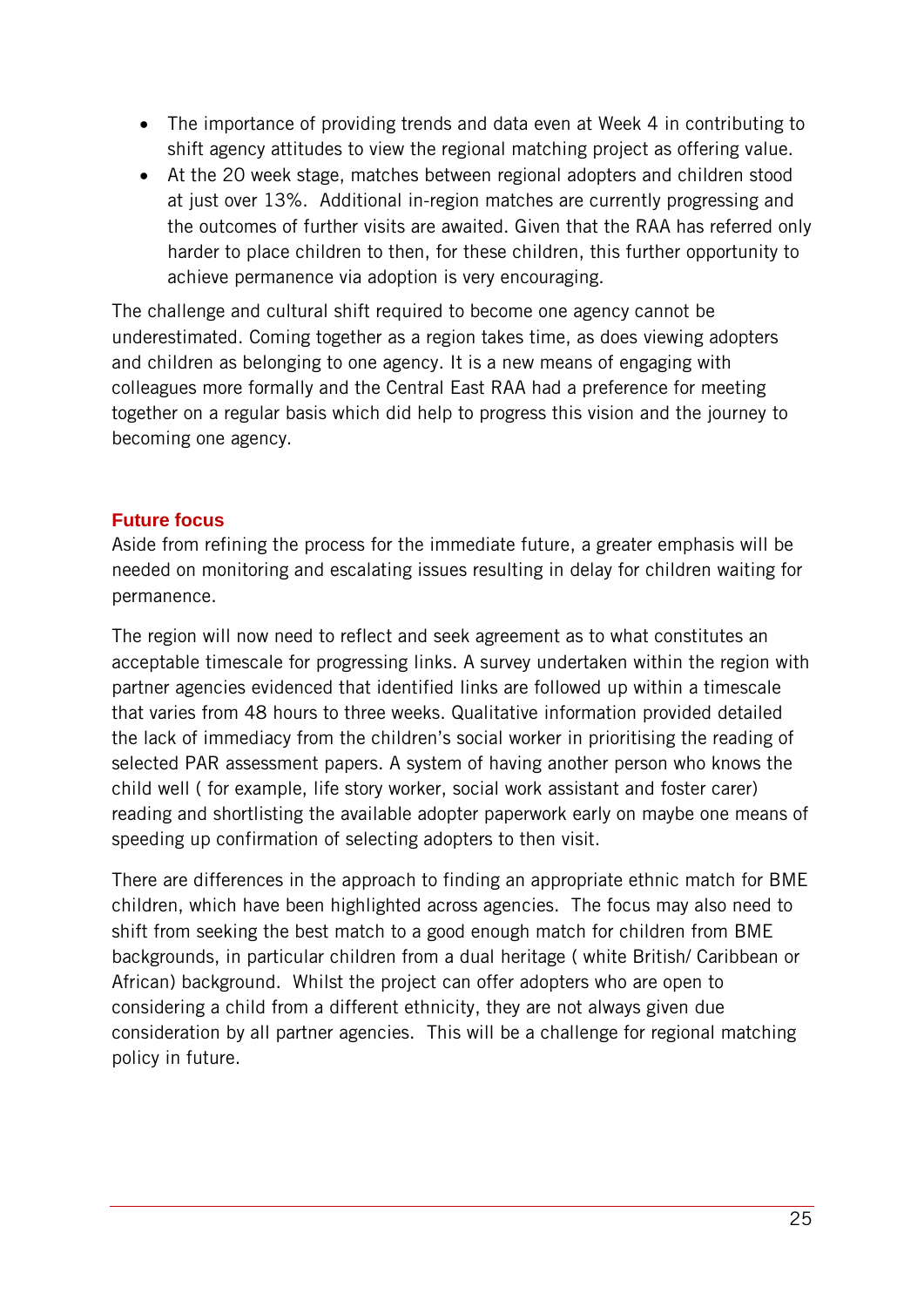## <span id="page-25-0"></span>**3. The Importance of Personalised Risk Formulations for Matching Hard to Place Children**

#### <span id="page-25-1"></span>**What is personalisation?**

Personalisation refers to thinking about the individual's particular characteristics of risks, strengths and needs. There is a move in health care more generally to try and improve the effectiveness of interventions by going beyond the simple headline disorder and thinking about how it manifests in an individual, or sometimes groups of individuals. For example, in physical health interventions this could be changing pharmacological interventions to match the genetic risk characteristics of an individual. However, the sense of personalisation in this current context is not quite as specific as tailoring pharmacological treatment.

We can also think about personalisation in terms of the profile of risks that we understand from research. One of the areas where personalising risks makes the most sense, is with regard to the experiences of maltreatment, neglect or abuse that a child may have experienced any time from conception until the time they are placed for adoption.

There is increasing evidence that early maltreatment and neglect can have an impact on the neurobiological aspects of development. However, there must be an emphasis on the word *can* and the extent to which these early experiences *might* have an impact varies according to a whole range of factors (e.g., Woolgar, 2013) and increasingly scientist do not see this as 'damage done' but rather as an adaption to a negative environment, that then becomes a problematic legacy, but not invariable, once the environment changes for the better. It is not possible to say that where a child has been exposed to a specific form of abuse, for a circumscribed amount of time, and from that predict that they will have a certain outcome and therefore require a certain type of parenting or intervention. And it is certainly insufficient to say that because a child is being adopted from care that they will be like 'X' or will need 'Y' as the picture is more complex. It is very important that we move away from a deterministic account around the negative legacy of early maltreatment and understand the multiple factors that determine any long-lasting impact or outcome.

We can think about a child who is freed for adoption of having a number of general classes of risks that may be relevant for them, and which could jeopardise their future placement and influence the type of family best suited to meet their needs. One of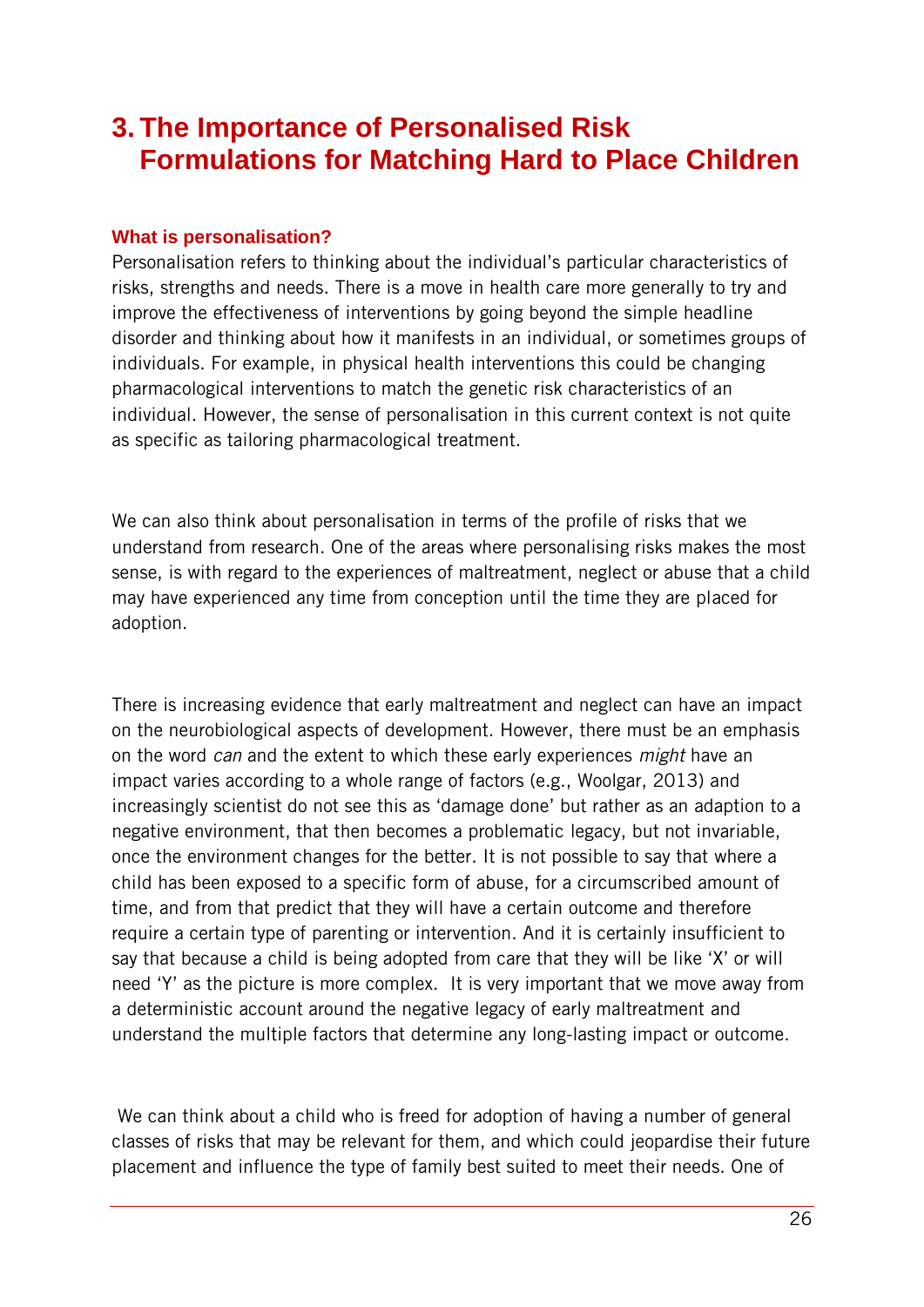the first risks that prospective adopters think about is the potential biological, or heritable conditions and risks that come from birth parents with mental illness and that will be the focus here.

#### <span id="page-26-0"></span>**Different environments**

The consequences of exposure to early maltreatment and abuse has different impacts on different individuals - even within the same family it is unlikely that siblings who were exposed to neglect were all exposed to exactly the same kind of neglect, at the same developmental stage, for the same duration. There are also bound to be differences between individuals, even within a family, in terms of the abusive experiences they have encountered. One child may be more likely to have been scapegoated in the family system, another child may have been more likely to have been favoured for idiosyncratic reasons in the family system and another may have been a target of specific forms of maltreatment or abuse that were not shared equally amongst the other siblings. In other words, even within a generally abusive or maltreating family environment some children are likely to be exposed to these factors in very different ways. And certainly, looking beyond specific families to groups of children in different families who been exposed to similar headline types of maltreatment or abuse, the actual lived through experiences of that maltreatment and abuse are going to be felt differently. Each child would have grown up in different environments with different potential for toxic impacts on their development in terms of their individual neurobiology, psychology, attachment and their expectations for the future.

In recognition of this, we need to move prospective adoptive families, and also other professionals, away from the idea that because a child was raised in a family exposing them to maltreatment that it will lead automatically to a specific negative outcome. The fact that individual children's environments were specific to them is very important when thinking about the legacy of growing up in a maltreating or neglectful environment.

#### <span id="page-26-1"></span>**Differential susceptibility to risks**

But even if family environments were broadly equivalent, a child's response is still likely to be highly individual. Many people will have heard about the idea of resilience; that some children are more robust in the face of negative experiences than others and they may also know that some children are more vulnerable to negative experiences than others.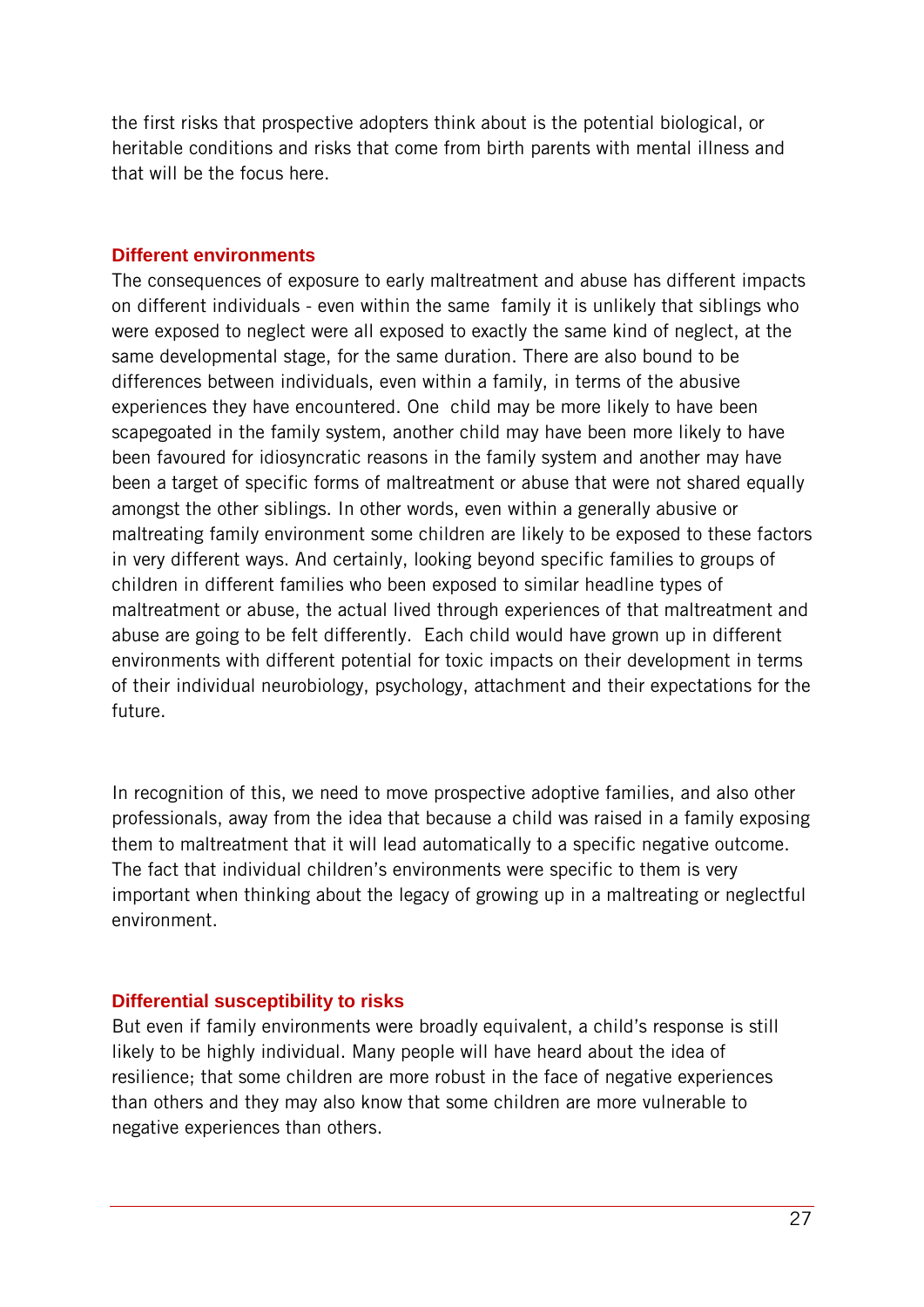But more recent studies suggest things are more nuanced than that. A useful metaphor for describing the fact that some children may be more susceptible to environmental risks than others is the idea of "dandelions and orchids" (Boyce & Ellis, 2005). This refers to the process of differential susceptibility, which talks about an individual's responsiveness to *positive and negative* environments.

Importantly, the notion of positive environments relates to the possible opportunities for interventions and improvements, once a child is placed in a better home.

For example, some children may show surprising resilience in the face of high levels of neglect and maltreatment. In the metaphor mentioned above these children might be thought of as 'dandelions', insofar as they will do pretty well across most environments. If the quality of the environment improves then we may well see some degree of improvement in their functioning but we may not see a huge amount. The downside of being resilient may be that the child is less responsive to a more positive environment, and is therefore less able to flourish. If that is the case then it may be that we need to manage expectations in terms of how much better the child may do, given how well they have already done in the face of hardship. This can be especially true for how much therapy they need. If we keep offering therapy to a child who is already doing as well as they are likely to achieve then we may risk pathologising their normal, their good enough.

Another child may be more susceptible to a relatively mild negative environment. They may have shown a relatively catastrophic response to what on paper appears to be apparently low levels of maltreatment. The interesting feature from the differential susceptibility point of view is that this vulnerability may also confer a high level of responsiveness to a new positive environment, so long as that environment is tailored *exactly* to them. For example, continuing the metaphor above, if they were an orchid then many environments will not allow them to flourish but if the environment is tailored exactly to their needs then we may see them respond extremely well and positively to a new environment and flourish more than a dandelion would. The challenge is to find what kind of environment they need and, to be aware that on the downside, it may be that what might be a perfectly "good enough" parenting environment for most children, even other siblings, is just not good enough for the orchid – this can be a challenge for parents, therapists and schools.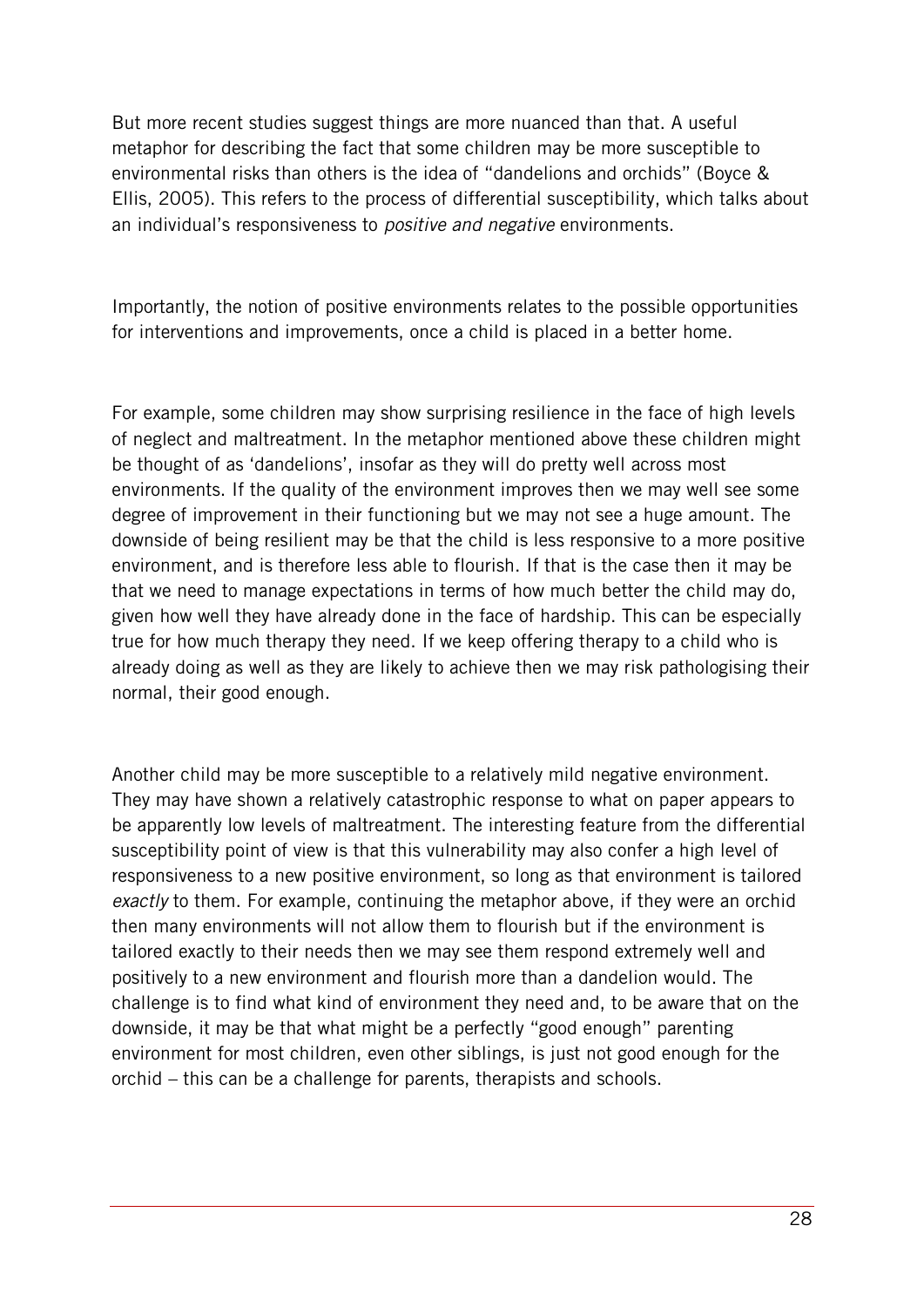We cannot currently predict what types of children would fit into these rather coarse categories of dandelions and orchids - and that is probably a good thing - although there is some evidence of genetic factors, for example with disorganised attachments. But it does highlight perhaps that there are more subtle processes going on in terms of response to maltreatment. That resilience to a toxic environment may come at the expense of doing well in a more optimal environment. Similarly, the cost of being particularly susceptible to a maltreating environment may be in part offset by the potential for greater positive response in a better environment, so long as that environment is tailored to the individual child's needs. The interesting point in relation to the study is that it returns us to having to think about individual children and individual need profiles and to move away from global assumptions about risk and the damage done and deterministic thinking

#### <span id="page-28-0"></span>**Heritable risks**

One area that prospective adopters have a great deal of anxiety about is the potential for heritable or genetic risks coming down through the birth family. Genetic factors are important in all our lives and adopters are wise to think about these. If we look at the science emerging around genetics, and in particular its complex and dynamic relationships with different kinds of environments, then once again we need to move away from an oversimplified models of genetic inheritance determining outcomes. It is important that we do not underestimate the potential for elements of the birth parents' personalities or mental health to occur in their children, but on the other hand it is important not to overstate such risks.

We have reasonably good information about the likelihood of mental health problems being passed from one generation to another via genetic factors in general but one of the problems we have is that this usually assumes that the environment stays broadly the same. In other words most of the studies are based upon birth families where the child of a parent with a mental health disorder is also raised in the family in which a parent with a serious mental health disorder and that will influence their parenting and the environment around them – a gene-environment correlation.

That is to say if the birth parents of a child both have a clear psychotic disorder and the child is raised in that family in which both parents show what may be deemed very strange behaviours, with, say delusional and hallucinating themes, then the child's parenting environment will be shaped by the presence of strong psychotic presentations alongside any genetic risk they may have – their genetic risk is correlated with the environmental risk. If children are raised in a family in which there are no serious mental health problems, then the environment will be less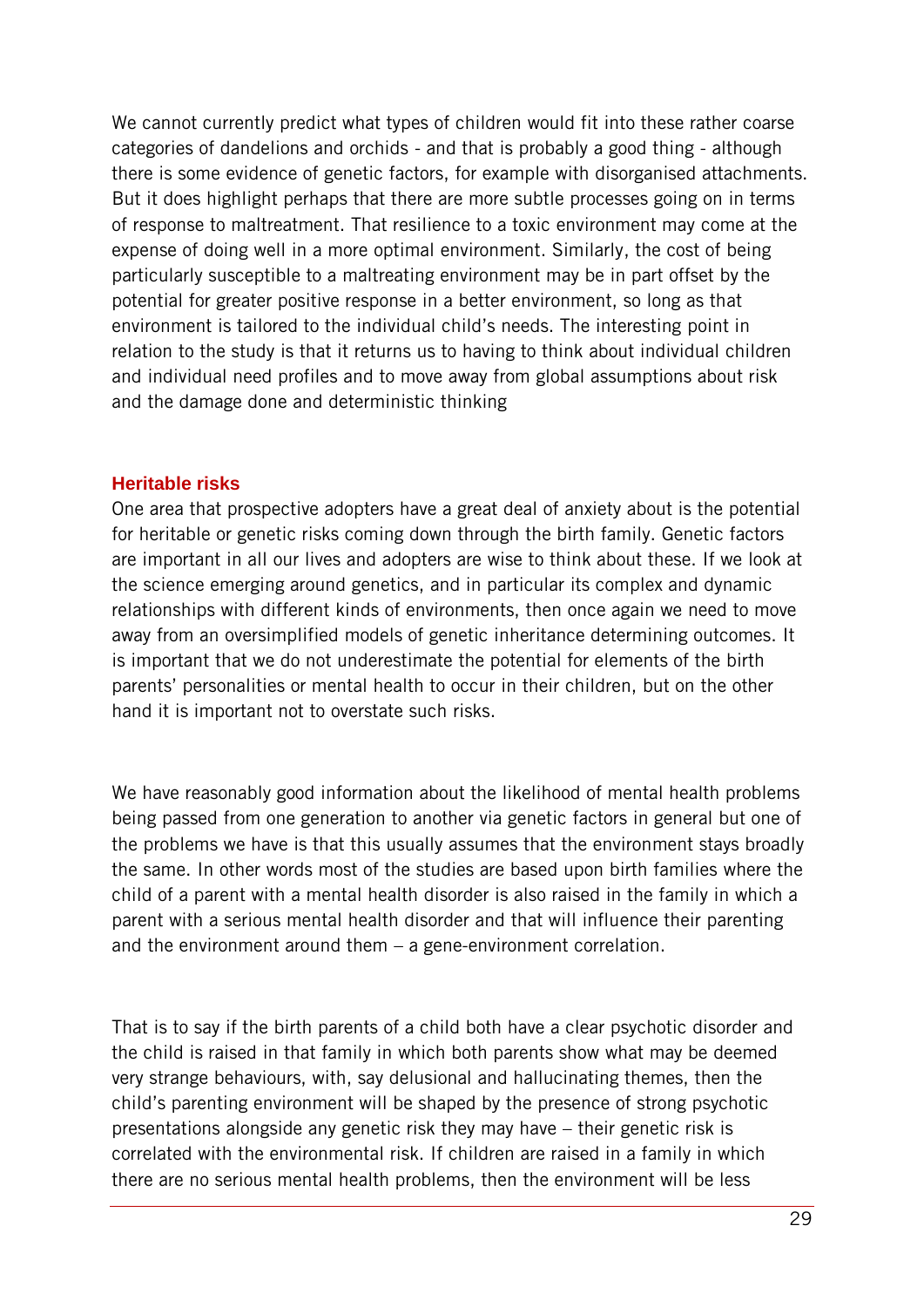characterised by the oddities and environmental risk factors of psychosis and that link is broken.

If we hold this methodological problem in mind, but look at the data, we can see that having one parent with a mental health problem does increase the risk a little. For example one parent with a severe mental health issues (such as psychosis) increases the risk of any common or severe mental health risk in the child, from 10% to 21% (i.e., doubles it) but having both parents with a mental health problem increases the risk further to 36% (Uher, 2010). We find these statistics quite useful for helping parents think about the profile of potential risks and especially that even with two parents with significant mental health problems that the child is likely not to have a serious mental health problem. Not least that in birth families, and not just those under the care system, with neither parent having any kind of mental health problem the risk is still about 10% for any mental health disorder.

|                       |                                       | <b>Birth Parent 1</b>      |                                       |                                       |
|-----------------------|---------------------------------------|----------------------------|---------------------------------------|---------------------------------------|
|                       |                                       | No Mental<br>Health issues | <b>Common Mental</b><br>Health issues | Severe Mental<br><b>Health issues</b> |
|                       | No Mental Health<br>issues            | 10                         | 20                                    | 21                                    |
| <b>Birth Parent 2</b> | <b>Common Mental</b><br>Health issues | 20                         | 31                                    | 33                                    |
|                       | Severe Mental<br>Health issues        | 21                         | 33                                    | 36                                    |

Table 1: Risk of *any* mental illness requiring medical attention (per 100 offspring)

(from Uher, 2010, Adoption & Fostering)

There are some studies that have looked at what happens when a child is not raised in a birth family who have mental health problems. In other words where there has been a separation between the genetic risks and the environmental risks that go alongside them. There is some evidence that where a child has been adopted away from these environments then the risks of acquiring a mental health disorder can reduce dramatically. But there is also evidence that suggests that if adoptive families struggle to parent optimally, which can occur for a variety of reasons, then the genetic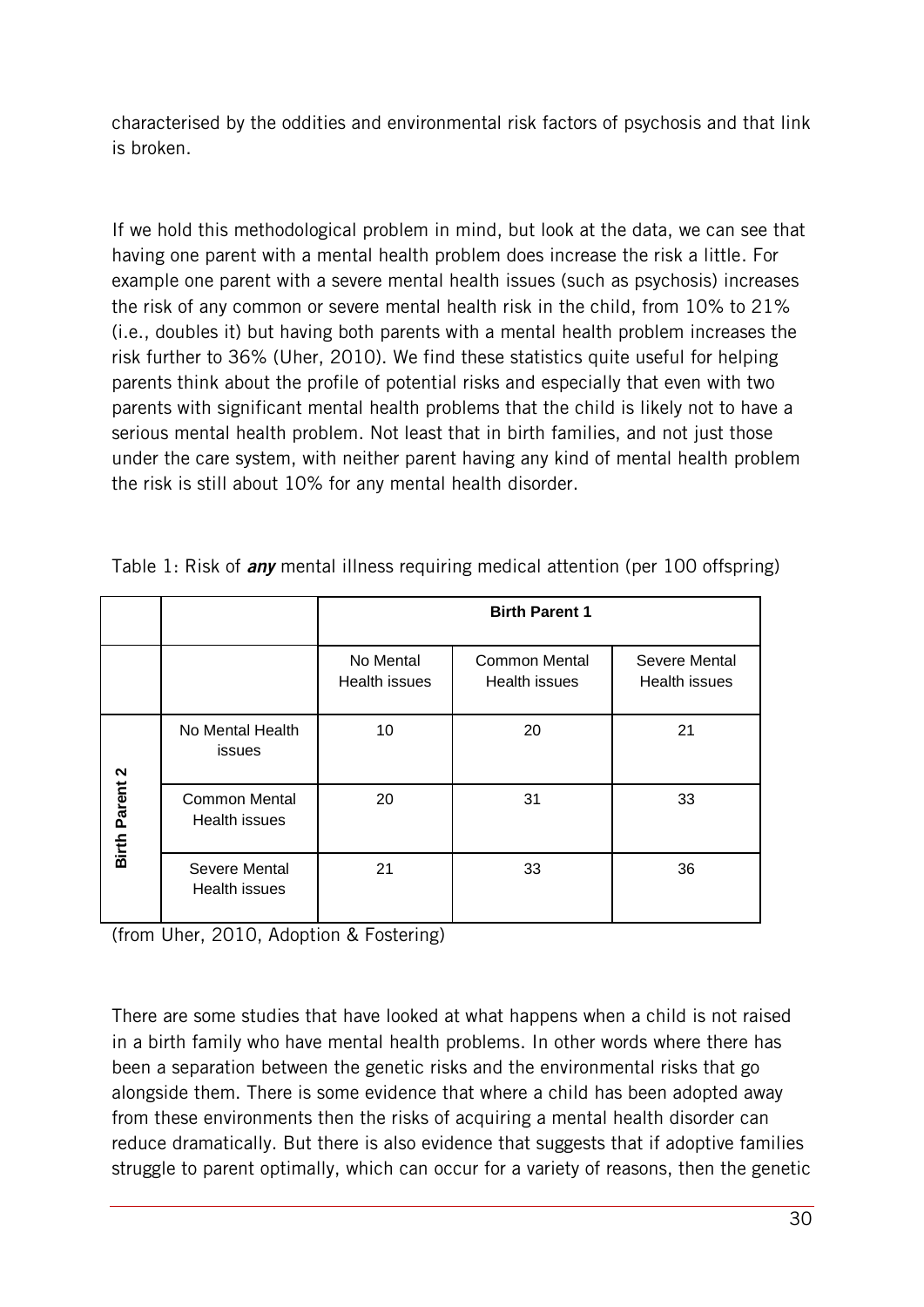risks start to increase again. It is likely to be more complicated than that, as one of the reasons why some adoptive families struggled could relate to the child manifesting higher levels of premorbid problems – i.e., that perhaps they had inherited very high levels of genetic risk and this was making them more challenging to parent even before any disorder formally emerged. In any case, the headline message is that breaking the link between the correlation between genetic risks and the birth family environment can be a positive thing.

In the end, it is important to say that genes play apart in all developments but that we cannot really separate the interactions that occur between genes and our environment, or as commonly understood between nurture and nature.

Such distinctions are artificial that have an important impact on adoption because when a child is removed from a birth family with the highest genetic risk (e.g. both parents with a clear psychotic illness) they may take their initial genetic risks with them but the environmental risk of growing up in a family in which both parents are clearly psychotic is removed and new potentialities begin. So, the more able we are to help adoptive parents to parent a child in a way that meets their needs the more likely we are to be able to reduce any genetic risks even further.

Conversations around genetically heritable factors need to take place cautiously. To dismiss the risk of certain types of personality or mental health issue being carried forward into the children of these parents is naive and could be seen to be potentially dishonest - and it is likely that well-informed adopters will recognise that. On the other hand, to overstate the risks may be to unnecessarily worry parents when there is some evidence that taking children out of challenging parenting environments and placing them in the opportunity of a better environment can significantly reduce the genetic risks. But not to zero – the risk is never zero in any family. Of course, for some families, parenting children will be extremely difficult for a variety of reasons and that child may well end up with some for mental health problem that may or may not be related back to the problems and the parents. This will happen from time to time.

One of the other features to consider is that the diagnostic aspects of birth parents is not always terribly accurate. So to some extent we just will not accurately know the genetic risk profile of birth parents. Sometimes statements are made about birth parents in which diagnoses are attributed (especially with regard to learning disability or personality disorder) which may not have been formally diagnosed and as such may not be reliable indicators of genetic risk – and may overstate them. Conversely, many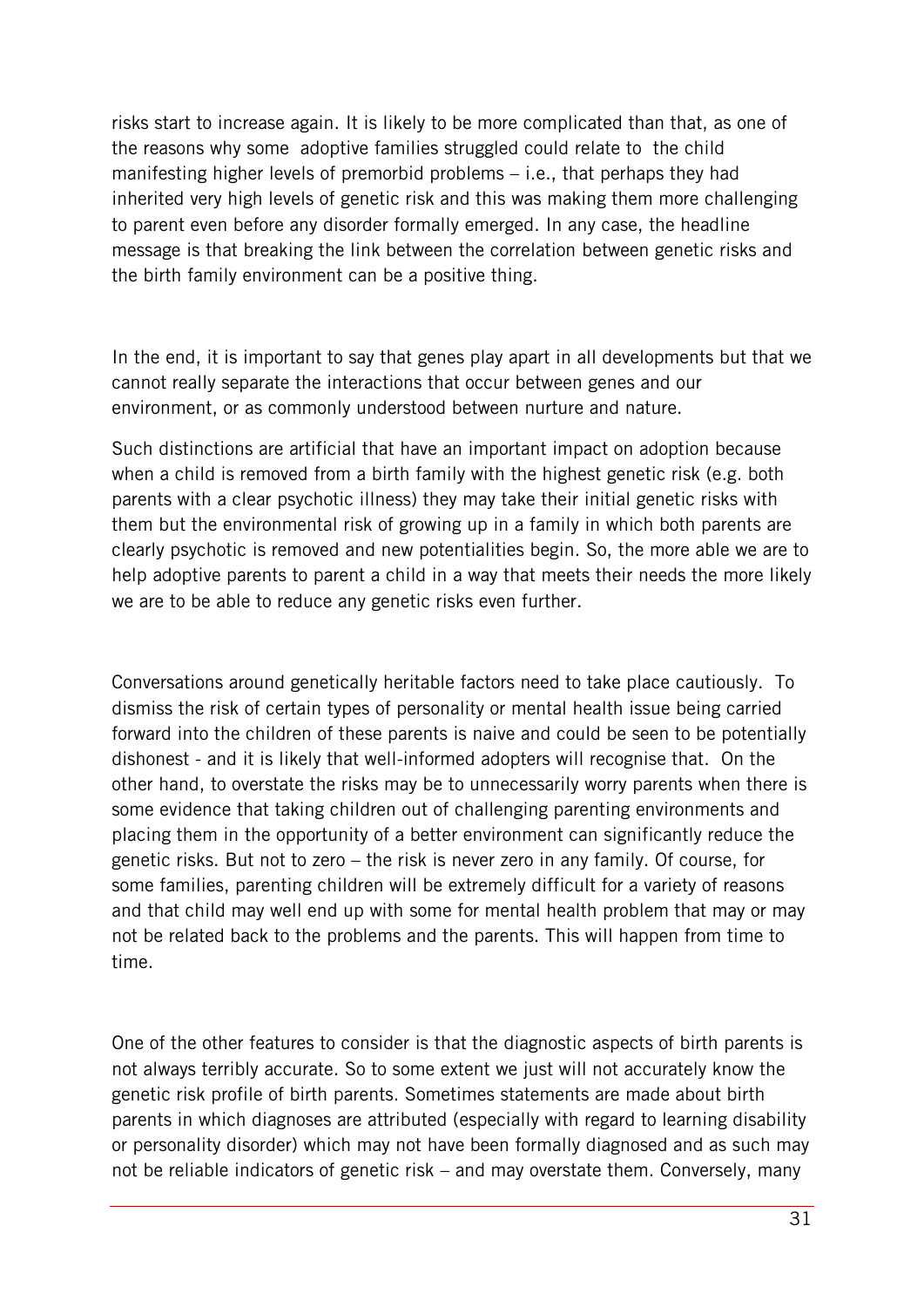birth parents may have manifest mental health disorders that remain un-diagnosed. This may occur for a variety of reasons including challenges in engaging with mental health services, and sometimes there is simply little known about a birth parent's mental health history. Essentially, we often do not have very good ideas about the genetic birth family risk factors. Hence, in many ways it is probably wise to have a conversation around the potential for genetic risks, the probability that such risks are likely to be attenuated by an improvement in the parenting environment and that for many disorders the empirical genetic risk is still possibly lower than parents might think. Where in any child there remains a risk of serious mental health problems and we cannot predict it accurately in any child, and especially not for an adopted child, and so that for parenting there must always be to some extent an act of faith

Hence, in summary we need to consider

- the potential genetic risks;
- the probability that such risks are likely to be attenuated by an improvement in the parenting environment;
- that for many disorders the empirical genetic risk is still possibly lower than parents might think; and
- that in any child there remains a risk of serious mental health problems and we cannot predict this accurately in any child, and especially not for an adopted child.

#### <span id="page-31-0"></span>**Matching**

Adopting a child, particularly those from harder to place backgrounds, is always going to involve some degree of risk when thinking about the developmental opportunities. We need to recognise that, as parents and practitioners supporting families. The aim of this paper has been to try and ensure that the advice and guidance we give to prospective adopters is based on a clearer understanding of the evidence than simplistic approach of the damage done - be that damage to attachment processes, the developing brain or whatever other processes might be invoked. The impact of maltreatment on children is varied and variable and we need to bear in mind the individual child and their particular needs

An open mind is needed to think about the possible impact of risks for parents, considering what the child is like now, in all their diversity. But also being aware that placing harder to reach children may require an on-going relationship with reassessment and rethinking at different times of their lives. For example, the potential genetic risks of some serious mental health disorders, may not become apparent until the teenage years at the earliest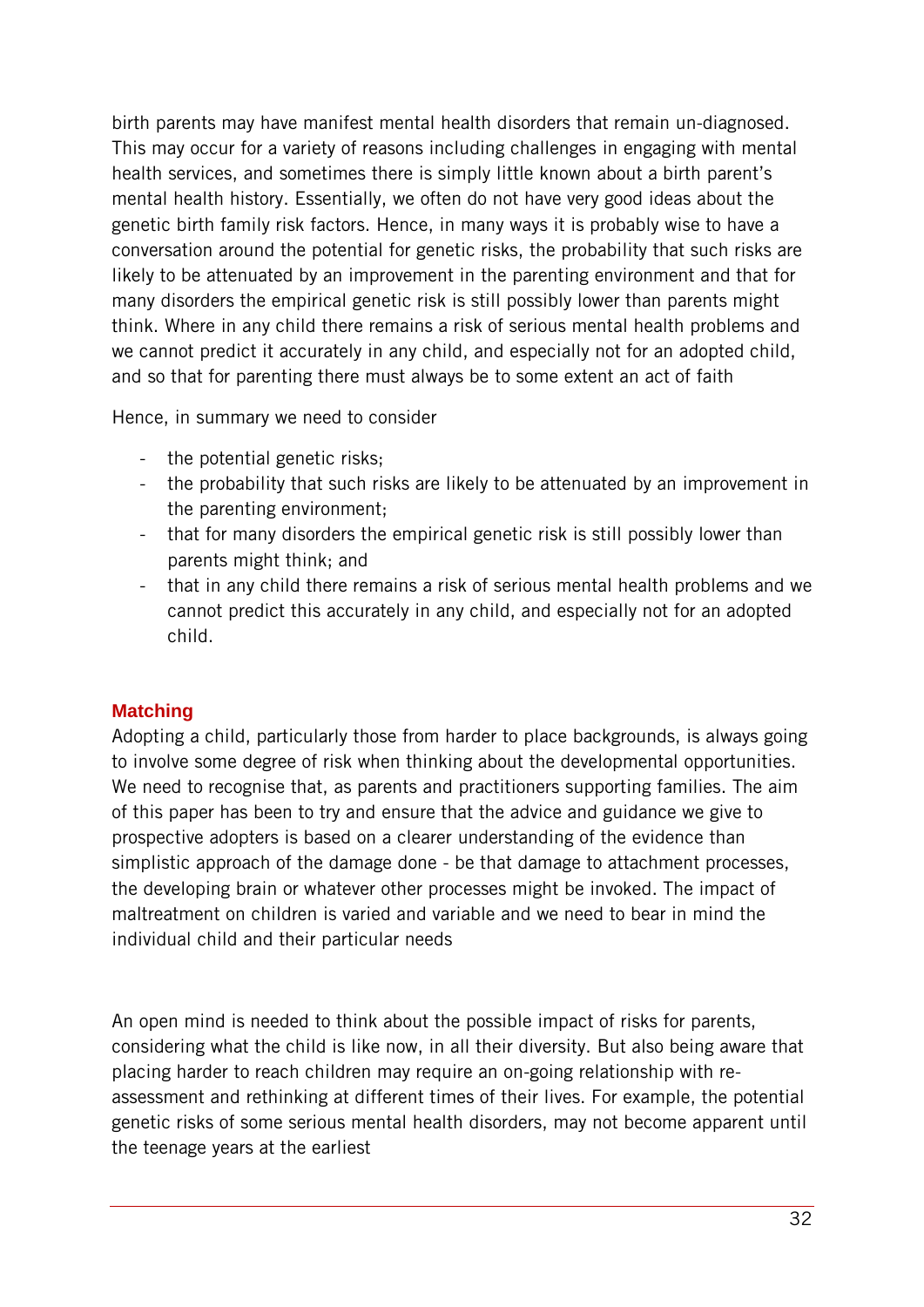These recommendations may particularly apply to sibling groups where we may need to think about whether the needs of different siblings are so different to each other that most families may struggle to meet all their needs in a single placement. Siblings may have shared similar maltreating homes and may have many genes in common but still have very different needs in the light of those experiences. A child who is a dandelion, may require different levels of support to adapt than one who is an orchid. But to get the parenting right for an orchid may mean investing far more time and energy, at the expense of the one who is doing okay – and in a way that becomes apparent and unfair to the dandelion more resilient presenting child. Alternatively, there may be two environmentally sensitive children, two orchids but different types, who require very different approaches to parenting, and that could stress any family system. But some potential permanency arrangements may be more able to cope than others, depending on support being available throughout the adoption journey.

Practice points in conclusion:

Multi professional support to the family must raise beyond deterministic ideas of impact and outcomes to a more complex landscape of varying resilience between children.

Open and honesty with adopters from the start so a realistic but not overly pessimistic appraisal leads to the benefits of nurturing and positive parenting impacting on life chances

Analysis of the strengths and supports required for each child at the point of the matching arrangements noting that this can change during the development cycle.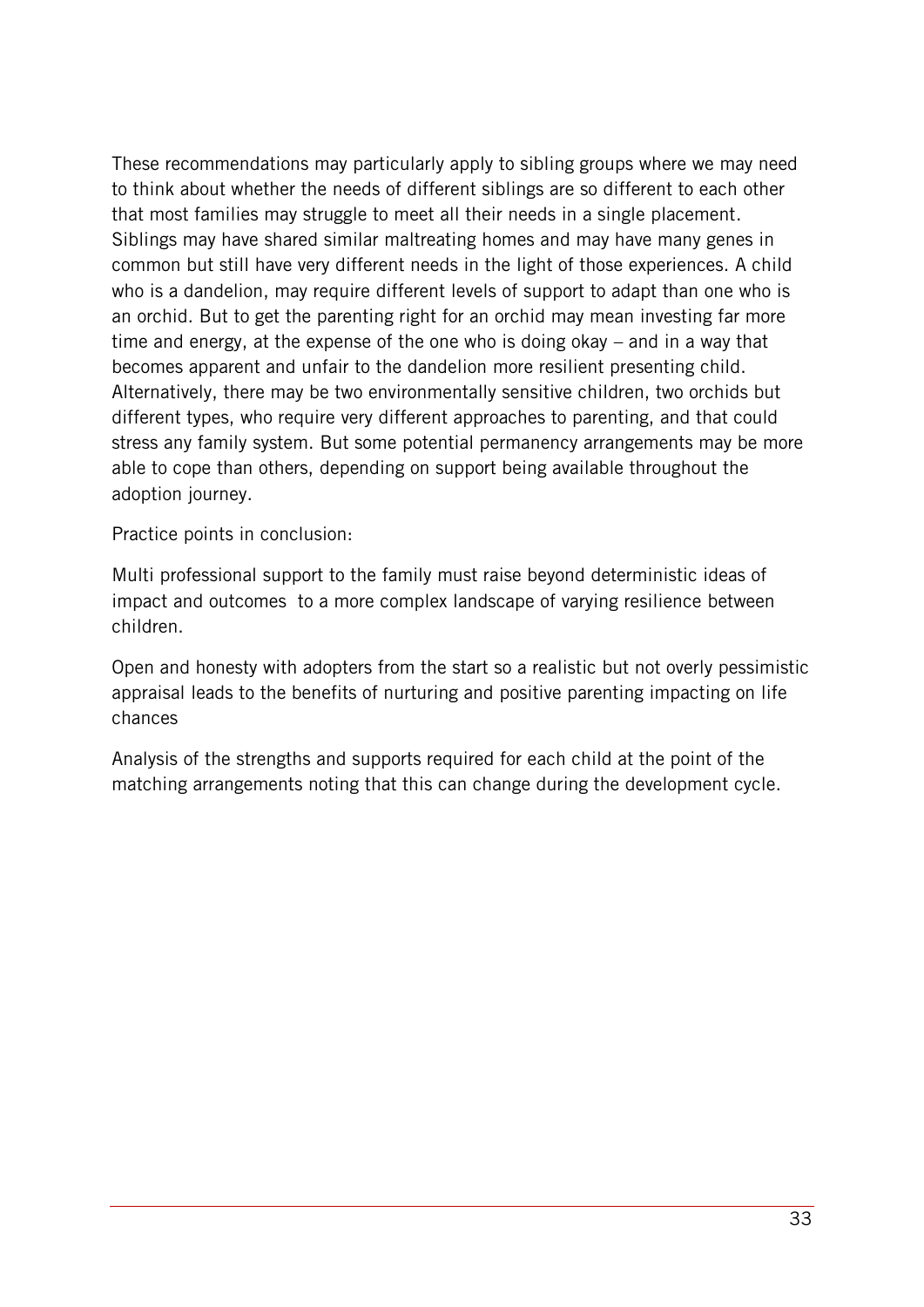## <span id="page-33-0"></span>**4. Professional Judgement, Decision Making and Action in Matching**

What do we think matching *is* in child placement? For professionals this is a complex question and one of some significance given it consequences. From a child's perspective it is a hugely significant question as well given its long term, indeed lifelong consequences. Imagining what the child's thoughts and feelings about being matched with their prospective adopter/s is seriously challenging. And again there are similar questions about the perspective of prospective adopter/s - their hopes, ambitions, fears and the unknown. And we must not forget the birth parents, although maybe they are often forgotten despite the huge implications for them of their child being matched with prospective adopter/s.

As central as linking and matching is to adoption, there are important questions to be explored about this combination of process, action and decision-making. Above all those involved in the process need to explore and understand their own sense of its criteria for success, when it is working well and what good outcomes look like. It is likely that this will include:

- 1. Finding adopters who are willing and motivated to adopt a child/ren with their specific individual characteristics and circumstances. There is common perception and indeed experience that many if not most adopters are motivated to adopt children as young and as healthy as possible. This may change over the course of preparation as adopters become more familiar with the circumstances of children with adoption as their permanency plan but this original desire probably forms an important source of influence as the adoption journey progresses. The impact of this original image may continue to evolve as the reality of children with adoption as the plan comes to the fore – especially after approval of suitability to adopt.
- 2. Finding adopters for the harder to place children older children, children in sibling groups, children with special health needs or disabled children and children from minority ethnic groups. Altruism may play its part as a motivating factor for these groups of children with the extra likely demands and need for a variety of resources when thinking about disabled children, children with special health needs or sibling groups. Children from minority ethnic groups may raise other questions – the capacity of the adopters to manage visible differences between themselves and the child and their capacity to actively address the evolution of the child's identity and their heritage over time.
- 3. Ensuring that adopters are identified and matched in a timely way with a particular emphasis on avoiding delay. Delay is quite the opposite of what a child who has had a profoundly uncertain life to date needs.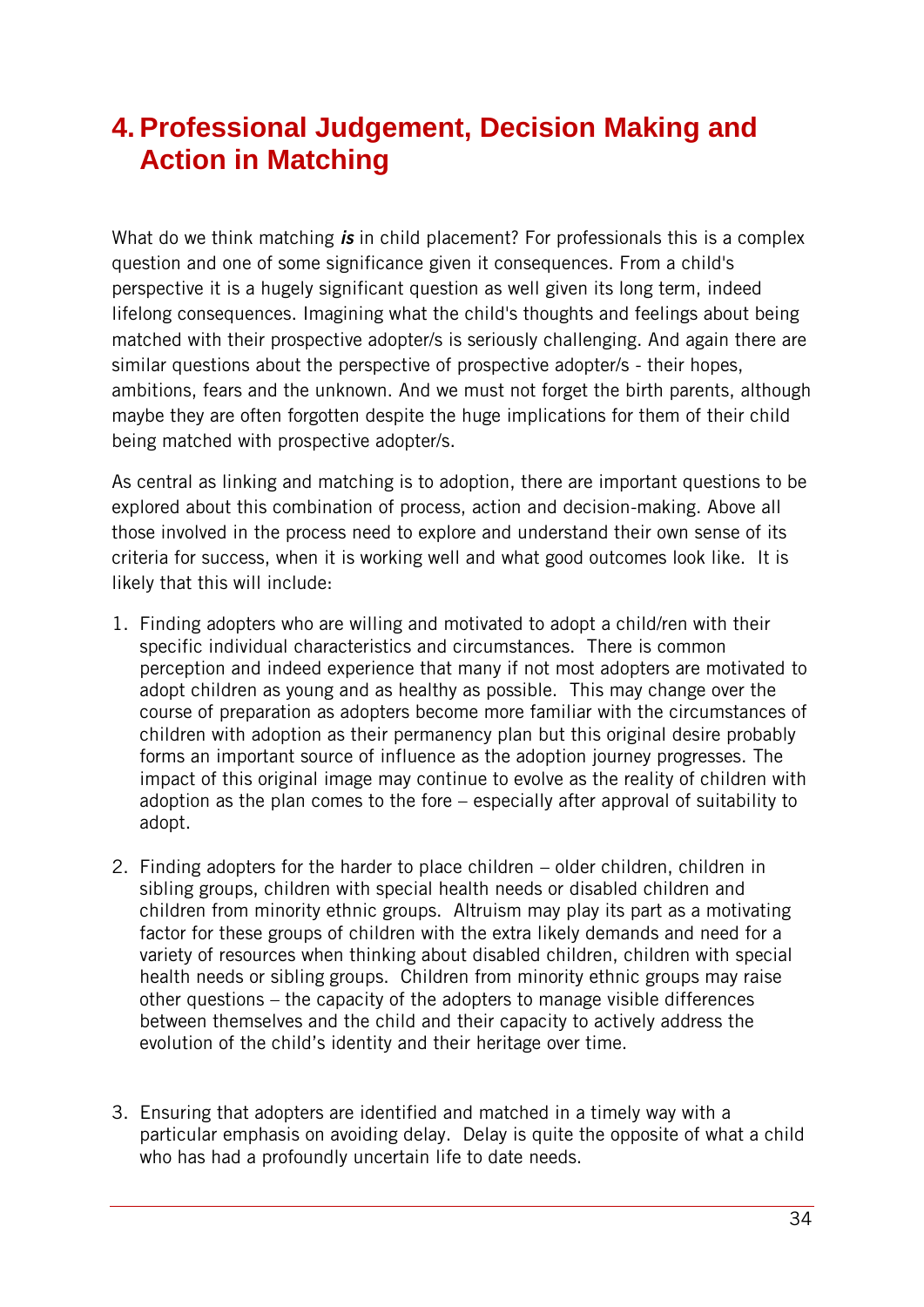- 4. Ensuring that any proposed placement will settle and not disrupt. This means all those involved feeling confident within reason that the range of actual and potential placement issues have been fully identified, explored and resolved including access to support services.
- 5. Where the child's plan has been agreed by the court as adoption, ensuring that that plan does not have to be changed because a suitable adoption placement cannot found.

The issues set out above will be familiar to anybody involved in the adoption process. At their best they are child and adopter centred issues. They are not easy or straightforward to do well and they typically involve a considerable amount of work from those involved. But there is also another set of issues that emanate from the complex systemic context within which the adoption process proceeds. These include:

- 1. Managing the 'supply of children' those with adoption as their permanency plan - against the demand for those children from those suitable to adopt. For many years the number of children needing an adoptive placement has been greater than the overall number of 'suitable adopters - an overall shortfall. This resulted in a number of proactive recruitment campaigns including National Adoption Week and other connected activities such as the re-working of the information, preparation and approval process including establishing a national information and advice service – First for Adoption. The impact of court judgments – Re B and Re B-S has dramatically reversed this with the number of children with adoption as their plan falling by around 50%. This has resulted in a reversal in the previously familiar shortfall of adopters. Linking and matching are inevitably affected as larger number of sometimes quite desperate adopters re-explore both their own aspirations and re-evaluate their presentation in order to make a positive impact on social workers in their selection from the long list.
- 2. The impact of any hierarchy of exploration of potential adopters within the local authority's own pool of adopters, then within local Consortia, and finally more broadly (Farmer and Dance). This includes the agreed (and statutory) timetable for referral to the Adoption Register and the use of family finding services such as Adoption Link and Children Who Wait.
- 3. The impact of the inter-agency fee on the identification of adopters outside of the local authority. This issue has been subject to policy change in recent years – the equalization of the fee across all inter-agency placements and more recently the availability and continuation of that availability of DfE funding for children in specific sets of circumstances.
- 4. The internal process mechanisms in local authorities for identifying children with adoption as the plan and ensuring the early engagement of family finding teams and on-going monitoring of the effectiveness of the family process.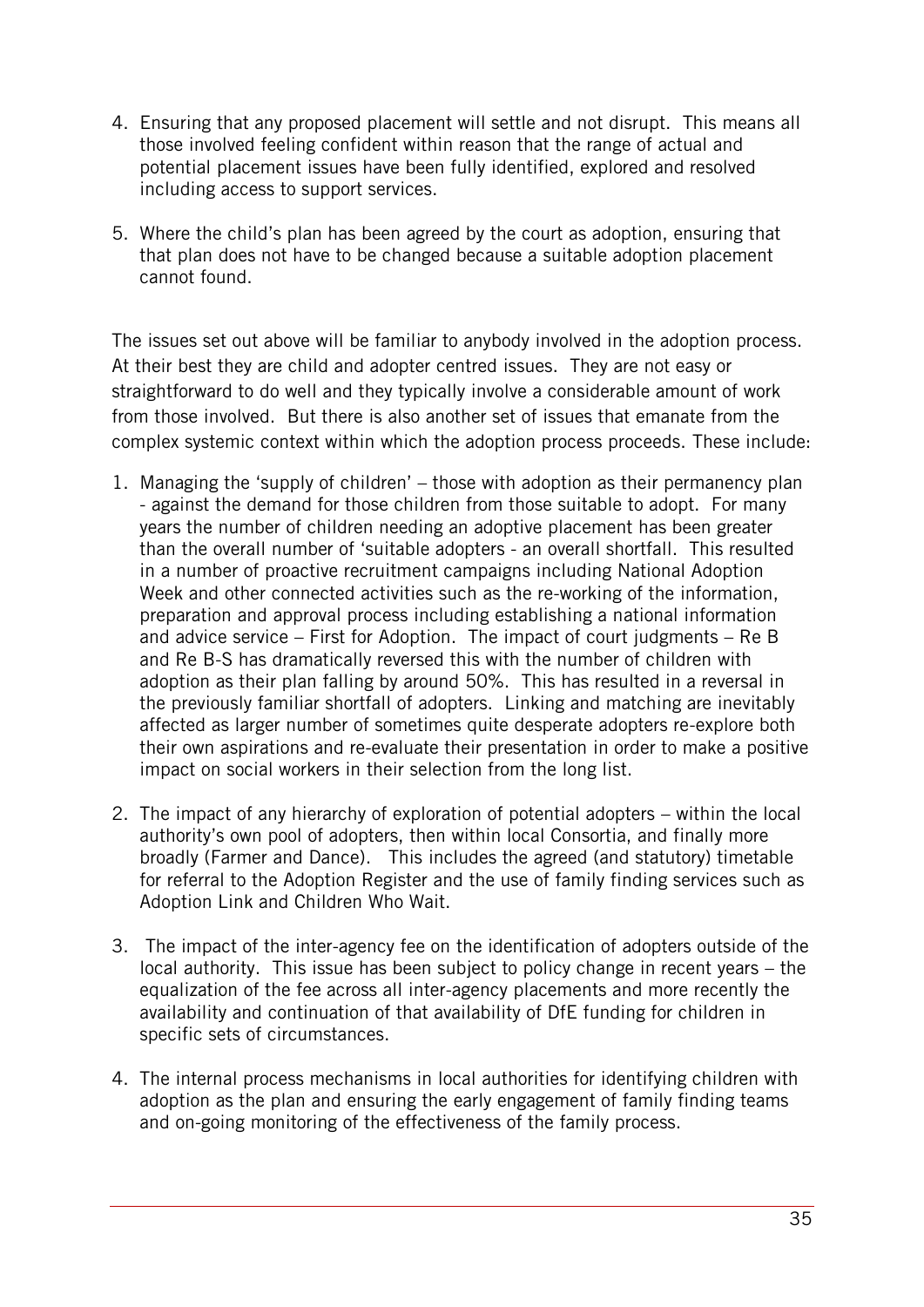These systemic issues have continued to raise questions about possible barriers to timely and child centred linking and matching and they currently drive the policy developments in the Regionalisation of Adoption Agencies across England. At the same time there has been a further challenge to the practice of linking and matching centred on a note from Martin Narey, former chair of the Adoption Leadership Board (ref) and a second paper from the Behavioural Insights Team commissioned by the DfE

The Narey paper questions the evidence base for matching with a significant statement setting out a summary of his experience of social workers' views -

*'Many of them believe passionately that matching is a precise science.'*

The statutory guidance is then quoted and then challenged in supporting that view -

'*Making a good match between a child and a prospective adopter is a highly skilled task.'*

And then continues –

*'In fact, there is scant evidence to support the view that practitioners can effectively discriminate between different prospective parents for any particular child.'* And finally '*The process of matching is time consuming, expensive, desperately frustrating to adopters, and, most importantly, is to the disadvantage of children because of the delay it involves.'* 

The consequence of this is directly identified in the decrease in timeliness – the time between the adoption decision and placement (although there is an error in the note's reported statistics).

The argument is supported by the research reviews of Quinton and Selwyn (see also Simmonds, 2014). These reviews identify known characteristics in children that can lead to serious challenges in the adoptive placement and the identifiable characteristics of adopters that mitigate these. However, reliably predicting these adopter and child characteristics in the assessments undertaken up to the point of placement and the making of the Adoption Order and then their impact on any individual family over time is very difficult. The conclusion from the research is summarized by Narey by paraphrasing Quinton – *'*

*Successful adopters are simply likely to be committed, flexible, open communicators and willing to listen to advice.'*

The way forward in addressing these issues is identified as being a combination of: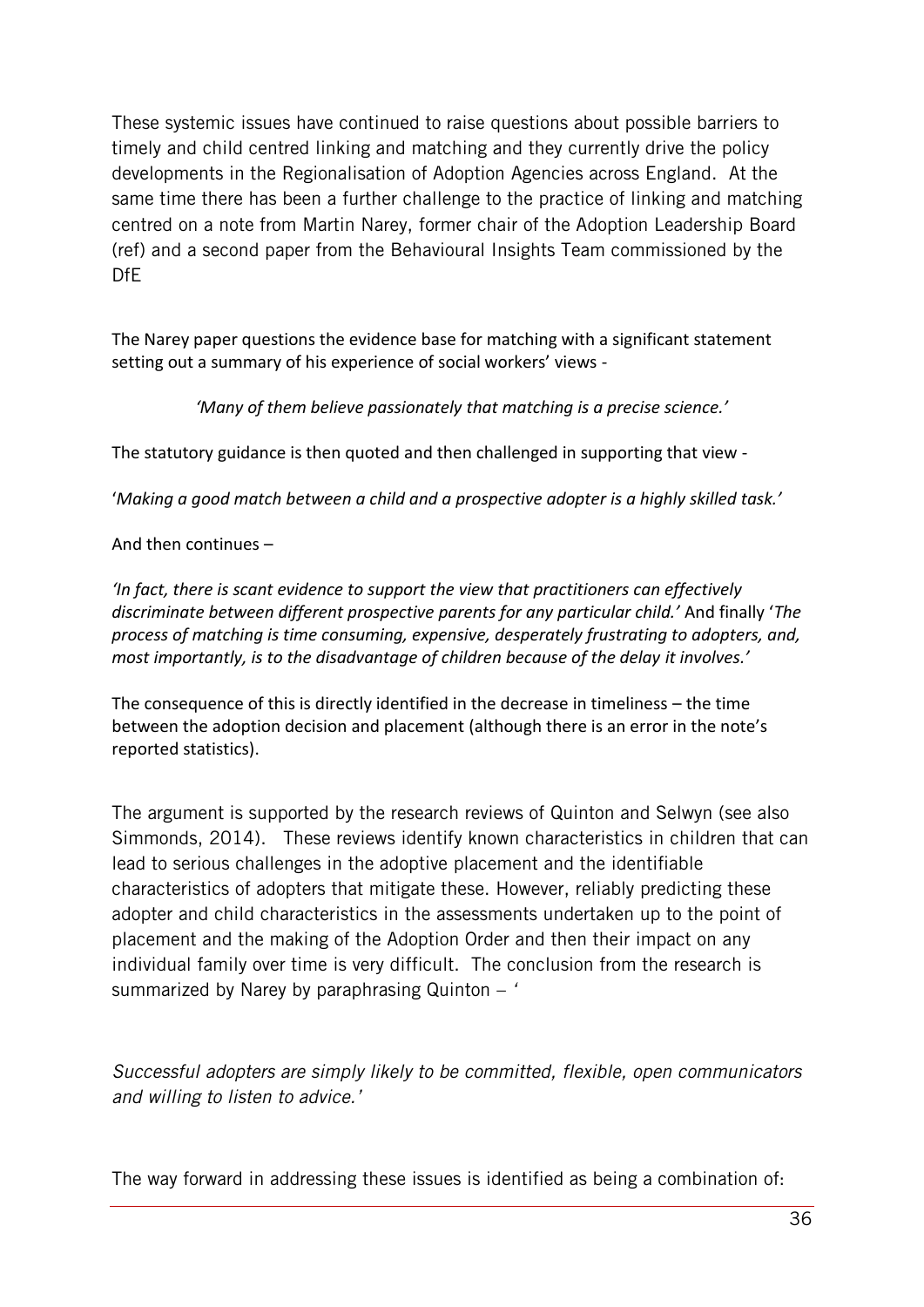- 1. 'Adopter-led' matching
- 2. Adoption Activity Days
- 3. Foster carers adopting
- 4. Being less prescriptive

In conclusion the note says that

*'The case for greater pragmatism in matching, for greater speed (since we know with certainty that delay harms a child waiting for adoption) and for routinely allowing adopters the initiative in arriving at matches is very strong.'*

This statement reflects an earlier DfE statement:

*We believe that a great deal more pragmatism in matching and a greater role for adopters in initiating matches would not endanger placements. That is not to argue that the suitability of a child for adoption can be established only by the adopters themselves. But we need to trust adopters more to start the process.* (DfE, 2013). P34)

The Behavioural Insights Team paper has two loosely connected themes. The first outlines some well-known themes from literature on human judgment and decision making with a specific focus on bias and error. Seven well-known themes from the literature are identified with some suggested links to how they might play out in adoption linking and matching. The second part of the paper reports on interviews with 2 practitioners from each of 4 local authorities with a variety of roles within the adoption process. A list of familiar issues are identified from these interviews which outlines the dilemmas faced by practitioners and decision makers including Adoption Panels.

The overall message directly links to the Narey note:

- 1. the evidence is poor;
- 2. Certainty in predicting outcomes is not a realistic expectation from professional practice in adoption; and
- 3. Adoption policy and practice is subject to the same kinds of errors that appear in other professions – even those with a much more rigorous scientific and evidence base such as medicine.

The message to the sector from these two documents is to question and challenge existing practice on a case-by-case, an agency and sector wide basis. The objective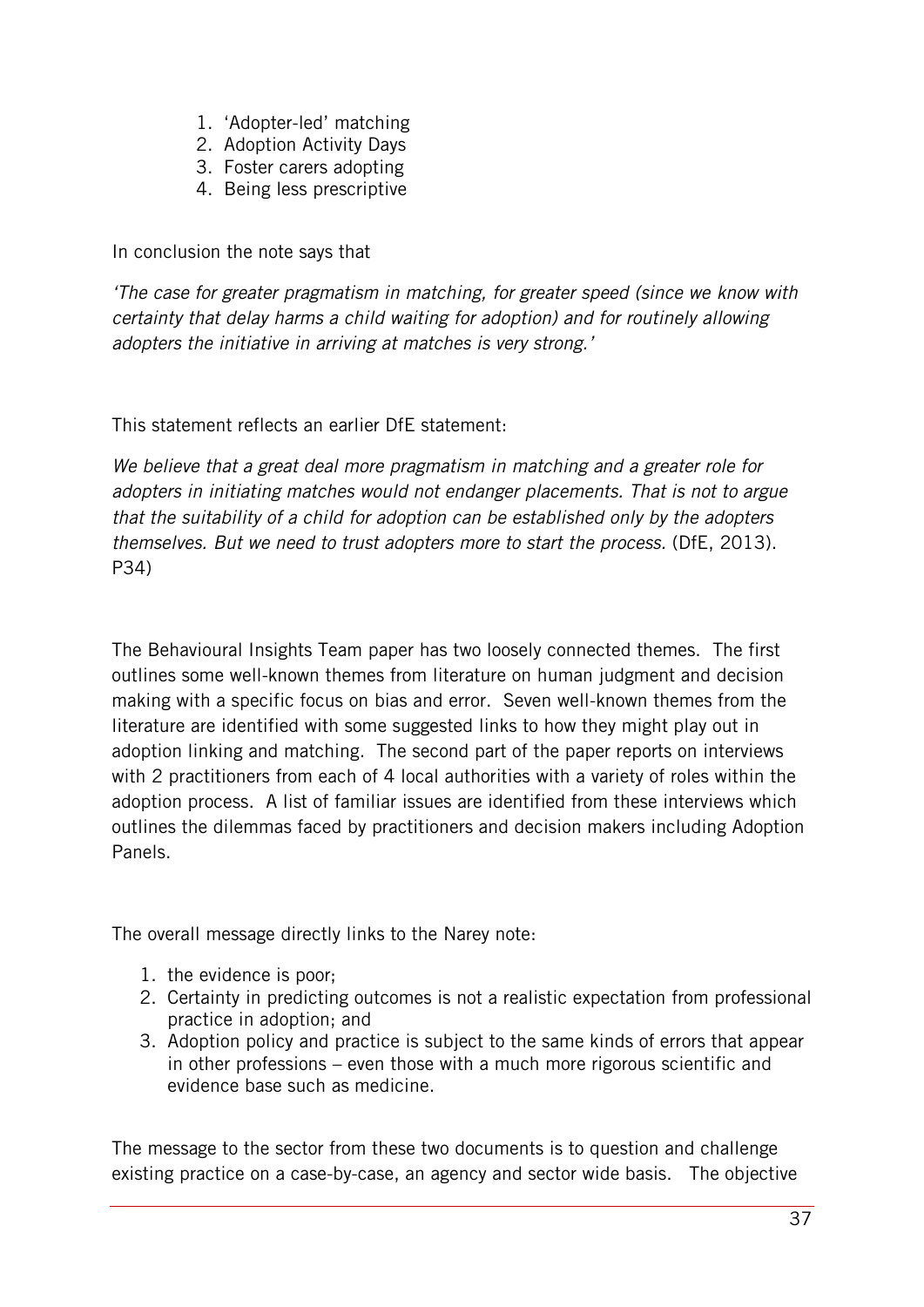is to reduce delay and maximize the likelihood that children with adoption as their permanency plan are successfully placed. The risk in this challenge is in creating uncertainty in the profession, and maybe opposition by undermining what currently informs practice and indeed enables the majority of children to be placed. There are undoubtedly important questions to be explored at the heart of this challenge. Two significant studies of outcomes from adoption – the English Romanian Adoption Study (ref) and the British Chinese Adoption Study (ref) are important here where there was no explicit process of matching in the placement of children in both groups. Indeed in the majority of adoptions across the world – inter-country adoptions – matching is not a significant part of the process at all. Continuing to explore these issues and the argument as set out by Narey and the BIT team is the objective of the rest of this article.

#### <span id="page-37-0"></span>**Research Studies**

 $\overline{a}$ 

There are few studies that directly explore the effectiveness of the linking and matching process. The Adoption Research Initiative commissioned by the Department of Children, Schools and Families in 2005 following the implementation of the Adoption and Children Act 2002 included a specific research project exploring linking and matching policy and practice as it was then.

A second study specifically focused on the placement of black and minority ethnic children (Selwyn). The first study<sup>5</sup> consisted of two parts  $-$  the first an online survey of policy and practice (Dance) of both local authority and voluntary adoption agencies in England. The second part of the study (Farmer, 2015) focused on 10 local authorities and 149 children in two groups – 82 children who had already been placed for adoption, and 67 who were followed in 'real time' from the point of the adoption recommendation through to 6 months following placement. Both samples included a high number of children who are typically considered to be harder to place. Extensive case file information was available to the researchers together with interviews with social workers and adoptive parents – 27 adopters at the point of the match.

In the 'real time' sample, 18 (27%) of the children had not been matched by the end of the study period. For 11 of these children, their plan had been changed to longterm foster care. For the remaining 7 children the search for adopter/s continued. It is important to note that for 8 of these children the researchers identified the lack of a proactive approach by social workers to family finding as being a key factor in suitable adopter/s not being identified – an issue of significant concern.

<sup>&</sup>lt;sup>5</sup> The study precedes many of the issues associated and resulting from the Coalition Government's Adoption Reform programme.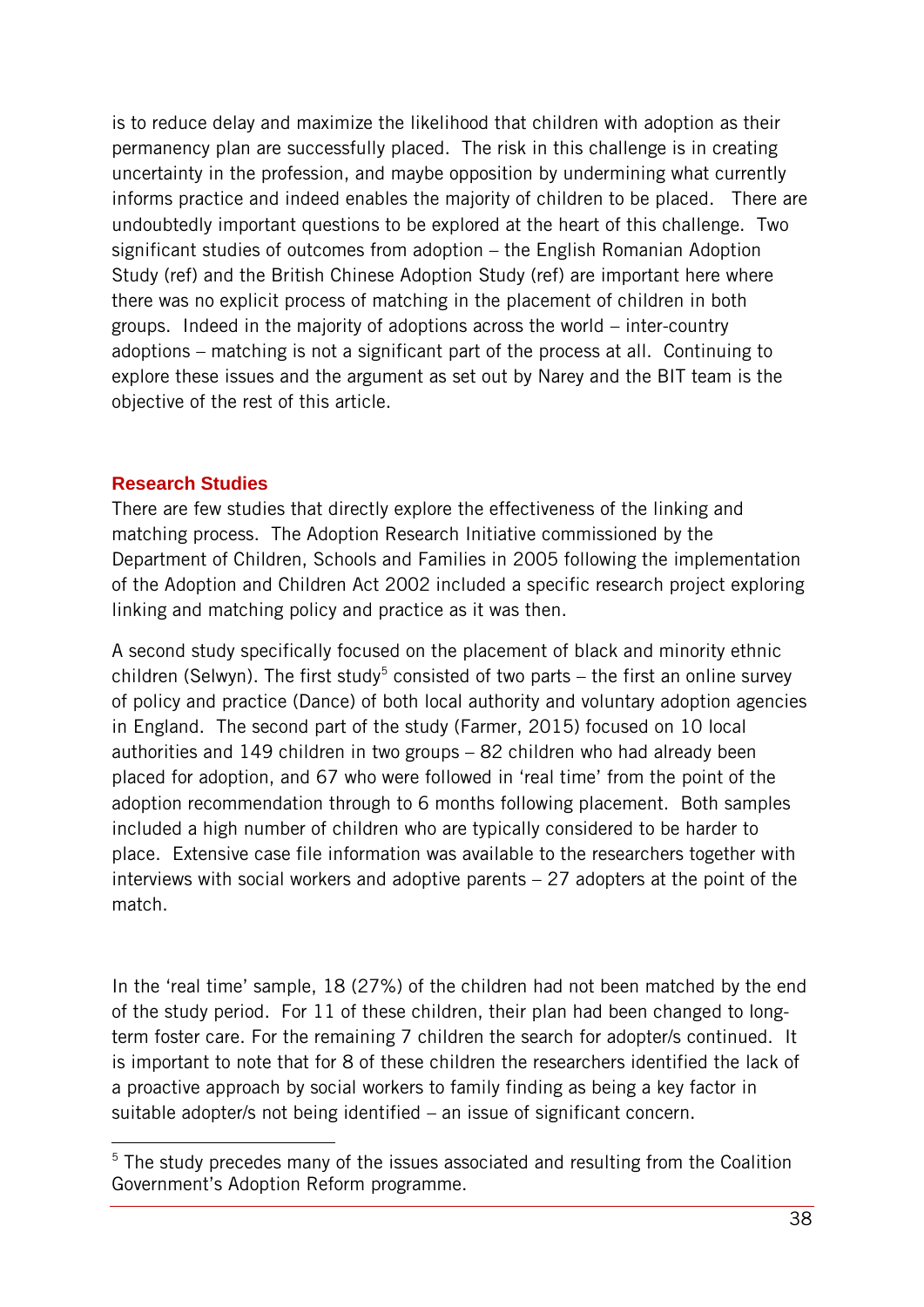For those children that had been placed, the researchers categorized each placement according to –

- 1. How adopter/s had responded to the parenting task and had addressed any difficulties in that task.
- 2. The impact on family members as a result of the placement.
- 3. Any difficulties for the child and adopter/s in the development of relationships within the family.

This categorization allowed the researchers to assess the stability and quality of the placement over the first 6 months. In terms of placement stability –

| Positive and continuing     | 40% |
|-----------------------------|-----|
| Positive with some problems | 27% |
| Significant problems        | 18% |
| Risk of disruption          | 5%  |
| Disrupted                   | 5%  |
| Unknown                     | 5%  |

It is important to note two issues with these figures. Firstly, this sample group of children had a high number of 'harder to place children'. Secondly, the first 6 months of an adoption placement are likely to be challenging with an expectation that it is likely to be seriously challenging given the enormity of the change for both the child and the adopter/s. While this may be and for many, likely to be balanced with enjoyment, fascination and delight, 6 months is a short period of time. In fact, in terms of quality of placement, the researchers identified 87% as being of positive benefit for the child and 8% adequate.

Another important theme of this study was evaluating the quality of the match at the time was made and this involved evaluating the extent to which there had been compromises in the identified characteristics of prospective adopter matches.

Seventy-three percent of the matches were considered to be 'good' matches and where compromises were made in order to identity a match, these were more common for the 'harder to place' group of children. When the quality of the match was set alongside the outcomes for the placement, 63% of the poor matches had resulted in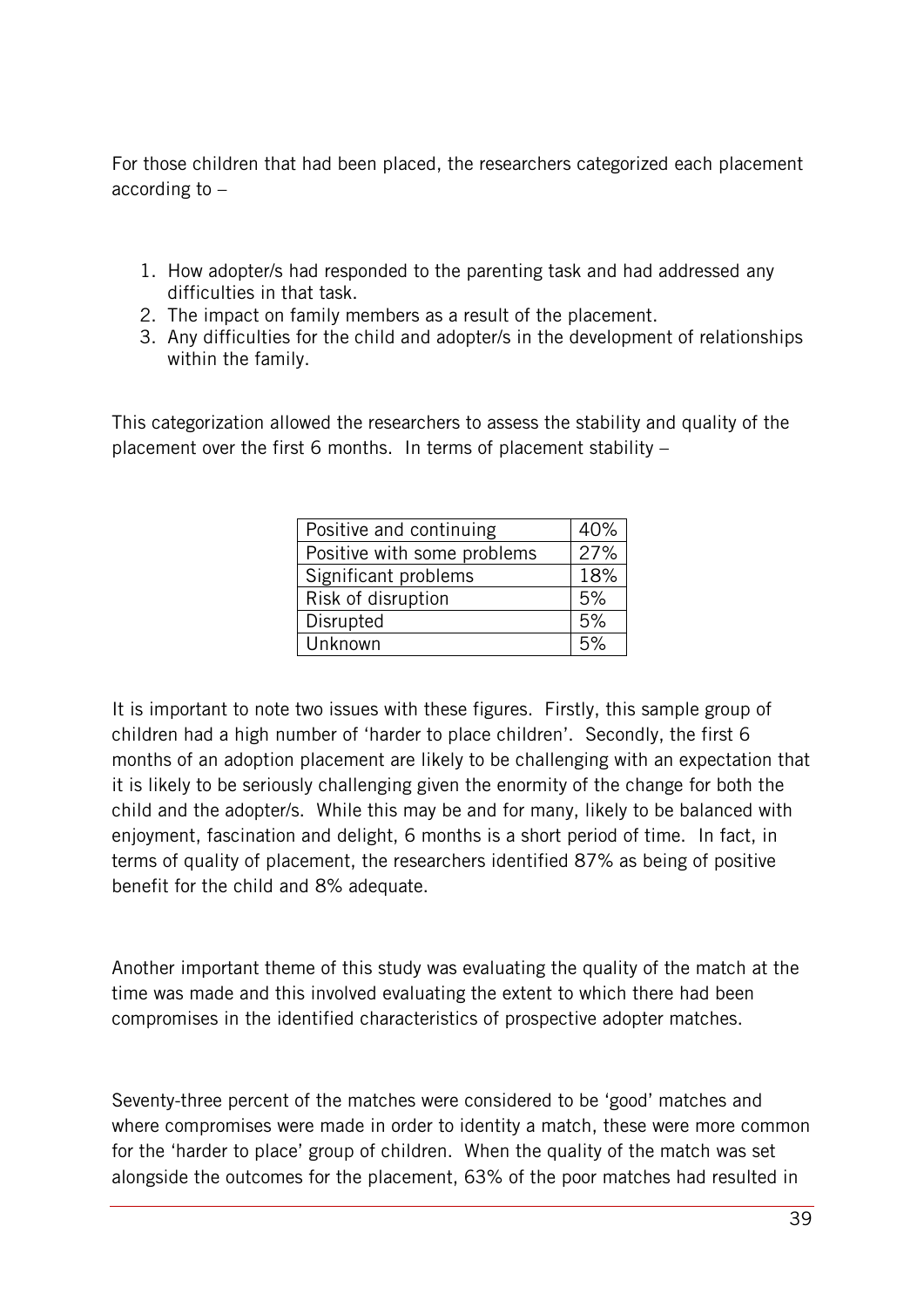a disruption or significant instability in the placement to make a disruption possible. In the group of placements that were rated as 'good' or 'fair' this was so for only 5% of placements. The detail of the identified characteristics used in the search for and then the matching of prospective adopters was available from the file search. Some of the identified characteristics were always met in the sample – the requirement for the adopters to be a couple, agreeing to the plan for contact and maintaining relationships with the child's previous carers. It should be noted that these issues were identified for a minority of children – 42% in the case of couples and 38% for retaining relationships with previous carers. Contact, not surprisingly, was identified for a majority of children at 63%. It might be noted that the most significant requirement identified was in respect of geography and that requirement was met for 93% of matches. For the vexed issue of ethnicity, this was identified in respect of 46% of the children and addressed in 66% of the matches. But there was also a category in the study of religious needs for 28% of the children (met in 76% of matches) and language and cultural needs for 32% (met in 68% of matches). Apart from these issues there were a range of child health and psycho-social factors that were identified as needing to be addressed by the adopters – attachment in 41%, personality and temperament in 40%, behavioural, emotional and social in 38% and the child's previous adversities in 39%. Being placed with siblings was identified as important for 35% of children. It might be noted that practical, financial, housing and employment issues were not specifically identified in the list of issues and neither was the availability of local support services.

Overall the researchers assessed that the eventual placement made met the child's needs very well in 57% of the sample, fairly well in another 36% and with one major factor not being met in a further 7%. Where this was the case, the major unmet need was in relation to ethnicity, culture or religion. The compromise was necessary where balancing the child's overall range of needs means prioritising one against another given the availability of prospective adopters. It should also be noted that the needs/aspirations of prospective adopter/s also need to be assessed and play an important part in evaluating the match. This was evaluated to have been very well met in 64% of matches, with the high priority factors met in 28% and 8% where one compromise had been made. It must be noted that the researchers identified a number of matches where a significant compromise had been made without any positive balancing factors and that this had resulted in a serious set of issues developing in those families. They conclude that where compromises or priorities are made that the risks are fully identified and appropriate support services identified.

These figures suggest that overall, matching is both a necessary and for the majority of placements a successful process. If there are questions to be addressed, they are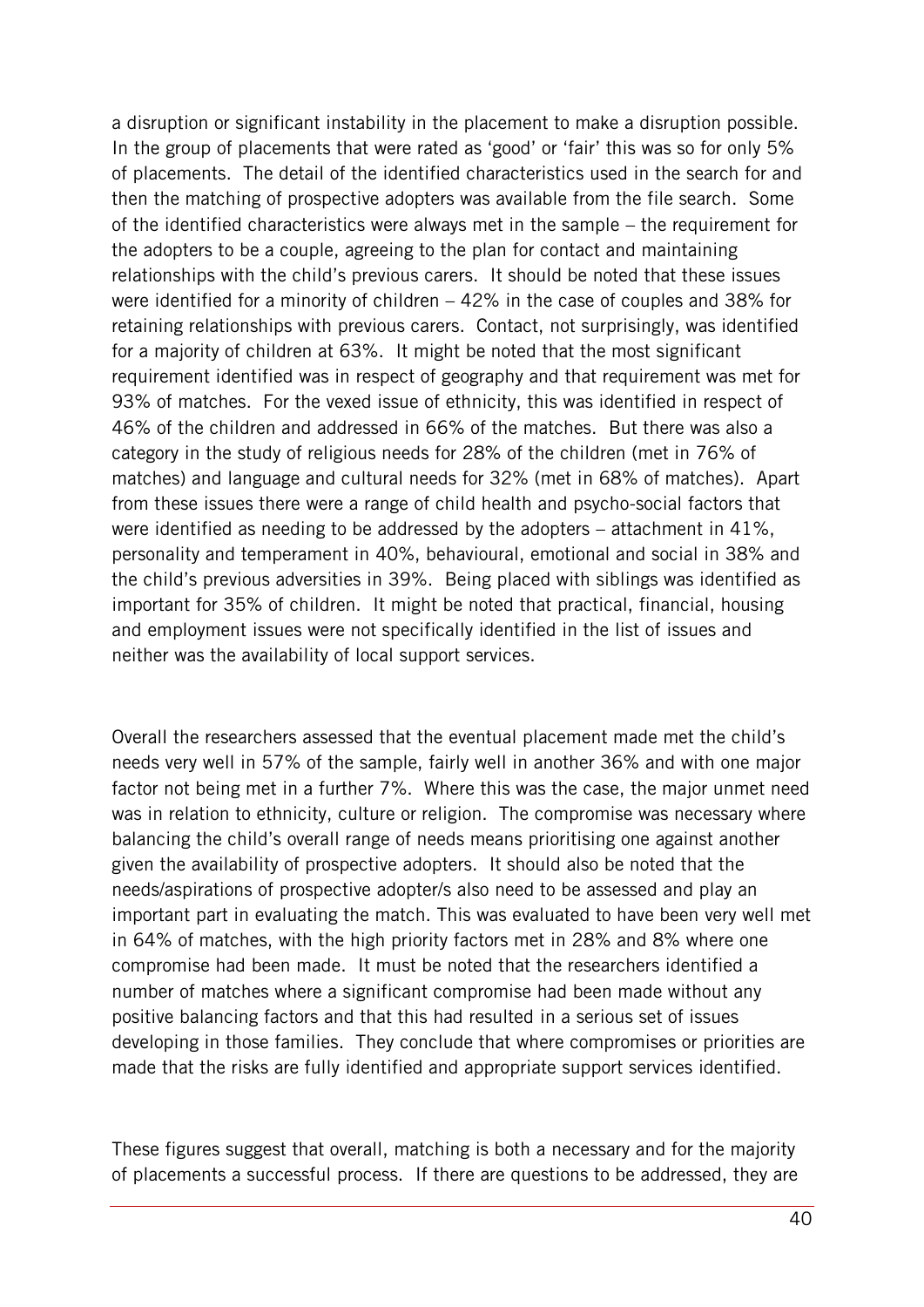about improvement in current practice but not in dismissing it. There are particular issues about poor practice – specifically the lack of early proactive family finding with the expertise to support this and where compromises are made in the match and placement, the identification of the risks and the availability of services to help address those risks.

#### <span id="page-40-0"></span>**What is required for high quality linking and matching and creating a family for life?**

Linking and Matching is rooted in information and specifically information about the child and the prospective adopters. It also means acquiring that information, making sense of it, evaluating its significance and forming an overall and balanced picture of that information that forms itself into a coherent whole. This means bringing two primary sources of information together – that which focuses on the adopters and that which focuses on the child/ren. On this basis judgments are formed, decisions are enabled and placements made. In the longer term the hope and expectation is centred on creating a family life for the child and the adopter/s that will be lifelong with all many advantages that this brings. If only it were so straightforward.

Typically, parents are not normally matched with their children. They certainly get to make them and as a result genetic inheritance plays its part but the only thing parents can be sure of is that mostly, after about 9 months or so, the child will be born and for some there is no certainty in that. The rest is not exactly chance but the working out of a complex range of variables that interact with each other over time to create a multi-layered set of characteristics in the child, some of which are relatively stable and others that provide pathways to further development and outcomes. In understanding these pathways, it is more helpful to see development as placing the child on a continuum of development as they interact with their human and physical environment - drawing on its opportunities and resources and managing its limitations and stressors – parenting and family life, community, school and education. For example, sex and gender are often identified as individual, coherent and stable characteristics but this is one of the rather oversimplified pictures we have of human beings. We have come to understand that for each individual there is a continuum that moves well beyond a simple definition by genitals. Heterosexuality, homosexuality and bi-sexuality indicate one continuum and gender that recognises issues of trans-gender characteristics another. As many societies have given way to definitions of individuals based on powerful images of 'what should or must be' driven by the morality and beliefs of social groups within those societies, the right of individuals to explore and express their own subjective experience and beliefs have come to the fore. An individual's own sense of wanting and needing to exercise their right to think, feel, be and then directly live this out through their daily lives reflects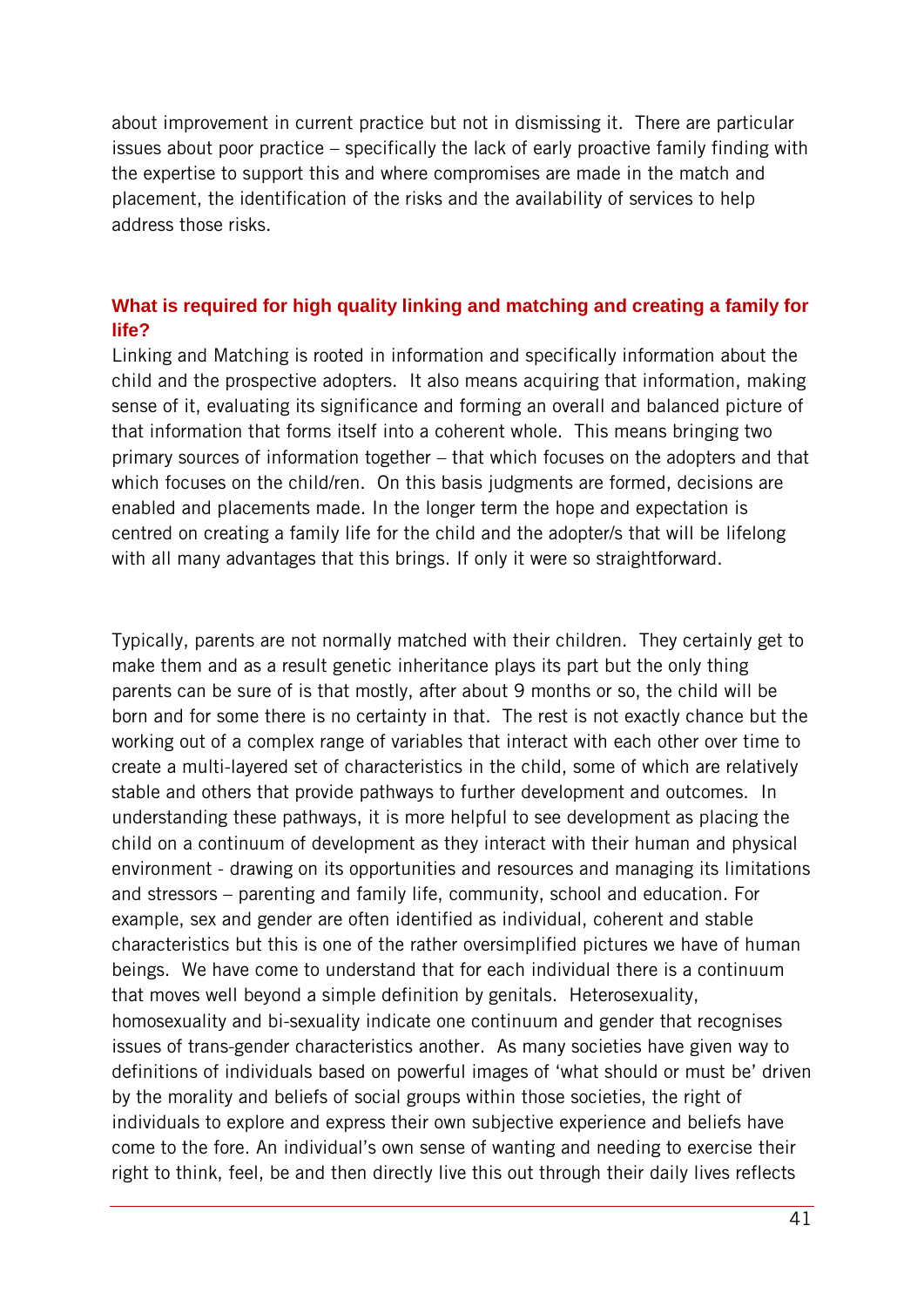this continuum of characteristics including recognizing, accommodating and adjusting to a wide variety of strengths, aptitudes and challenges. This is not to underestimate the struggles that most individuals have in establishing coherence and meaning in their lives.

One of the most significant questions in all of this is the role of the parents. Parents have a wide range of hopes and expectations prior to the birth of a child – that the child is healthy and that the birth will go well but then a whole range of other possibilities – that they have certain physical characteristics, that they will excel at a particular sport or in music or art or that they will be happy. These may be specific or they may be general expectations; they may be strong parental ambitions or loosely formulated; they may lead to great satisfaction or significant disappointment. Imagining the actual experience of parenting may draw on the parents' own experiences and what friends as parents have been through or now days from social media. Sometimes this may result in a desire to be 'as good as X' or a determination to do 'much better than Y'. What we do know is that predicting actual experience and eventual outcomes from early hopes and aspirations is likely to give way to a high degree of error as the child and parenting becomes a reality. The child will play their own part in this evolving picture and the parents' adaptation another. The unexpected and the unplanned will also feature and lastly the availability of resources and opportunities. How any of these evolving sets of circumstances enables early expectations to be realized or early fears to be moderated is a challenging question and probably does not lend itself to a reliable answer.

Individual development is tightly embedded in experience and shaped by opportunity. The impact of the past on the present is significant and the capacity of individual family members and the family as a whole to respond to new demands, experiences and opportunities is essential. At the same time routine in daily life is important in creating a sense of stability and security and at its best, routine allows new experiences and problems to be incorporated into experience in a safe way. It is also important to note that the advantages of routine can be transformed into a source of frustration – the effort it takes, the boredom and the opposition. For small children routine is particularly important and parents spend much of the early months and years in trying to establish routines and helping the child to comply with them. Predictability of people, places, and time enables a child to develop a subjective and objective sense of security - a base from which they can negotiate new experiences, the unexpected and the challenging.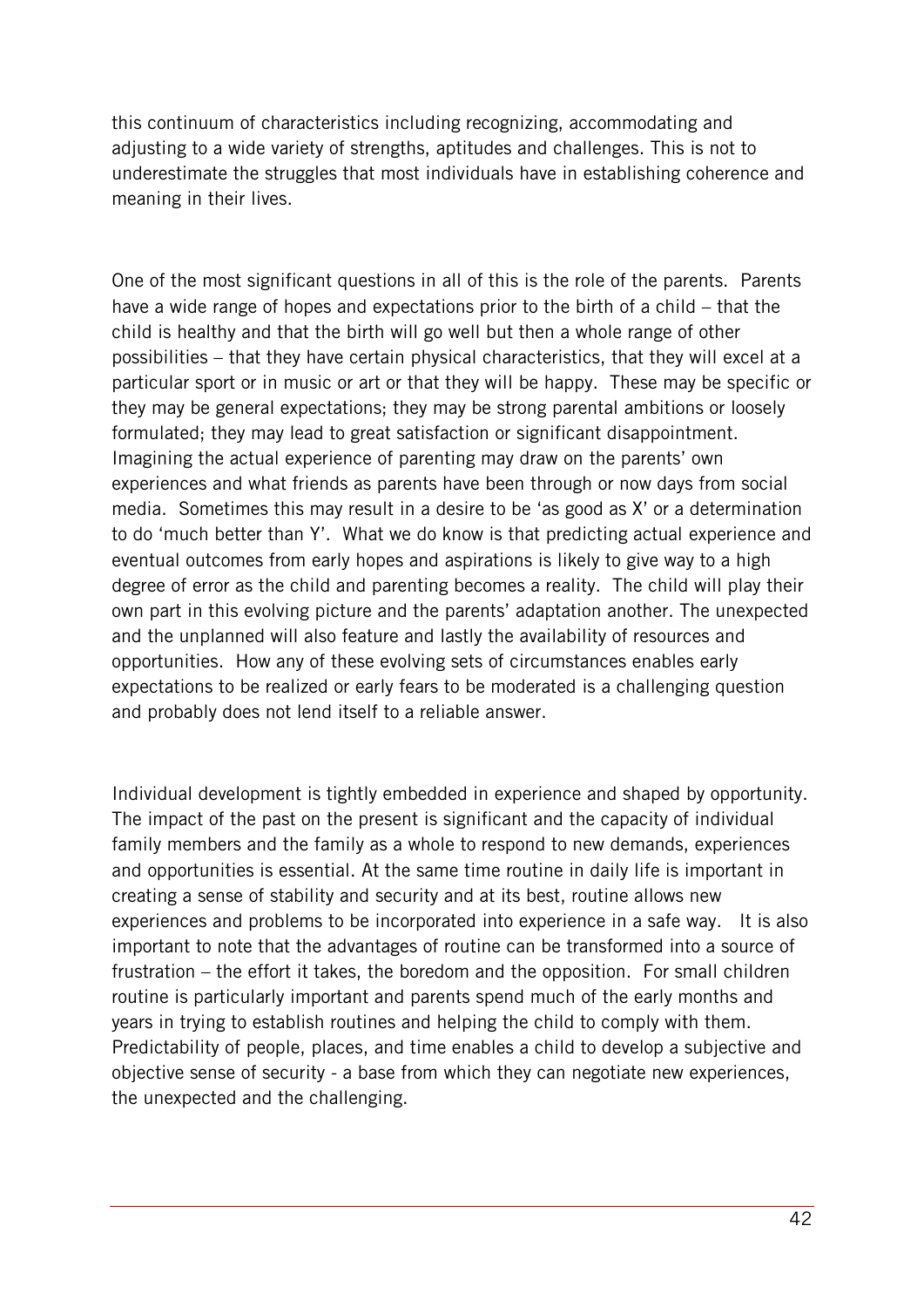When an individual's need for predictability - a child or an adult - becomes elevated to express an attempt to over control or avoid their environment, then this may suggest emerging difficulties. Our capacity to predict the likelihood of events and control experience means both accepting and understanding that there are limitations. Where there is emerging information that suggests that we need to find a new solution to a familiar or unfamiliar problem – that we need to learn and adapt – then we draw on our cognitive and emotional skills to do so. Problem solving is key to human survival whether those problems are practical, emotional, relational or social. Nothing could be more true when becoming a parent – a new born baby is a complex mixture of physicality, emotion and experience and parents are required to quickly learn and adapt and under some pressure to do so to ensure the baby's survival, growth and development. There have been multiple studies of these processes and the contribution that the parents make as they interact with the child and the child as he or she interacts with the parents. The range of variables that might be taken into account are enormous and this includes among others, the physical and social circumstances of the parents – housing, income, social stability or their physical or mental health – disability, post natal depression or longer term mental health conditions. Then there are factors in the child – their temperament, physical health, capacity to adapt and make adjustments to parenting and the daily routines of feeding, hygiene and sleep. However, these might be described and set out in detail there is a very personal set of experiences for the parents in undertaking this journey however they might be described and categorized by research. Sroufe et.al. (pp52) provide a list of parenting tasks that succinctly summarises the above:

- Regulation of arousal
- Appropriately modulated stimulation
- Provision of a secure base and safe haven
- Appropriate guidance, limits and structure
- Maintenance of parent-child boundaries
- Socialisation of emotional expression and containment
- Scaffolding for problem solving
- Supporting mastery and achievement
- Supporting the child's contacts with a broader social world
- Accepting the child's growing independence

#### **Exercise**

Our perspectives on 'what counts' change over the generations but there are many aspects of parenting and family life that are subject to history, belief, culture and tradition whatever messages or guidance research might currently deliver.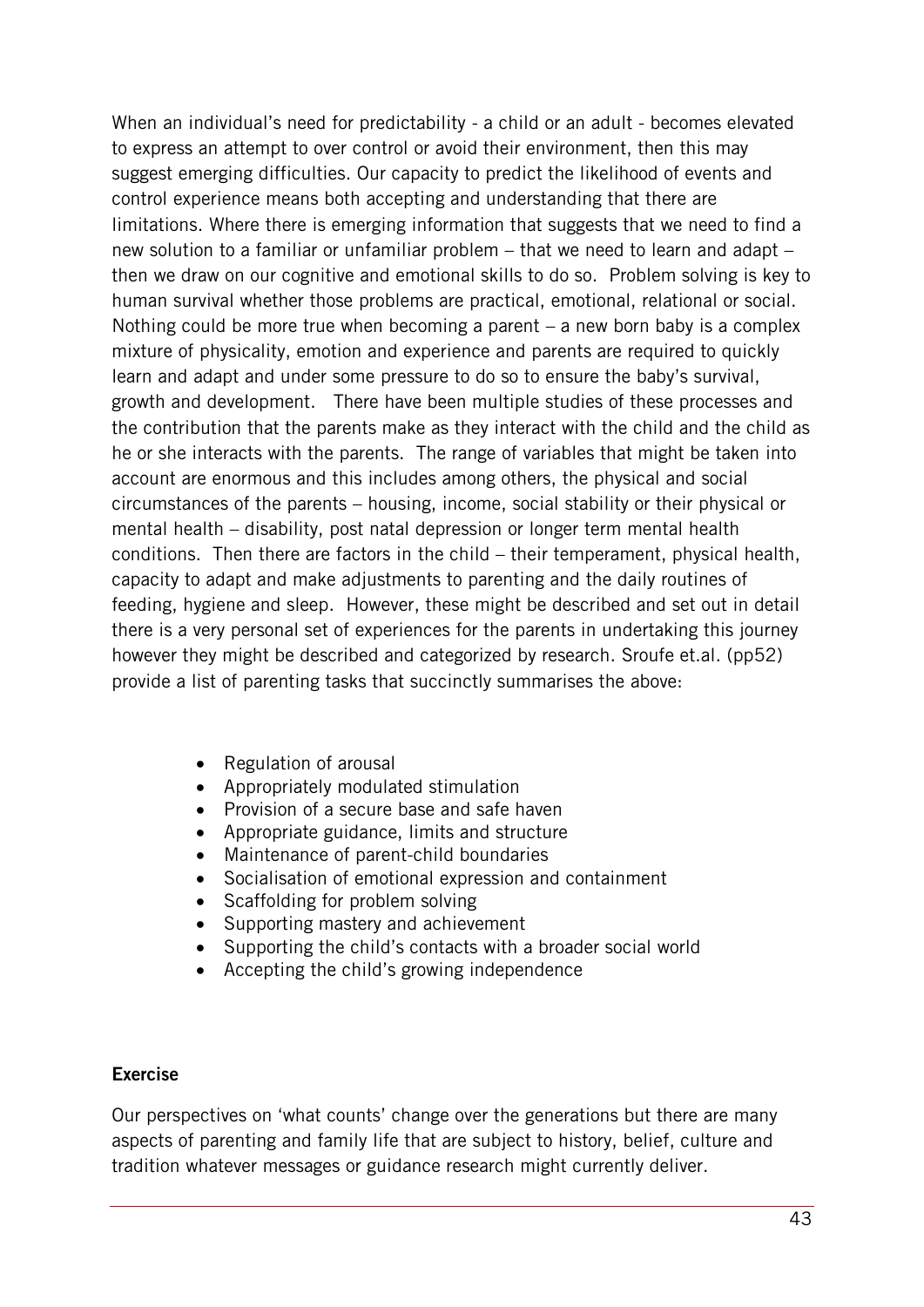- 1. How do your beliefs, culture, tradition and history impact on your understanding about parenting and the child in the early years?
- 2. Are there particular views or experiences you have had that have become particularly important to you when considering the matching of a child with prospective adopter/s?
- 3. Do you think it is possible to predict children's development over time?
- 4. What is your experience of managing the need to establish routine and predictability and then adapt and change as emerging information suggests?
- 5. How do you think the expectations of parents with born to children and the adjustments that they have to make differ from those of adoptive parents and the adjustments that they have to make? What explains those similarities and differences?

It might be expected that many of these issues have very great significance when it comes to adoption in both preparing adopters and in assessing their suitability to become adoptive parents. It might also be expected that identifying, with some degree of confidence, that in relation to specific child/ren, there is a degree of match between the needs of the child/ren and the adopter/s parenting capacity. But identifying what this might look like and having some predictive confidence that what is planned or expected is what will actually happen is a hugely challenging question. It is a question that needs to be addressed as the Dance and Farmer research demonstrates, but is a question that needs some deeper understanding.

#### <span id="page-43-0"></span>**The Place of Attachment**

One of the most powerful and significant concepts to have made its mark on our understanding of the impact of parenting and child development in the early and subsequent years has been attachment. The concept of attachment highlights the importance of the relational world into which the baby is born with a focused emphasis on parental sensitivity to the child's physical and emotional needs expressed through the parents' commitment and delight (MARY Dozier, Grasso, Lindheim, & Lewis, 2007; Mary Dozier & Lindhiem, 2006). Attachment behaviour can most reliably be observed through separation and reunion of the child from the parent following the pattern of relatedness established through the first 6 months of the child's life. Detailed observation of the child's response to separation and particularly the behaviour and responsiveness of the child in being comforted and reassured (or not) by their parent has resulted in 4 identifiable attachment patterns – autonomous-secure, insecure-avoidant, insecure-resistant and disorganized.

There a significant number of studies that have explored the transmission of attachment patterns from parent to child. The London Parent Project (Steele 1996) undertook an assessment of 100 first time expectant mothers and fathers attending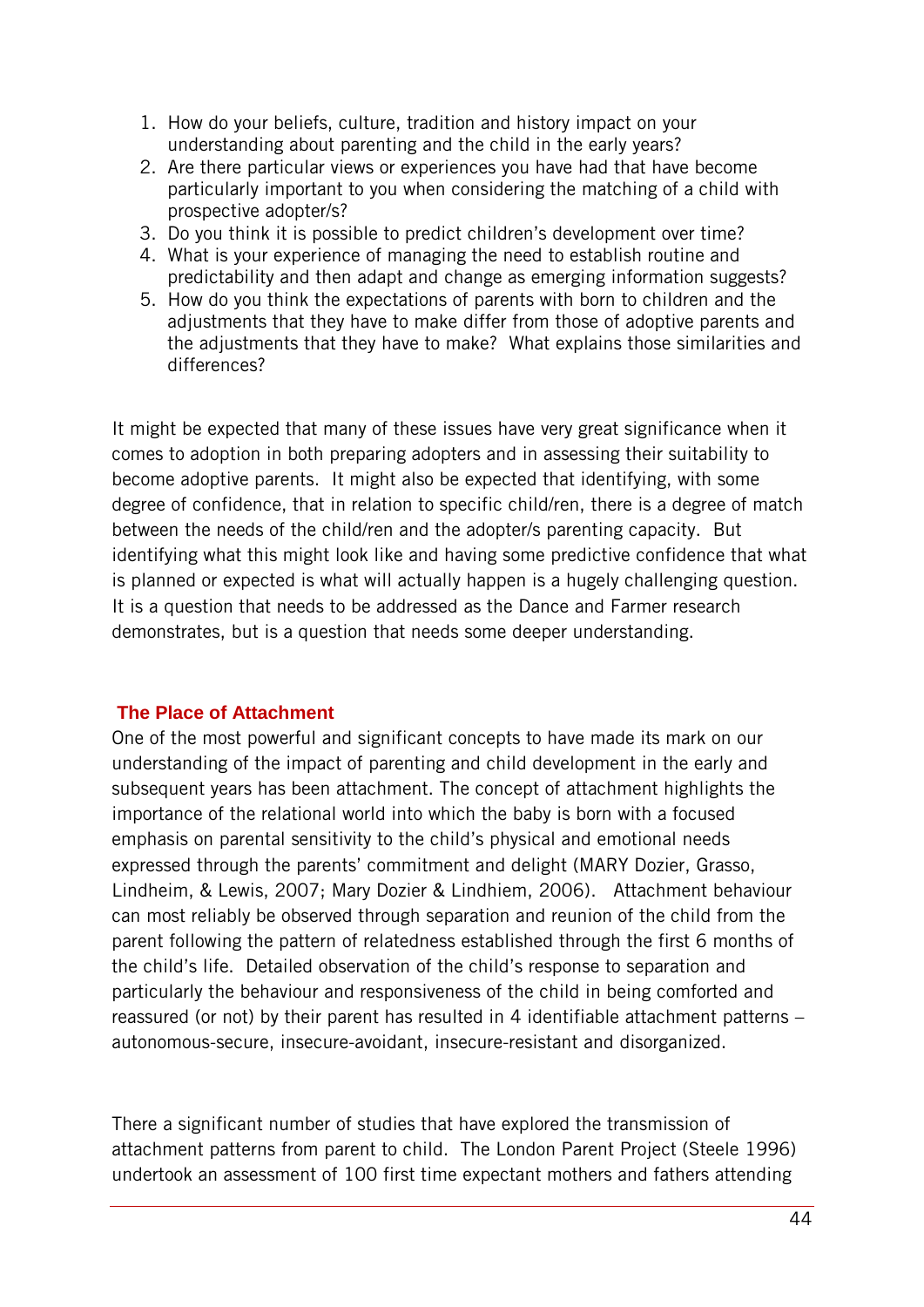antenatal sessions. The sample was largely middle class, well-educated and white. The Adult Attachment Interview (George, 1985) was administered to all of the study participants during the final trimester of the pregnancy. The strange situation procedure was then used to assess the attachment classification of the child with the mother when the child was 12 months and with the father 6 months later. This first phase was followed up through three subsequent phases - early childhood, middle/late childhood and finally mid adolescence (16 years). The amount of material collected and then subject to analysis is substantial. The researchers identify one outstanding feature from their studies – the Adult Attachment Interview as 'a uniquely valid measure of competence in the parenting role'. What the AAI identifies and especially in relation to the autonomous secure classification is the importance of the parent '*being able to reflect in a coherent manner* upon childhood experiences of being upset, ill, separated from caregivers, rejected, and possibly having suffered loss or abuse. The capacity to reflect on these experiences '*contributes to a positive emotional state.'* (pp.146). The AAI identifies the individual mother and father's capacity to openly reflect in a coherent way on emotion and experience that involves both the positive and the distressing and provides strategies for directly resolving these without recourse to avoidance, contempt, turning away or escalation. This is true both for the individual in terms of what happens inside of themselves – their internal method of emotional regulation when there is conflicting or stressful issues - or in their relationships with others.

What is particularly important in the AAI identifying these patterns is the subsequent impact of the child's internal and relational models for emotional regulation in the management of conflict or stress. For instance, in exploring the capacity for understanding mixed emotions in a cartoon-based exercise for this group of children at 6 years of age, 40% demonstrated a moderate to high score. What is notable is that this was particularly so for those whose mothers had been classified as autonomous-secure prior to birth and as securely attached at 12 months. A similar conclusion was drawn when the children were assessed at age 11 (Steele and Steele 2004). Here the children were asked questions about what they liked and disliked about themselves, their relationships with their parents and with any brothers or sisters or friends (Steele and Steele 2004b). The issue that stood out in assessing the young person's overall coherence in giving their perspective on these issues was the truthfulness and credibility in the mother's pre-birth AAI. Father's AAI's were also seen to have a specific influence on boys. They conclude 'Children need to learn (from mothers perhaps) to appreciate the intentions of others and negotiate inner emotional conflicts while also learning (from fathers perhaps) how to achieve and maintain conventionally appropriate behaviour that enables one to feel successful in negotiating interactions with siblings, peers, and others. (pp.155)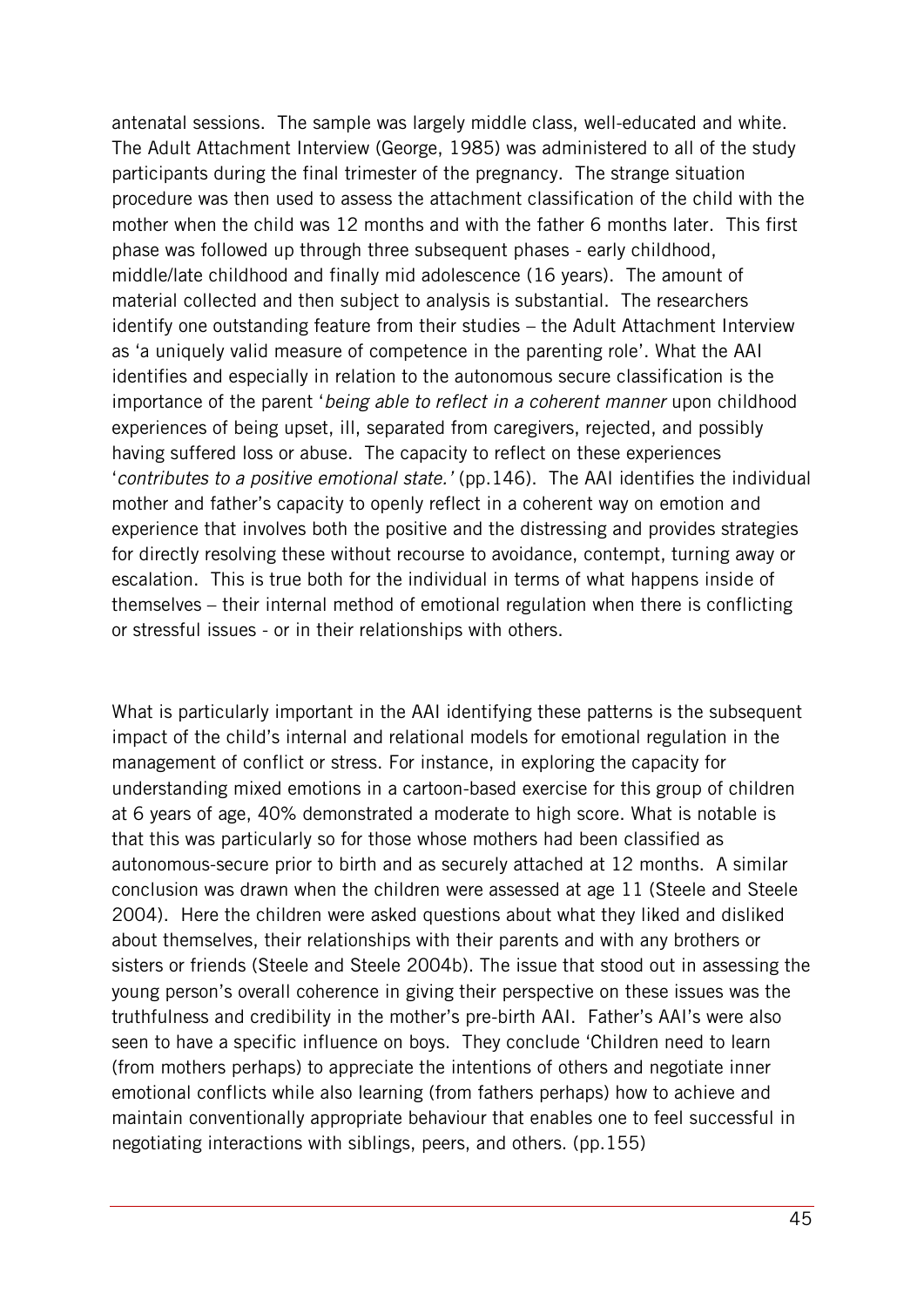The study has been critically important in identifying the long-term impact of attachment representations over the life course. Similar issues have been raised through other attachment informed longitudinal studies (Grossmann, Grossmann, & Waters, 2005). But as has been set out above, attachment security (or lack of it) is not the only significant influence on development over the life course. The Minnesota Longitudinal Study (Sroufe, 2005) has tracked the development of a group of 180 children born to a original group of 267 mothers first identified in the third trimester of their pregnancy. The circumstance of these families was one of 'poverty'. These children have been frequently assessed through to their 30's with assessments of their social, behavioural and cognitive development through extensive and detailed engagement with them as children/adolescents and adults and their families. With such a comprehensive study over such an extended period of time, the conclusions are, not surprisingly, complex and multi-faceted. Two quotes are helpful '…in the light of the complexity of development and the myriad of influences on it, it is to be expected that attachment history would not predict some important social outcomes at all well, nor would it uniquely predict more than a few outcomes of interest. Yet this in no way diminishes the importance of early attachment experiences.' (Page 53).

Sroufe continues 'the idea that strong prediction of outcomes comes when uses the attachment history in concert with other measures shows up in all areas of our work. Dramatic examples arise when we employ broadband competence constructs. One example is our measure of global competence at age 19 years. Following detailed coding of a lengthy interview covering all aspects of functioning, overall ratings were made of the degree to which the individual was functioning well with regard to the domains of (1) School/work; (2) family, peer, and romantic relationships; and (3) selfdirection/ personal responsibility. Attachment security in infancy was significantly related to this distal outcome, but it accounted for only 5% of the variance. But when we also use as predictors other aspects of the early care and home environment quality, competence through the elementary school years, and parent-child support at the transition to adolescence, the variance accounted for approached 50%.' Attachment as a concept is undoubtedly important as a key factor in a child's development over time but its value comes from setting it within and combining it with a wider range of influences. When it comes to adoption, the capacity of adopters in respect of their own attachment representation has established itself as important in practice, at least in principle. The key question given that many children will have already formed their own internal working models in the context of adversity is the impact this may have on the adoptive parents and the adjustment that both the child/ren and the adopter/s need to make in establishing a new pathway for development. There is the related question of how to explore this prior to the placement being made – in other words – 'What might this mean in terms of matching?'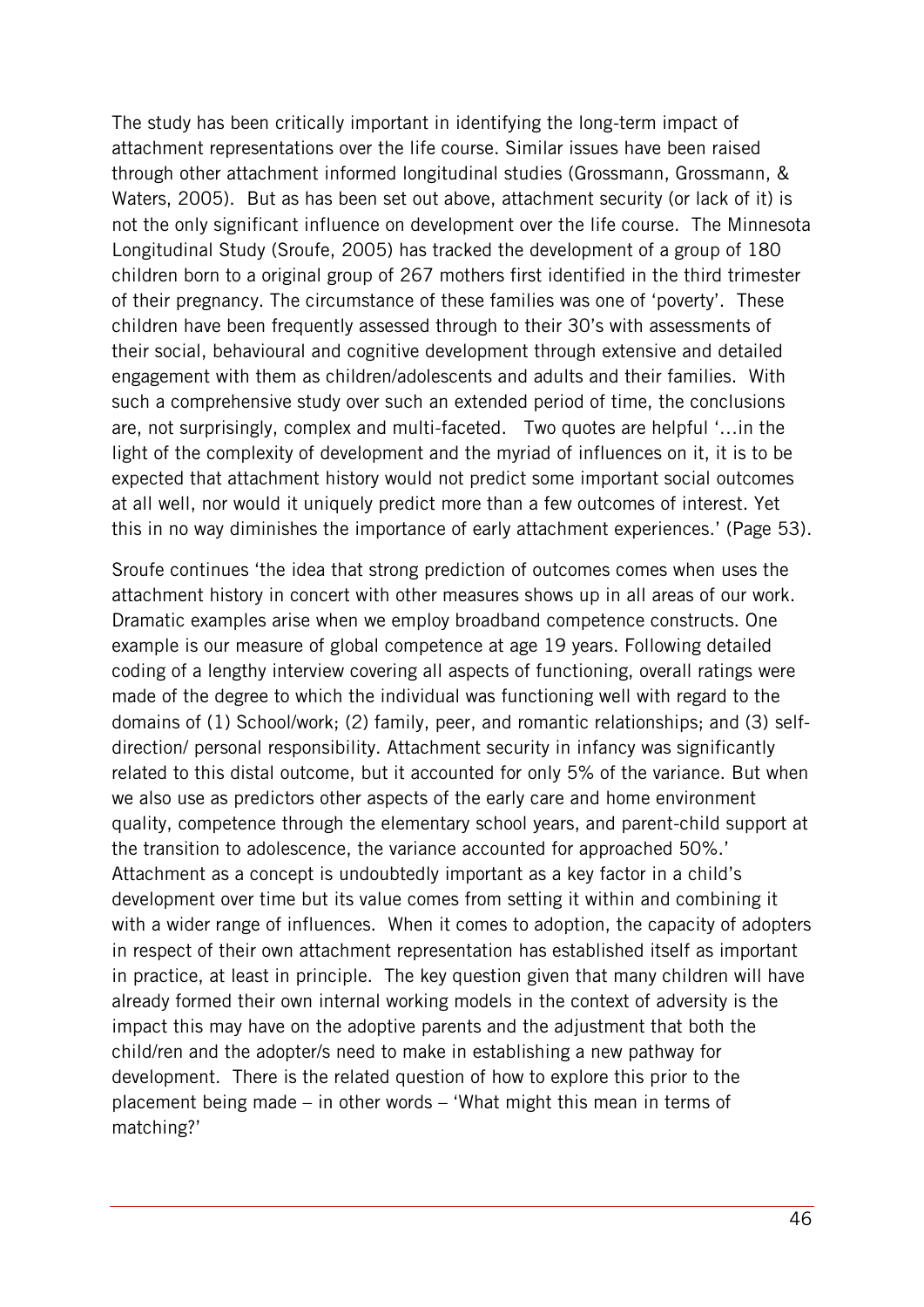A study (Steele, Hodges, Kaniuk, Hillman, & Henderson, 2003) of the placement of two groups of children for adoption sets out the issues very clearly. One group consisted of children with a mean age at placement of 6 years and 1 month, placed either singly (10), or in sibling groups (25). They had experienced significant and severe adversity – neglect, abuse and multiple moves between carers before being placed for adoption. They were placed with 25 mothers (fathers have been a separate part of the study). The second group consisted of 31 children who were all placed under 12 months with a mean of 3.73 months. The AAI was administered to the adoptive mothers with 31 being rated as autonomous secure, 10 insecure dismissing and 2 insecure-preoccupied. Story stem completion tests were also undertaken on the children with the first group having been in placement on an average of 4.2 months at the time of the assessment and the second group 5 years 9 months. The assessment was then undertaken again one year and then two years later. The story stem completion test enables an assessment of the quality of the child's direct engagement with the story and any avoidance of the themes and conflicts that the story might suggest or arouse in the child. It also allows a perspective to be taken on any degree of disorganization and aggression within the narrative. Analysis of the data shows a marked difference between the late placed children and those placed within the first year. The late placed children were more likely to try to avoid the story especially where it posed emotionally conflicting themes, higher degrees of catastrophic fantasy and extreme aggression. But it was also notable that at the two subsequent follow-ups, these notable differences in the late placed children had significantly decreased and by the third assessment, there were no significant differences. When exploring the children's representations of parental figures in the story – did the child see them as being supportive or helpful - there were again significant differences at the first assessment between the late and early placed groups. But by the time of the second assessment, the late placed group again positively changed in seeing parental figures as being helpful in the narrative although there continued to be themes of adults being aggressive or rejecting. There is an important conclusion to this – 'It appears that aspects of new and more positive representations develop but they do not automatically transform the already established representations.' Finally, 'aspects of these representations may sometimes remain as enduring vulnerabilities, despite the efforts of the new families; while in other ways children may show remarkable developmental recovery.'

These findings from this important study have become familiar themes in family placement and adoption in particular. The impact of the past on the present cannot be dismissed – it lives on in the child's mind and in their relationships in ways that contribute to their vulnerabilities both in the present and in the future. But children also adapt to new relationships and circumstances and opportunities – it is what we hope and expect from placing them. The longer the child experiences adverse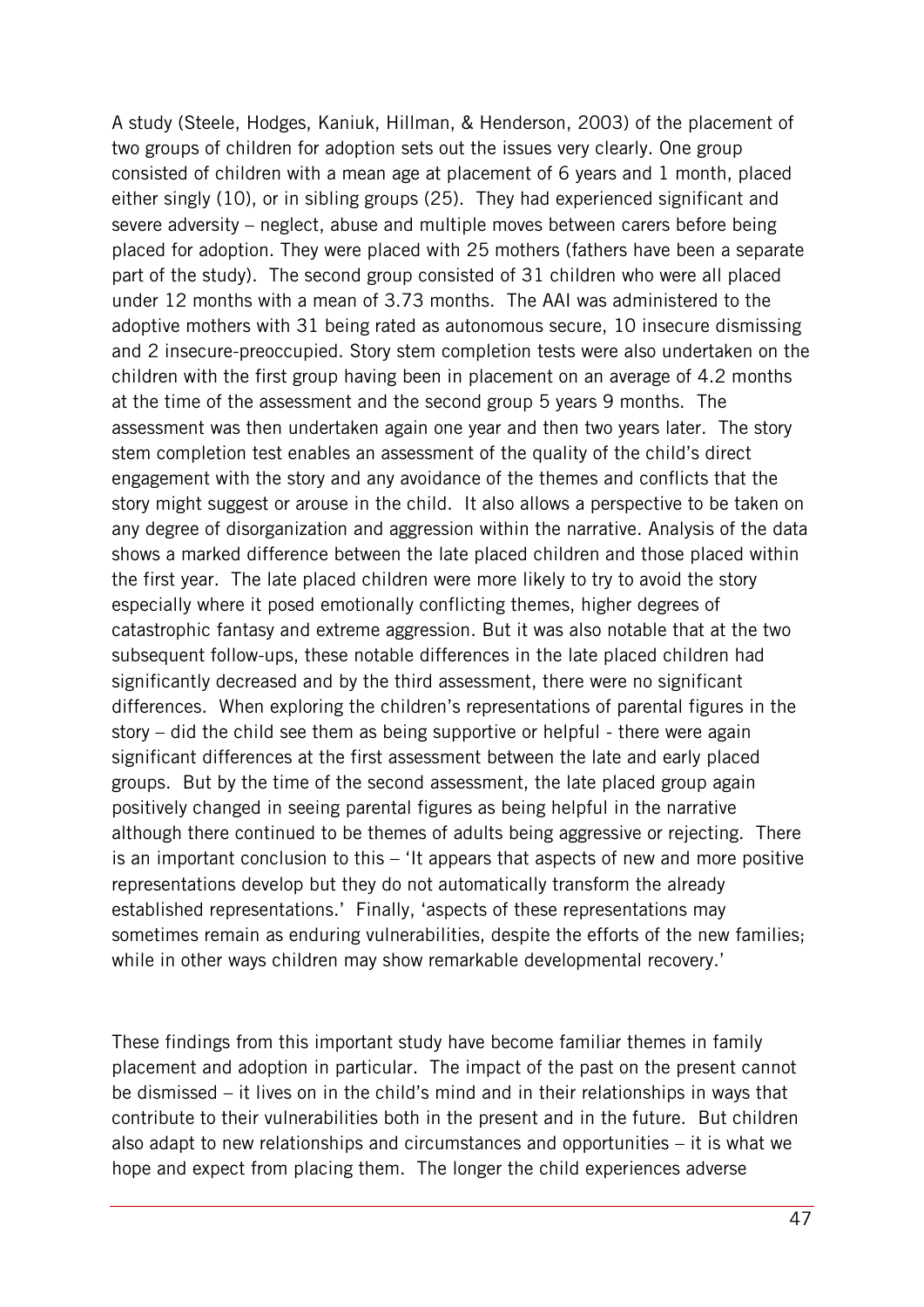circumstances, the more likely that challenge is going to be. The earlier the child is removed from adverse circumstances and placed with sensitive, resilient and mind minded loving parent/s, the easier most children will find to make use of those new relational opportunities. From this research and many other research findings much of this is predictable but not in any simplistic form. The Minnesota Longitudinal study, (Sroufe, 2005) identifies the course of attachment in the context of other factors where attachment plays its part but is linked to other related factors such as 'peer competence' in middle childhood, 'friendship security' in the teenage years and romantic relationships in the early 20's. In two papers which explores the nature of romantic relationships in the Minnesota sample, Simpson (Jeffry A. Simpson, Collins, & Salvatore, 2011; J. A. Simpson, Collins, Tran, & Haydon, 2007) illustrates this by further exploring conflict resolution in romantic relationships. Simpson argues that knowing when to appropriately disengage from conflict in intimate relationships should protect the individual and the relationship from the dangers of escalating levels of conflict. Disengagement from such conflict is likely in turn to be linked to the individual's capacity to appropriately regulate their or their partner's emotions. This is likely to be further linked to an individual's internal models of 'self' in relationships (Bowlby, 1980). And lastly there might be the influence of one partner on the other partner in buffering existing vulnerabilities. In is not surprising that one of the conclusions from a study by Laub (2009) of men to age 70 who early in life had established a criminal career was that those that escaped a life of crime had combined military service with a relationship with what was termed 'a good woman' a significant and stabilizing alternative influence on the man's established set off 'life style choices'.

These combined influences must also be true in adoption placements and they strongly suggest that a multi-factorial set on influences must be taken into account with attachment playing its significant and connected part. But predicting in retrospect is not the same as predicting in prospect – using what we know from research evidence to predict and/or control the future is problematic. At the same time, we must use what we do know in order to make plans and decisions about the future – if we didn't all would be left to chance. And given that highly vulnerable children are at the centre of family placement, chance is not an explicitly acceptable strategy. This is why 'matching' plays such an important part in family placement – it cannot be left to the 'first come, first served' taxi rank of placement. But how do we use what we have come to reliably know to make decisions that are complex in their delivery and huge in their impact.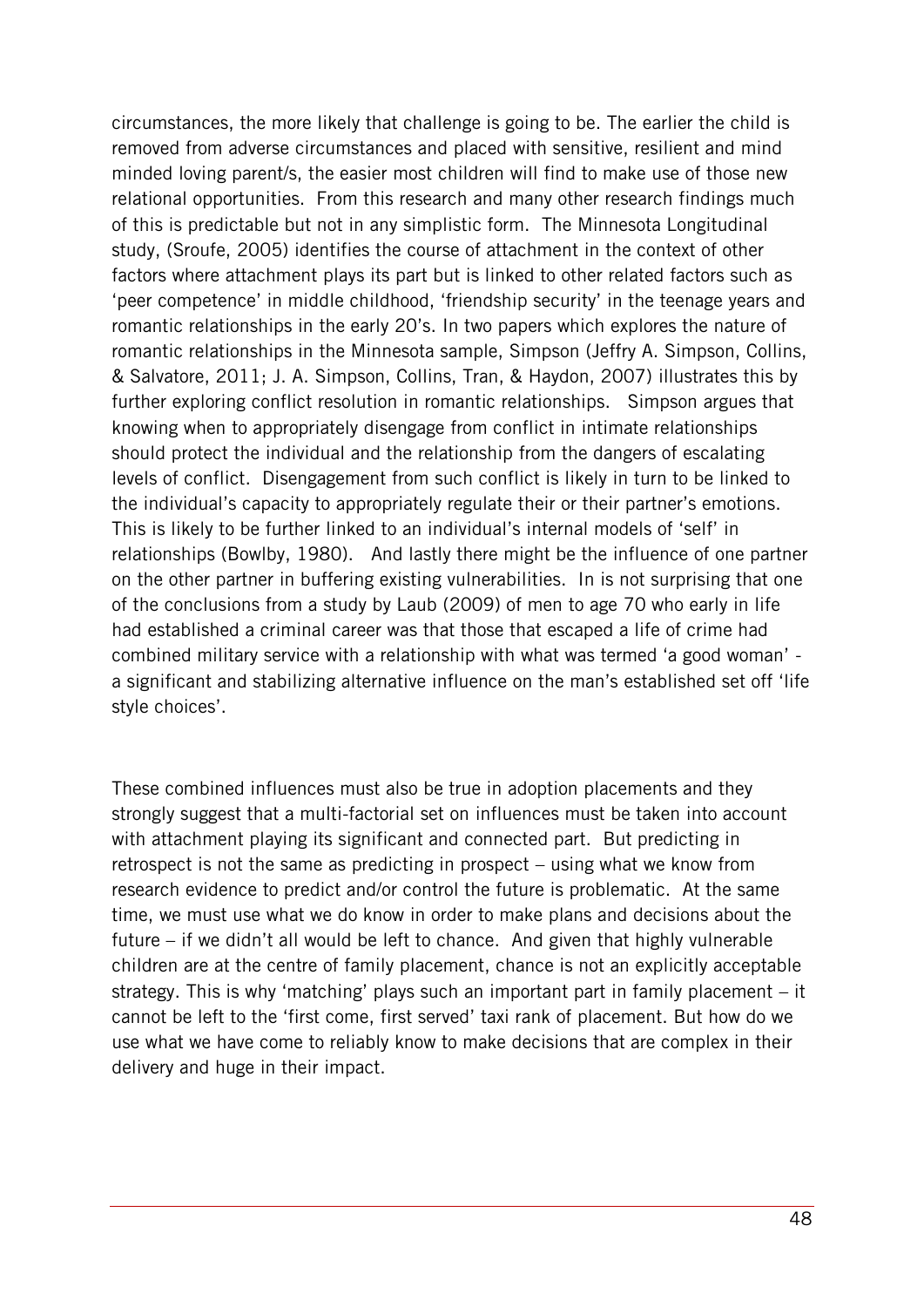#### <span id="page-48-0"></span>**The Cognitive Continuum**

Core to matching is the exercise of judgement in deciding between various options as they present themselves through the process. In the end this results in making a choice between various alternatives - are these adopter/s a better choice for this particular child or children than another? If they are the only adopter/s, is this the right placement for the child/ren? What is the evidence for this and how much detail do we need to explore to be confident that the right choice and decision is being made? One other important aspect of judgement in matching is that it is concerned with the events that will happen in the future – what the outcomes are expected to be for the child and the adopter/s as a result of the judgement and decision making process. Predicting the future is complex when this process is framed by professional values, knowledge and skills, and is expected to operate at a particular level of competence, accuracy and predictive power. The role of intuition – our sense of what is right – is an uncomfortable area in professional practice because it suggests an element of personal feeling about the judgement being exercised and the decision being made. The term 'professional decision' strongly suggests that it will be evidence-based or at least evidence informed and that the decision can be justified both in the present and retrospectively by identifying what the evidence was and how it was used to make that decision. This suggests a high degree of accuracy in identifying the relevance of any information in relation to the decision or choice being made and the minimisation of any potential error. There are many areas of human activity which need to draw on a high level of accuracy in exercising judgement and decision-making – driving a car or flying a plane; diagnosing a health condition or and in consequence, prescribing a drug or surgery. This is also true of daily activities such as getting to work on time or preparing an evening meal or regulating the temperature in the house. Having the right information, combining it together in a credible way and acting upon it means exercising judgement, making a decision-making and taking action. When making a judgement and decision to place a child with adopters, we would expect the same high degree of accuracy and objectivity but whether this is equivalent to that of a pilot or surgeon or indeed just the routine of ensuring that we get to work on time is a challenging question.

The one factor that plays a very significant part in judgement and decision-making is that of uncertainty and connected to that of human fallibility. However rigorous we are in establishing an evidence base and designing a process for utilising that evidence, there are always degrees of uncertainty. For the pilot there is the factor of weather, crowding at airports or system failure in the aircraft itself. But each of these is designed into the overall operation of the system so that while passengers may become frustrated at delays and indeed the reason for those delays, in terms of the operation of the system as a whole driven primarily by safety, this can be justified. There are related matters in the field of health and medicine where uncertainty also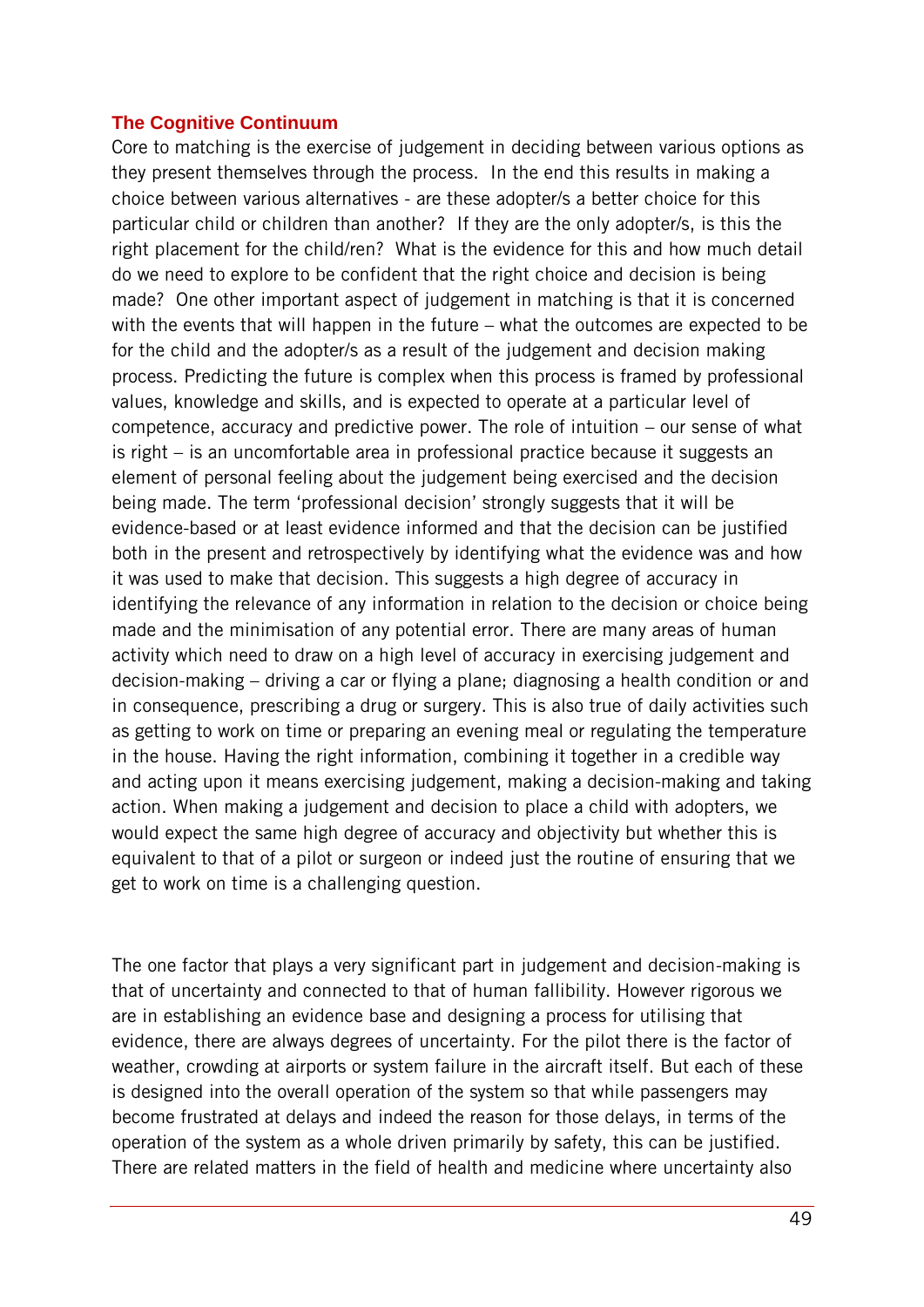plays a part. Assessment and diagnosis may have a high degree of accuracy and treatment protocols provide a pathway for effective interventions. At the same time, there are degrees of certainty in the way that any pathway determines the specific outcomes for a specific patient. There are degrees of uncertainty for most diagnostic and treatment options and they should be built-in to both the pathway plan and the information that the health professional provides to the patient. This may cause frustration or anxiety for the patient but it is a necessary reflection of the fallibility of both the evidence and the decision-making and judgement processes that operate at the centre of medical practice.

The professional responsibilities involved in matching must be considered within the context of likely uncertainty and significant stress given the life changing impact of the decision. As much information is known and time is spent on linking and matching, there is likely to be areas of incomplete knowledge that impact on the confidence of the decision and the plan. There are limits to the availability of probabilistic data on any one factor let alone the combination of factors that enables a 100%, 75% or 50% degree of certainty that this will be a 'successful match' and even more so when it comes to predicting the likely developmental pathway for the child – recovery from abuse or neglect, the adjustment to the adopters or the quality of their relationship with adoptive parent/s over time or the child's educational outcomes. Matching takes place in a complex environment where multiple features are being addressed and have to be weighed at different levels – is this factor more important than that factor – and over time – if this happens now, what happens in 6 months or 5 years' time?

The development of the Cognitive Continuum has been one way of trying to explore the nature of these issues. The model identifies professional judgment and decision making as comprising of two dimensions – a horizontal axis expressing the degrees to which any judgment is dependent on the use of intuition. The second dimension of the cognitive continuum is the vertical axis that identifies the degree to which any task can be or is subject to being structured. In combining these two axes there is then a grid that combines the two dimensions as set out below.

Intuitive judgement plays a significant part in human decision-making but as noted above professionals are expected to base their judgement and decision-making on a process that is at least evidence informed and to a significant degree, rigorously applied. Evidence requires analysis and by its very nature requires a high degree of conscious control and the application of a methodology that requires time to administer that methodology. The full and proper use of the method determines the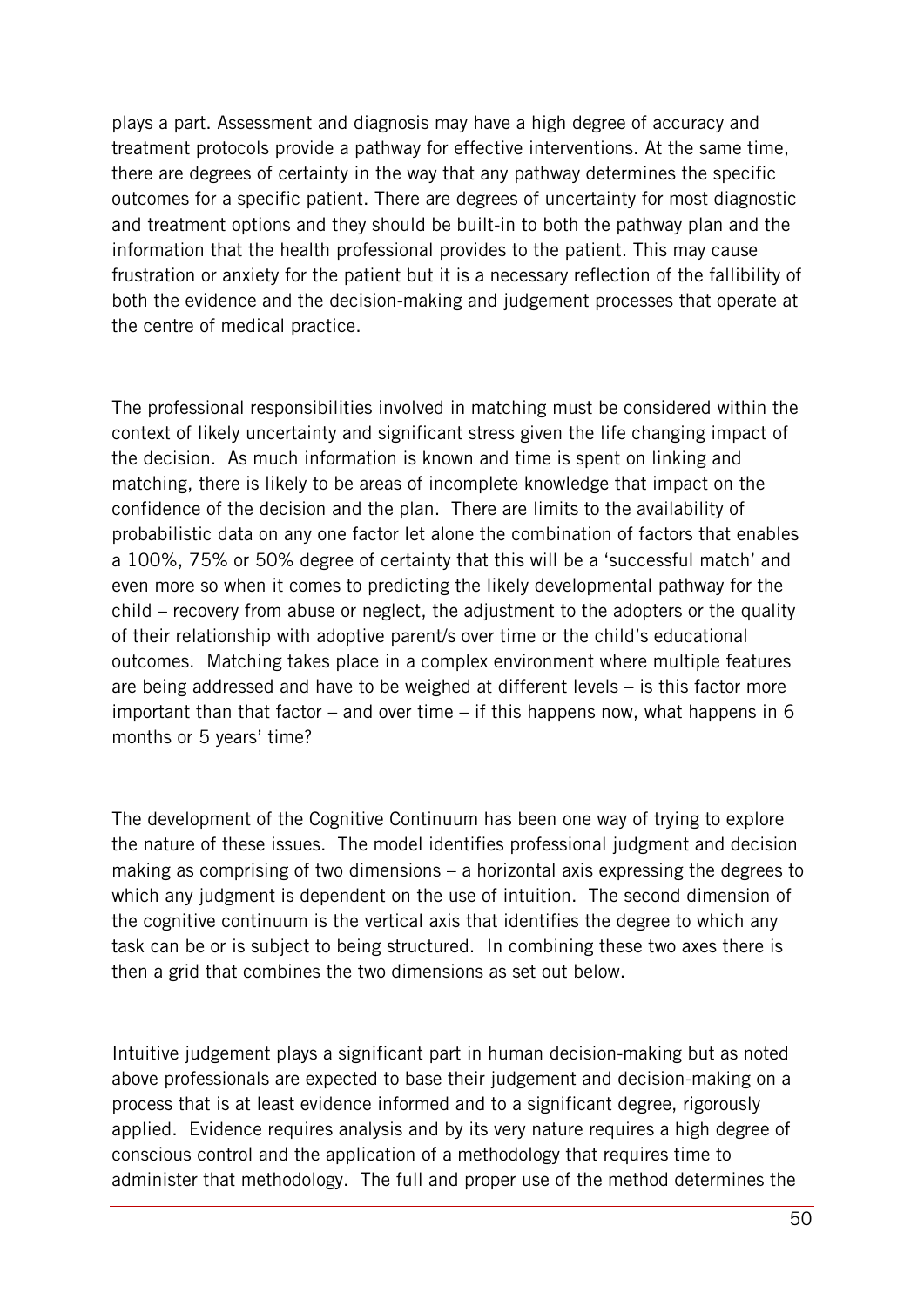outcome. Intuition on the other hand is a 'weighted average strategy' that suggests low levels of cognitive control and relatively instantaneous decision making. But that is not to underestimate the significance of that process – ask a footballer how they calculated the force of their kick and the trajectory of the ball as they made a shot at goal and they are likely to look astonished at the question. Even the most sophisticated computer programme with algorithms driven by the laws of physics is unlikely to process that information in the way that the footballer does. If a football coach were to say 'Stop, reflect, analyse before shooting, a goal will never be scored. For the footballer, accuracy clearly plays a part but so does error – not every shot on goal will be successful. One superbly struck ball on target is unlikely to be helpful in establishing a professional career because that is more likely to be the result of luck rather than judgement. Only when the error rate is reduced in the context of multiple shots at goal is the player likely to be signed up as a team player at whatever level of the sport that they aspire to.

The part that intuition and/or analysis plays in any judgement is much more about understanding the relevance of the approach taken for the task at hand and not that either intuition or analysis is superior. In fact, the notion of quasi-rationality – what we might typically think of as common sense - indicates an approach where the analysis of known relevant factors is combined with an intuitive 'feel' for what the 'right thing' is to do. This then suggests an important degree of adaptability to the issues being considered and decided upon. But when it comes to analysing common sense, Hammond states 'Quasi-rationality has many advantages, which may be one of the reasons that the notion … has persisted and been valued by the layperson for so long, despite the fact that virtually no one has convincingly described it' (Hammond, 1996, Human Judgement and Social Policy)

In matching, the issues of combining analysis with intuition and the place of quasirationality could not be more important but describing it is another matter. We know for instance that the attachment status of parents generally and of adopters in particular are predictive of the attachment status of their children and that includes recovery for children who are assessed before placement as insecure or disorganized. We also know from meta-analytic studies (Juffer, van IJzendorn, 2007) that developmental catch up is identifiable across all domains of development – physical, social and emotional, cognitive, self-esteem and identity. The analysis concludes 'Adoption is a successful intervention that leads to remarkable catch-up in all domains of child development…Adoption documents the astonishing plasticity of human development in the face of serious adversity and subsequent drastic change in child rearing circumstances.' This is a powerful statement with a clear emphasis on placement in an adoptive family as *the* intervention in a child's life that brings about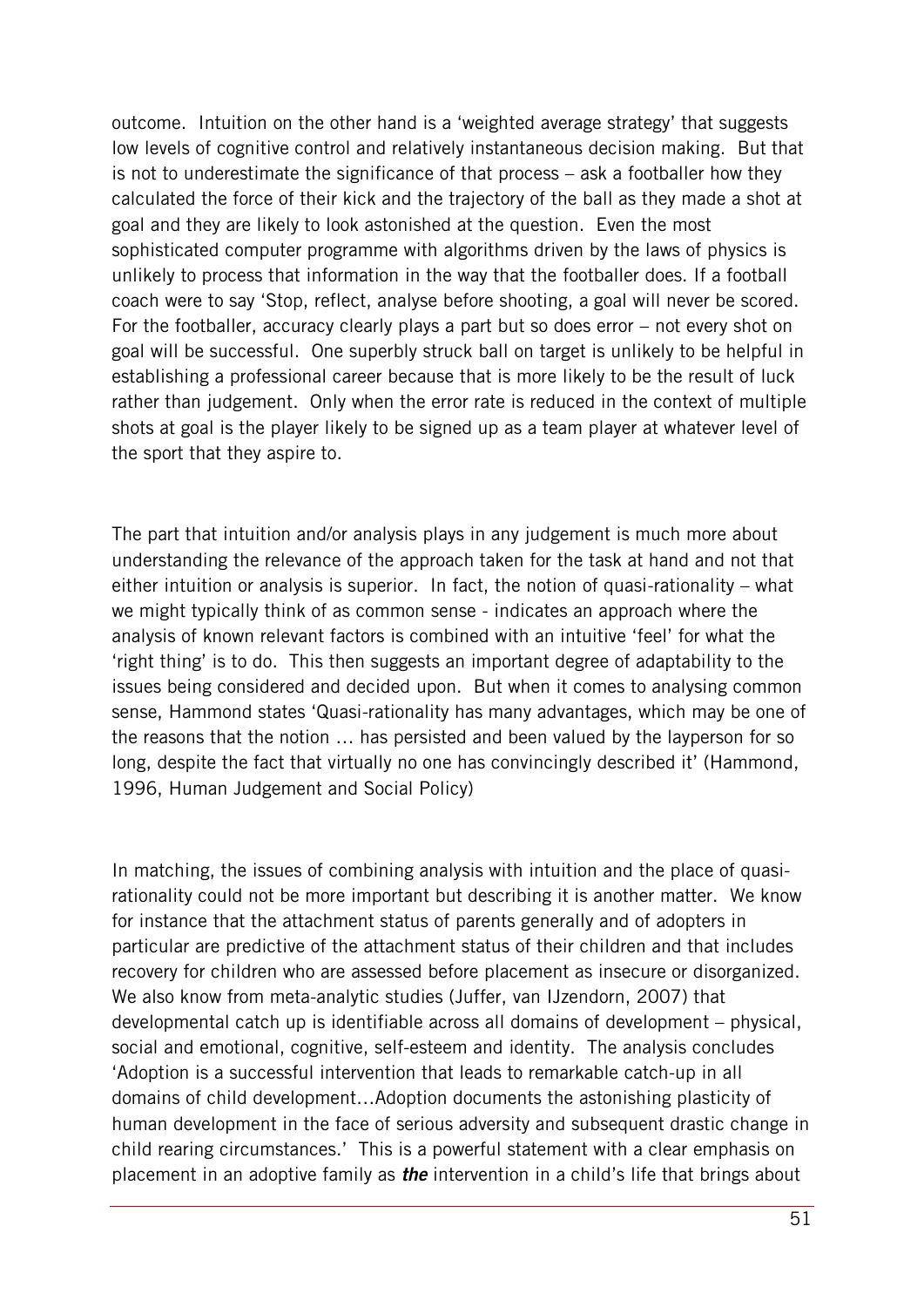recovery. The attachment status of the parent/s is one part but as the Minnesota study (Sroufe, 2005) identifies, other factors combine with the process of attachment to create pathways for children's subsequent development. There are also a wide range of other conceptual frameworks that seek to influence our approach to parenting – setting boundaries, help with problem solving, support in making friendships, providing opportunities to learn, providing advice and guidance. Some of this can be categorised into parenting styles – authoritative, authoritarian, passive and uninvolved (Baumrind) and research has attempted to identify the impact of these styles on child outcomes – with some success. But whatever success such studies may have had, they always rely on correlational analysis. And that indicates the confidence we might have or not have in the distribution of single features and then their combined effect.

So this is the challenge in linking and matching. It is based on predictive judgement and decision-making – that we believe on the basis of the information we have that this child in these circumstances and these adopter/s in their circumstances will form a family life together that will endure and be life-long. There will be issues that are positive in indicating that this will be so and there are probably issues that are negative in indicating that this is so. But on balance, the positives outweigh the negatives. There are a wide range issues that will influence this – the urgency in finding a placement and placing the child – timescales and scorecard issues. The anxiety that a placement may never be found so a compromise may be necessary or even urgent. A fear that something may have been missed – do we really know the child and what may determine their development, have the adopter/s really understood what the long term consequence are of abuse and neglect? Do the adopters fear if they do not express/pursue an interest in this child, there may never be another? Do we as an agency responsible for the child really want to explore the use of adopters from across the Consortia or from an Independent Adoption Agency or elsewhere when it costs money, is resource intensive and surrounded by uncertainty? And how is any of this likely to work out in 6 weeks, 6 months and 6 years' time? And if this my view, how is it likely to be seen and experienced by others – my manager, the Agency Advisor, the Adoption Panel, the adopters, child or birth parent/s? Will they agree, disagree, will there be criticism or indeed conflict?

All of this suggests effective and responsible judgement and decision-making in linking and matching is firmly located in quasi-rationality – we do what we can to make best sense of what experience tells us in combination with making best sense of the information that is available to us at the time and whatever frameworks that support us in facilitating that process. BUT a critical element that is not usually identified in this is the relational component – how we manage our professional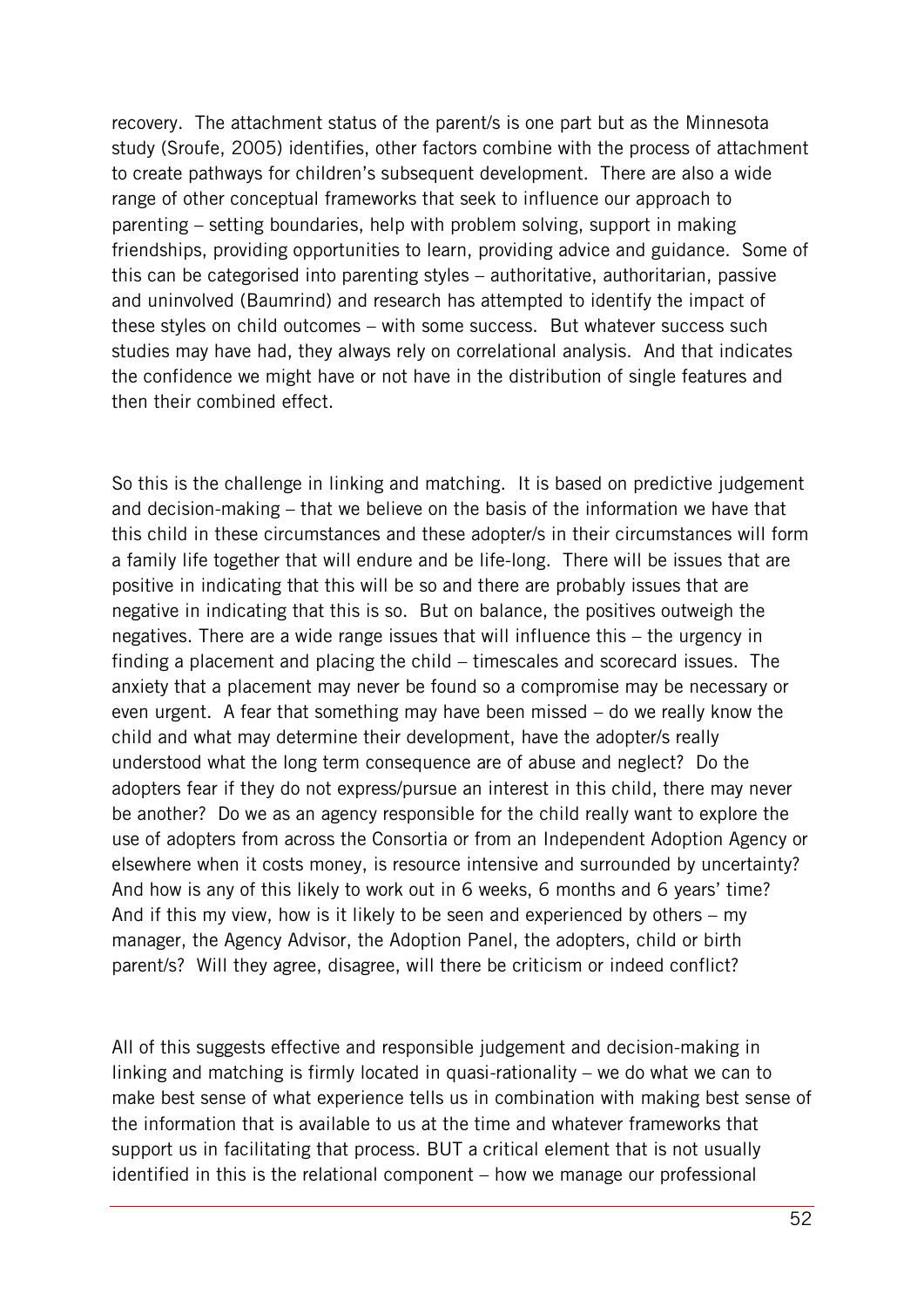responsibilities in the context of heightened emotion where anxiety and uncertainty is likely to inform how we feel about our responsibilities for the proposed link and match balanced alongside feelings and beliefs such as hope, excitement, relief about the possibilities and the potential of the proposed link and match for the child and the prospective adopter/s. These feelings are shared across a whole range of people – professional, adopters and the child who will have their own individual issues, preoccupations and concerns. These work themselves out in the relationships that people have with one another in the context of their roles – professional or personal. While the hope must be that these relationships are based on trust and a strong sense of cooperation, in any decision making process where significant issues are at stake and there is considerable emotional investment in those decisions, strong feelings are likely to influence those relationships and trust and cooperation may suffer as a result.

#### <span id="page-52-0"></span>**The Dynamics of Linking and Matching**

The relational perspective strongly suggests that exploring and understanding the dynamics of linking and matching is important. However, this has not been common in the literature or in practice if it has happened at all. This is surprising as attachment has come to be seen as such an important concept in family placement and as a concept it is primarily relational. Establishing a secure relational base, which fundamentally allows the child or adult to develop a strong sense of their own 'self' and in turn to explore their environment and learn and adapt along the way, could not be more important. This could not be a more important as a descriptor for the process of linking and matching but as a part of this embedding the role of social workers and other professionals as a key component. Of course attachment is more usually confined to the intimacy of personal family or romantic relationships but a deeper exploration of the dynamics of attachment demonstrates the potential for links to other processes and that comes through the more recent links that have been made between attachment and mentalisation.

#### <span id="page-52-1"></span>**Attachment and Mentalisation.**

The workings of the human mind are complex and have been subject to much discussion, debate and controversy. Attachment theory has been hugely influential in identifying the sources of development of key aspects of the mind – an individual's capacity to understand their own mind and the minds of others through the intimacy of experience with primary caregivers. Attachment revolves around the secure base (or lack of it) created in the mind of the child and significantly determined in and by the mind of the caregiver manifested through physical, emotional and social interaction between both. The mind of the child is ripe for engagement from day 1 and open to influence, learning and increasing stability as patterns become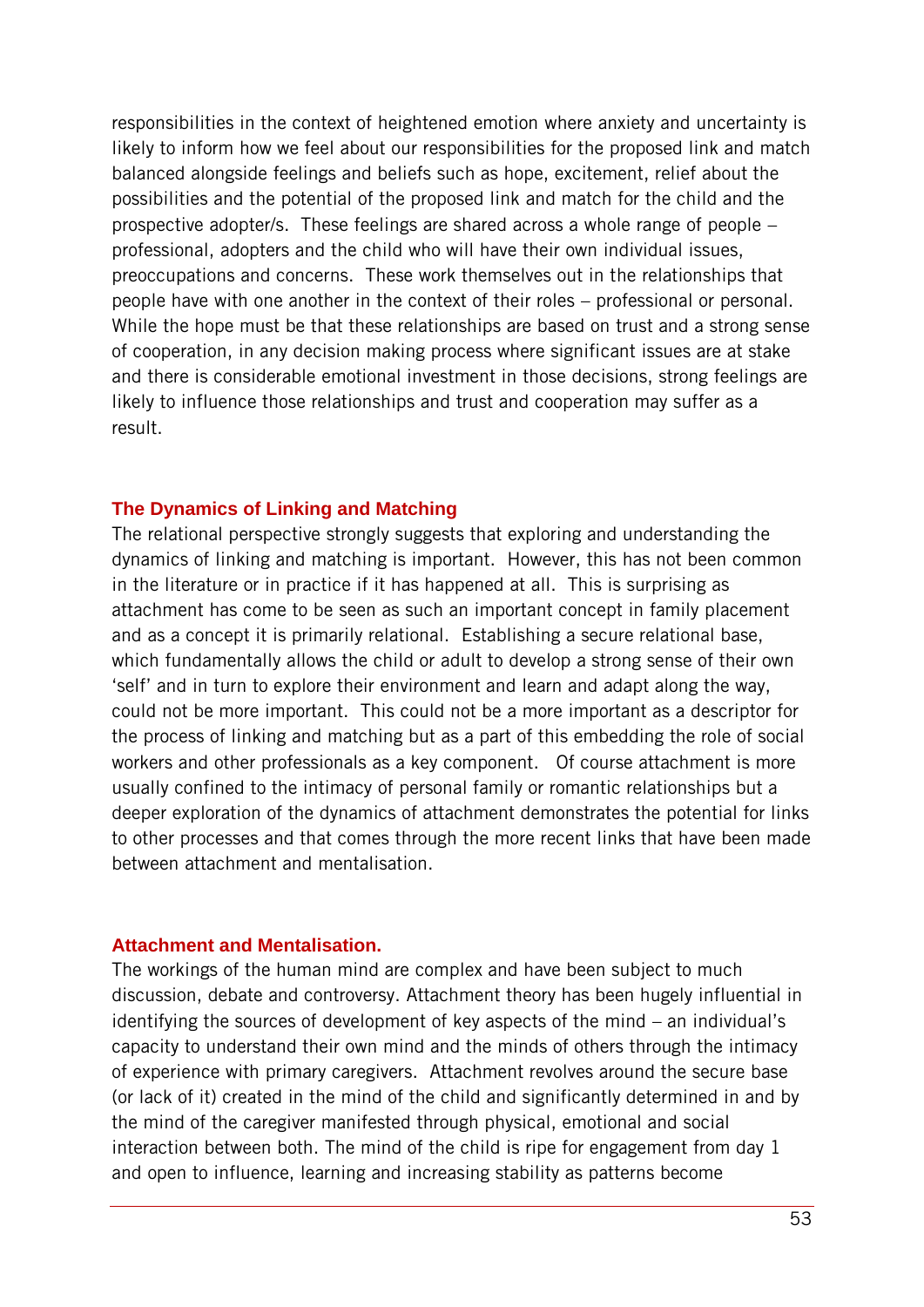established through repeated interaction. There have been many developments in our understanding of attachment including explorations and findings from neuroscience but it is important in making sense of what these new developments are telling us that we do not lose sight of the continuing challenge of making sense of either our own or other people's minds. Mentalisation (Peter Fonagy, Bateman, & Bateman, 2011; P Fonagy, Steele, Steele, Moran, & Higgit, 1991)has developed into articulating these issues with a focus on the role of imaginative mental activity about other people's minds or one's own. At its heart this means the ways in which we perceiving and interpret our own and the behaviour of others in terms of intentional mental states.

We like to think that we understand the workings of our own mind and can exercise control over what it does for us – but that means making sense of what we think, what we feel and what we do. We probably accept that this is a bit hit or miss – that we get it right most of the time and make errors the rest. Some of these errors may cause a short term or temporary problem and sometimes these errors of judgement and decision-making may create more serious problems. Our mind may struggle to identify causes and then correct them, it may identify the cause of the problem in the minds or actions of others, it may take a view that 'life has handed out a hard deal and this recent event only confirms that. This may become a source of depression or may create a bad 'mood' that evaporates after a 'glass of wine' or listening to a piece of lively music. What is familiar in all of this is the struggle we have to make sense of our own minds and the minds of others and that it is important that we have learnt to manage these issues in the course of our development, especially with the early years as a foundation. Roberts links both attachment and mentalisation when he says:

Secure attachment is marked by coherent stories that convince and hang together, where detail and overall plot are congruent, and where the teller is not so detached that affect is absent, is not dissociated from the content of the story, nor is so overwhelmed that feelings flow formlessly into every crevice of the dialogue. Insecure attachment, by contrast, is characterised either by stories that are over-elaborated and enmeshed… or by dismissive, poorly fleshed-out accounts. (Page 58)

This framing of attachment as a 'story' is important and is reflected in other approaches to the child's developments over time – and indeed through their life course. Resilience is a complimentary concept but again it is important that it is framed as a process and as interactive.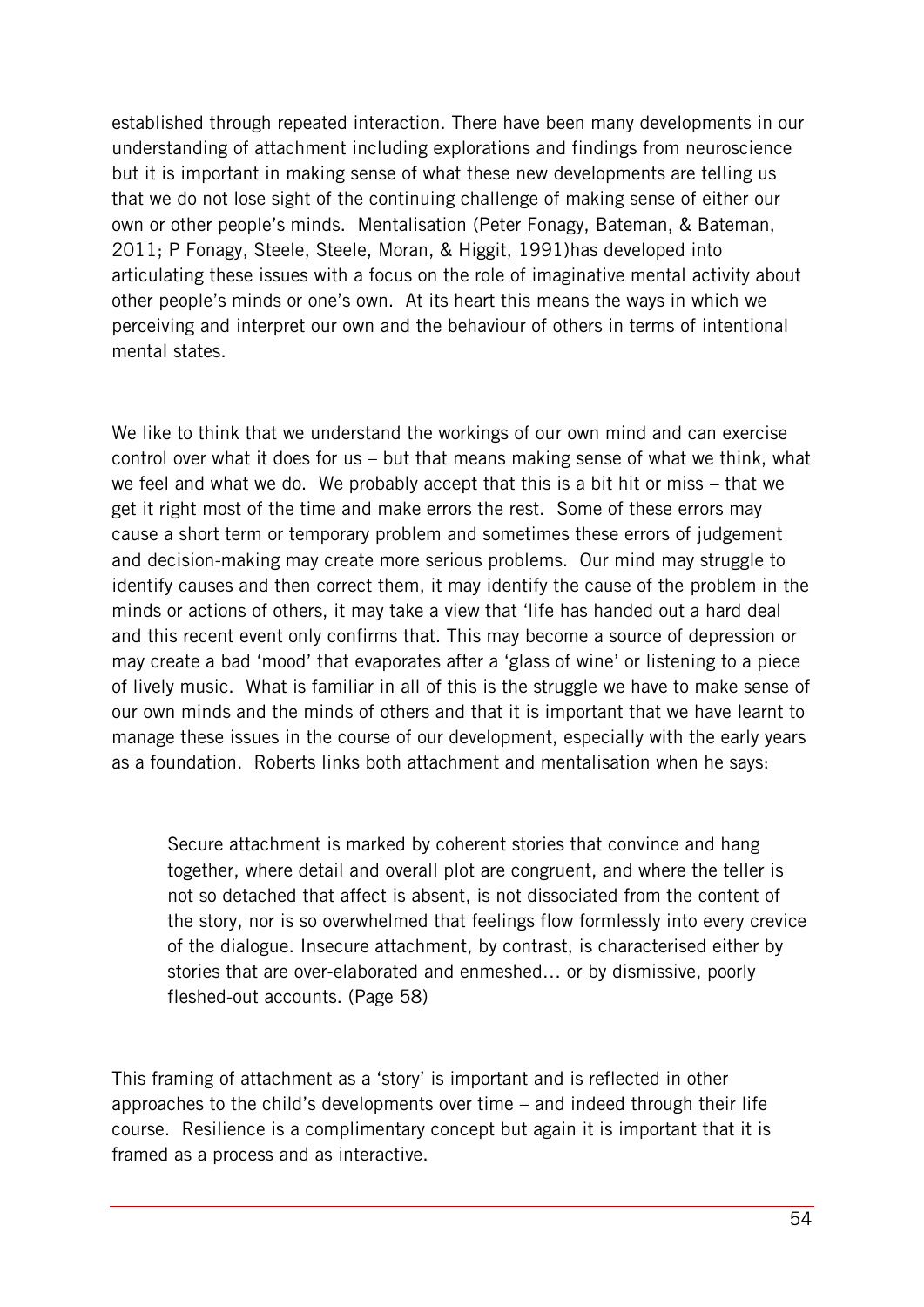Resilience is… a capacity that develops over time in the context of personenvironment interactions. Factors related to resilience in our study are examined in terms of this transactional process. From our studies, we have found emotionally responsive caregiving to mediate the effects of high-risk environments and to promote positive change for children who have experienced poverty, family stress, and maltreatment. (Egeland, Carlson, & Sroufe, 1993)

It would be unusual to think of the process of linking and matching as a narrative that tells a story but that is exactly what it is. The story is shaped by two themes – finding a child from the adopter's point of view and finding parent/s and a family from the child's of view. There are other lines to the story that play an important part although they have may play a subsidiary part as the story unfolds – that of the birth parents for instance. The part that professionals play is key. But from a professional perspective, skills, knowledge and experience probably shape that perspective rather than the thoughts and feelings that evolve in the unfolding of a narrative. The professional's role is played out formally at one level – responsibility, decision making and delivery - but significantly influenced and shaped by thoughts and feelings – particularly in how they are represented in what is communicated and then interpreted in the minds of others who have a role in the unfolding narrative of matching.

*'What does the social worker think about our commitment/wish to adopt this child? Are they convinced about what we have to offer? Have we constructed a case for ourselves based on what they are looking for? But - Do we actually know what we have to offer? Do we really 'know' this child?* (adopter/s)

*Do the adopter/s really understand the significance of the child's history and its impact on their current development and how it might influence their settling in? But at the same time - Do I really understand this?*

(social worker)

*I want my foster carer mummy and daddy to be my mummy and daddy! Don't they want me? What have I done wrong?*

*Who are these strangers?* (child)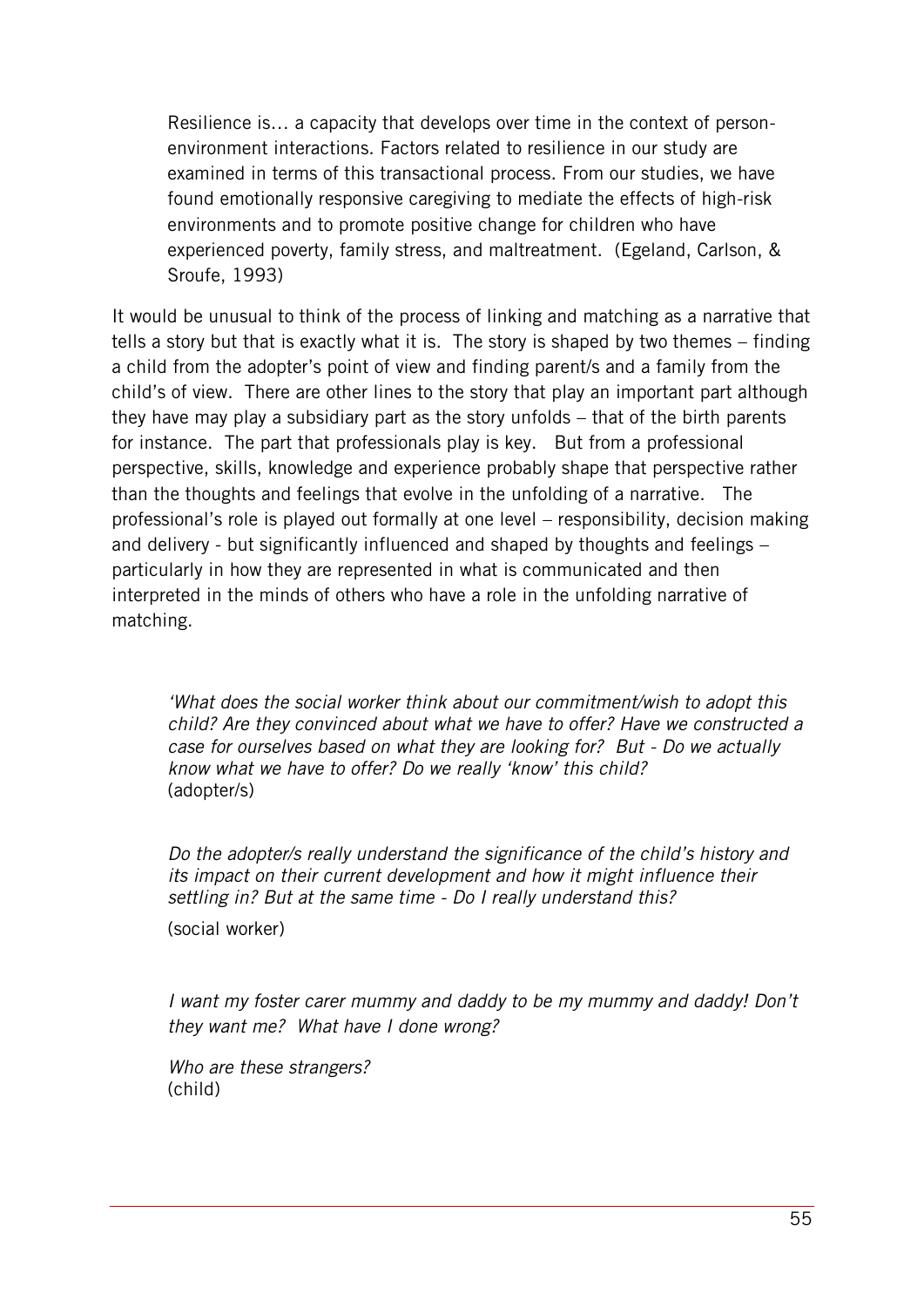Trying to understand what is in one's own mind and in the minds of others and what the significance of this might be in making plans and decisions is a challenge from everybody's perspective. We might ask of ourselves:

*'Are my current thoughts about this situation transitory or do they have substance?' Maybe only time will tell!*

*'Are other people's thoughts about this situation transitory or do they have substance?' Will they change their minds when they really understand what this about?*

*'Have I been properly understood what I have been told and what I experience and do I properly understand what others think and feel about all of this?'* 

Paying attention to and thinking and reflecting on these questions are really important as a part of negotiating the human world – the world of minds and the world of relationships. In so doing, this raises the importance and necessity that learning and adaptation play in solving complex human problems – how things change and develop over time influenced by both the past, what we experience in the present and hope for the future. These questions may in themselves raise anxiety and uncertainty as they may be the opposite of what we feel we need in difficult circumstances - security and confidence in what we know and feel. And this may be particularly so when so much is at stake in matching in adoption. This is directly reflected in the following quote from a study on the impact of attachment on later development and outcomes.

'Individuals actively participate in processes of constructing experience congruent with their relationship history by interpreting and selecting experiences and behaving in ways that are consistent with earlier experience (Carlson & Egeland, 2004)

If we also include a particularly important extract from the earlier quote – the need for *'emotionally responsive caregiving to mediate the effects of high-risk environments' (Carlson & Egeland, 2004)* and identify matching as a high risk environment, then this creates the need to build a deeper understanding of the process – 'emotionally responsive caregiving' that might drive it. Matching is not a one enough event or decision but one step in the evolution of a connected pathway of events where the past influences the present but the present is the outcome of the influence of learning and adaptation integrated within that earlier experience. Emotional responsiveness is key for all those involved and the process of matching needs to have that at its heart. And that includes being responsive to uncertainty, anxiety and upset. This suggests an openness of mind and a direct engagement built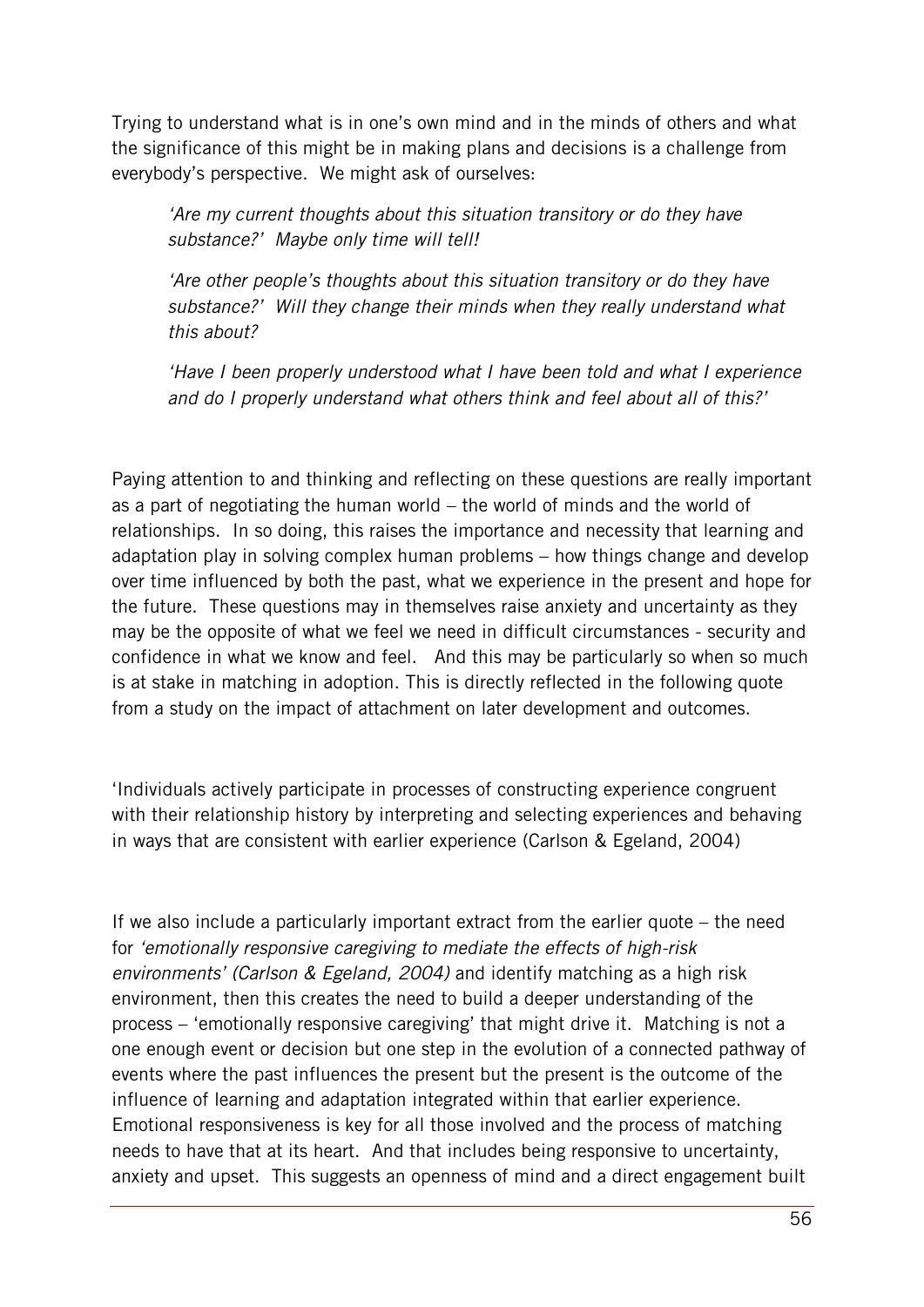with a trusting and flexible and established relationship. And this needs to be a part of the placement over time – matching is a process not an event and a process that extends prior to placement, through the authorisation to place and then introductions, moving and settling in and all that follows in years to come. It is the evolution of a set of factors where the early years play their part in shaping what is to come but where subsequent events provide opportunity to re-direct early experience for the better. The lessons have become well-articulated in research on development over time and those messages are key to best practice in this longer term, psychologically orientated perspective on what matching is.

#### <span id="page-56-0"></span>**Summary and Conclusions**

This is all a significant challenge for a sector under pressure. Adding mentalisation, relationships and process to something that is often thought of as identifying a realistic and evidence informed agreement and authorised decision to enable the next part of the process to start. It may even seem to be one step too far. At the same time, there is now wide spread recognition of the significance of attachment, of the need for developmental recovery for the child, of the influence of the past on the present and of the inter-personal, relational perspective in understanding the essence of being human. In social work it reinforces a long standing perspective on the essence of practice - what Carl Rogers (1962) called 'person centred therapy' and (Carkhuff & Truax, 1966; Truax & Carkhuff, 2007) specify as genuineness, accurate empathy, and non-possessive warmth. Our current understanding of these issues through concepts like mentalisation have not made these historical issues irrelevant but have added depth and detail. And it is not as if discussion and an exchange of perspectives over time, reflection and learning is unfamiliar in adoption and family placement. But creating a 'safe space' where this can happen, built on relationships that have embedded within them an acknowledgement of the challenge in the meeting of minds where uncertainty, fear and anxiety play their part alongside hope, expectation and a belief in a better future for the child.

This reinforces the importance of supervision and consultation - in pairs and small groups, informed by the principles by reflective practice and learning enhanced by our understanding of the nature of relationships and particularly the qualities that have become the focus of mentalisation. It also raises the importance of Adoption Panels and their place in openly exploring and reflecting on the issues and evidence when recommending a match.

It must be remembered that the sector has been successful in placing the greater majority of children who have adoption as the plan. Delay has been reduced and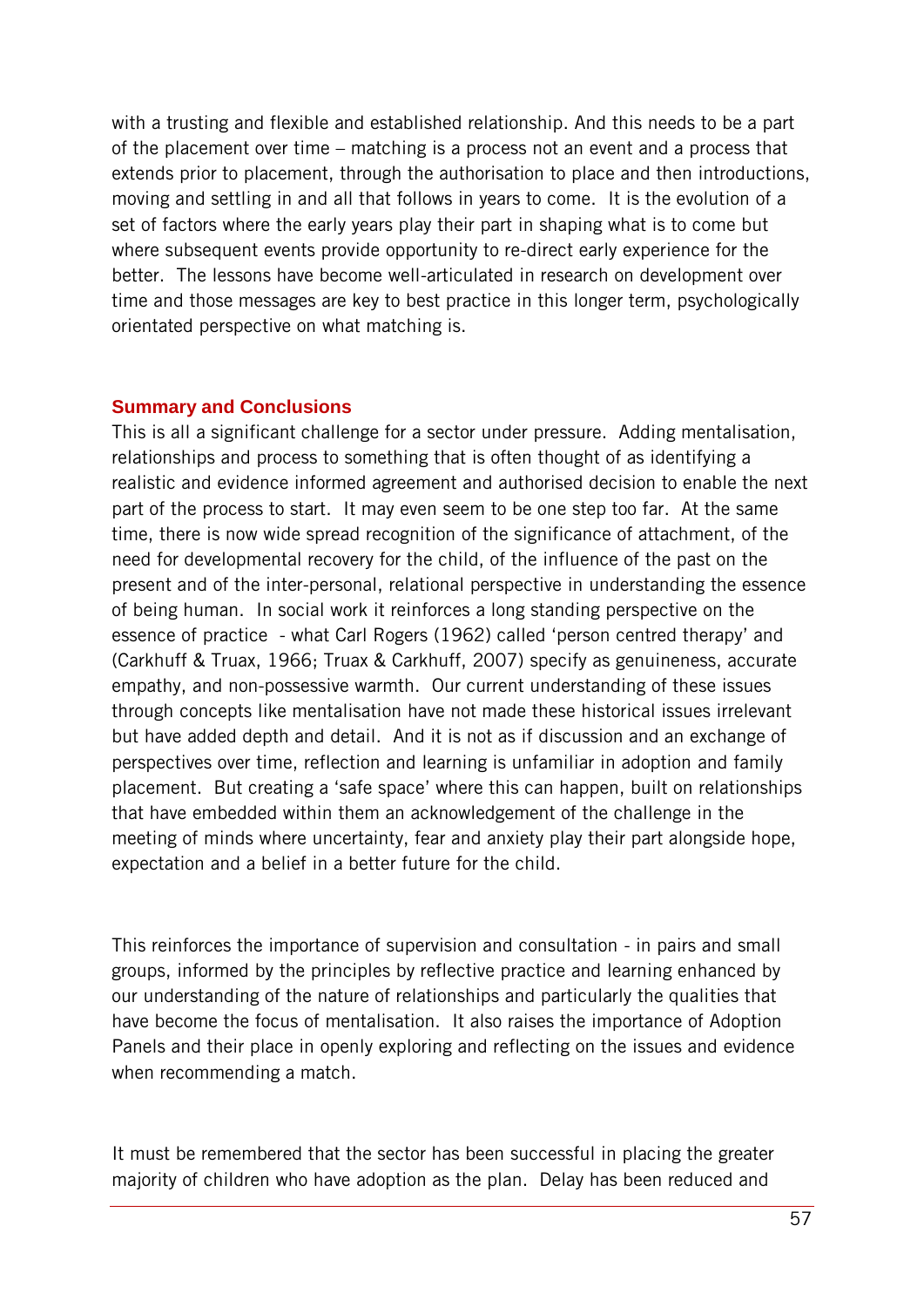disruption rates are low. The children the sector finds it most difficult to place have long been recognised as difficult to place – older children, sibling groups, children from black and minority backgrounds and children with complex health needs and those who are disabled. There is an openness and innovation in linking and matching with Adoption Activity Days, Adoption Link and piloting adopter access to the Adoption Register. Early permanence provides another route. Developmental recovery for the child across a wide range of factors has been identified in many outcome studies. The huge responsibilities and implications of linking and matching continue. Creating a family for life for vulnerable children is one of the significant responsibilities that professionals and the State can undertake. We need those processes to be informed by the realities of what this is – a mixture of hope and expectation, love and commitment, uncertainty, anxiety and fear. And in addition the primary issues of separation, loss and grief. These drive the process from the child's perspective, the adopter/s and the all other people that play a part –personally and professionally. The immediacy of this is another part as well as the necessity of taking a long term perspective in the context of learning and adaptation. None of this is easy but it reflects the essence of what it means to be human.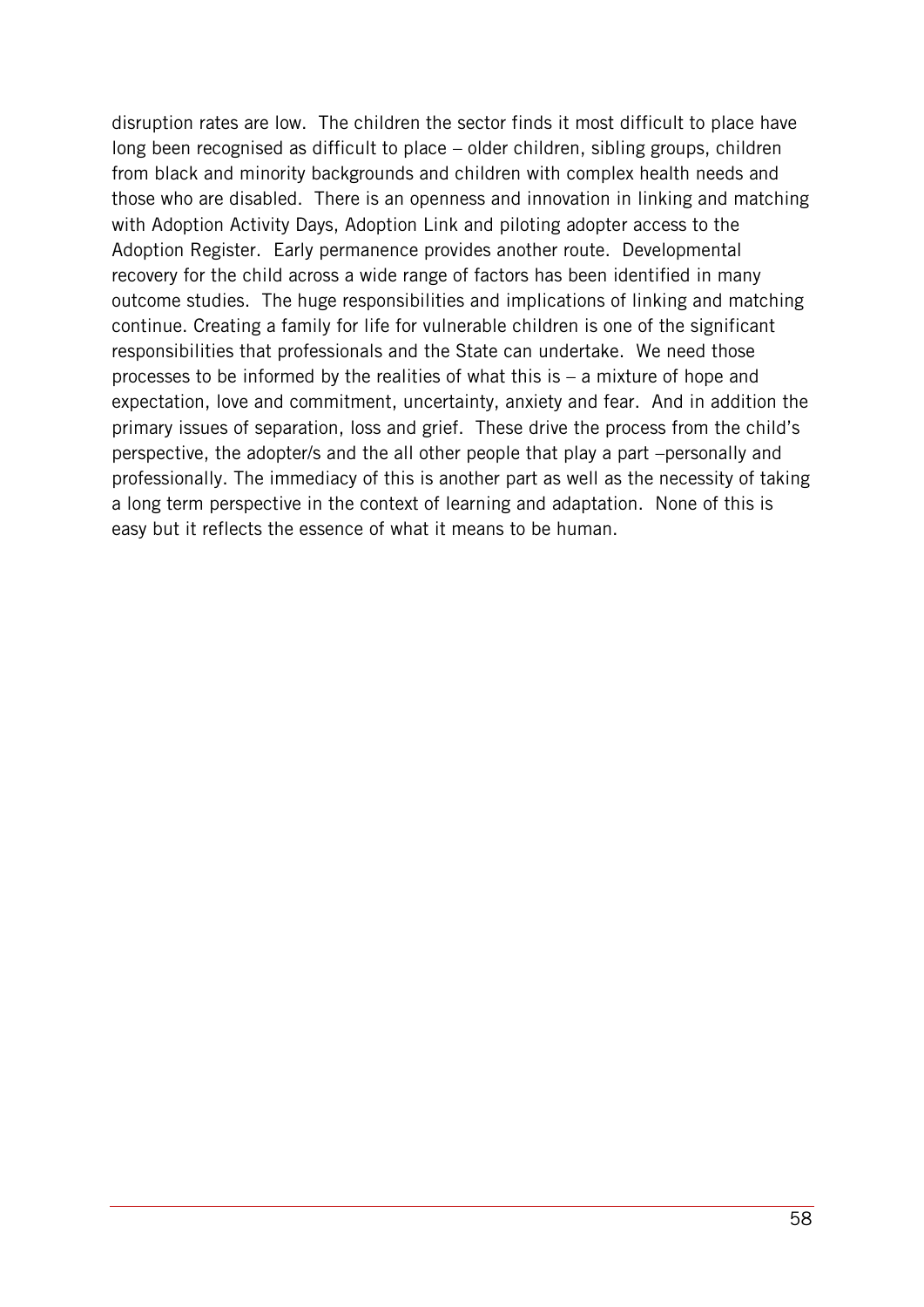## <span id="page-58-0"></span>**5. References**

- Boyce, W.T., & Ellis, B.J. (2005). Biological sensitivity to context: I. An evolutionarydevelopmental theory of the origins and functions of stress reactivity. Development & Psychopathology, 17, 271–301.
- Bowlby, J. (1980). Attachment and loss. London: Hogarth Press : Institute of Psycho-Analysis.
- Carkhuff, R. R., & Truax, C. B. (1966). Toward explaining success and failure in interpersonal learning experiences. Personnel & Guidance Journal, 44(7).
- Carlson, E. A., & Egeland, B. (2004). The construction of experience: A longitudinal study of representation and behavior. Child development, 75(1), 66-83.
- DfE (2013) Further Action on Adoption: Finding More Loving Homes
- Dozier, M., Grasso, D., Lindheim, O., & Lewis, E. (2007). The role of caregiver commitment in foster care. Attachment theory in clinical work with children: Bridging the gap between research and practice, 90-108.
- Dozier, M., & Lindhiem, O. (2006). This Is My Child: Differences Among Foster Parents in Commitment to Their Young Children. Child Maltreatment, 11(4), 338-345. doi:10.1177/1077559506291263
- Egeland, B., Carlson, E., & Sroufe, A. (1993). Resilience as process. Development and Psychopathology, 5(04), 517-528.
	- doi:doi:10.1017/S0954579400006131
- Fonagy, P., Bateman, A., & Bateman, A. (2011). The widening scope of mentalizing: A discussion. Psychology and Psychotherapy: Theory, Research and Practice, 84(1), 98-110.
- Fonagy, P., Steele, M., Steele, H., Moran, G., & Higgit, A. (1991). The Capacity for Understanding Mental States: the reflective self in parent and child and its significance for security in attachment. Infant Mental Health Journal, 12(3).
- Grossmann, K. E., Grossmann, K., & Waters, E. (2005). Attachment from infancy to adulthood : the major longitudinal studies. New York, NY: Guilford Press.
- Laub, J. H., & Sampson, R. J. (2009). Shared beginnings, divergent lives: Delinquent boys to age 70: Harvard University Press.
- Rogers, C. (1962). On becoming a person : a therapist's view of psychotherapy: Constable.
- Simpson, J. A., Collins, W. A., & Salvatore, J. E. (2011). The Impact of Early Interpersonal Experience on Adult Romantic Relationship Functioning. Current Directions in Psychological Science, 20(6), 355-359. doi:10.1177/0963721411418468
- Simpson, J. A., Collins, W. A., Tran, S., & Haydon, K. C. (2007). Attachment and the experience and expression of emotions in romantic relationships: a developmental perspective. J Pers Soc Psychol, 92(2), 355-367. doi:10.1037/0022-3514.92.2.355
- Sroufe, L. A. (2005). The development of the person : the Minnesota study of risk and adaptation from birth to adulthood. New York, NY: Guilford Press.
- Steele, M., Hodges, J., Kaniuk, J., Hillman, S., & Henderson, K. (2003). Attachment representations and adoption: Associations between maternal states of mind